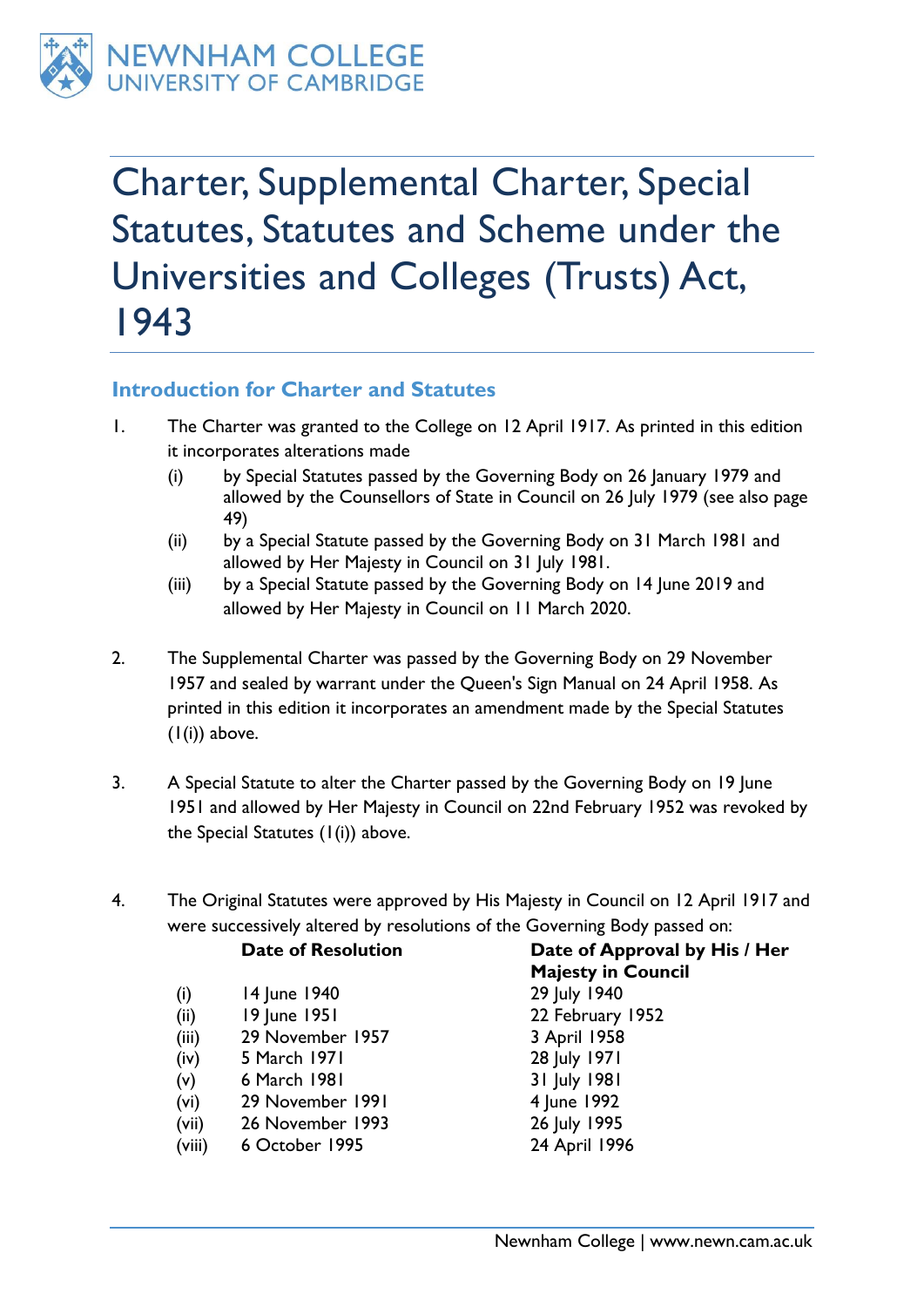The Statutes as printed in this edition are the Statutes which were substituted for the Original Statutes (as amended) by resolution of the Governing Body passed on 26 January 1979, and approved by the Counsellors of State in Council on 26 July 1979 and they incorporate the amendments subsequently made by resolution of the Governing Body and approved by Her Majesty in Council.

5. The Scheme made under the [Universities and Colleges \(Trusts\) Act, 1943,](http://www.legislation.gov.uk/ukpga/Geo6/6-7/9/contents) was approved by His Majesty in Council on 19 December 1947, and an amendment was approved by His Majesty in Council on 2 June 1948. The Scheme, as printed in this edition includes this amendment.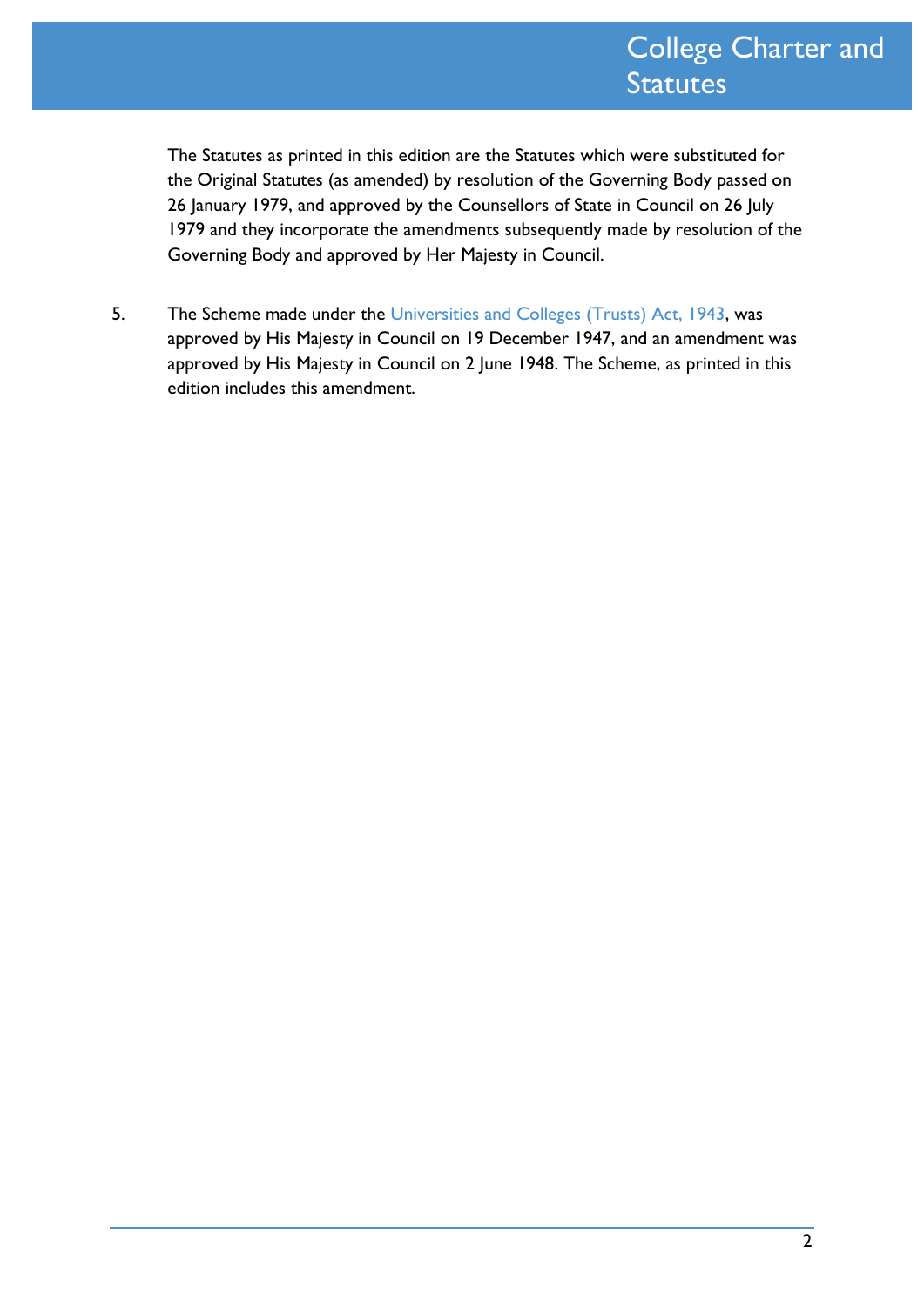

# **Charter**

GEORGE THE FIFTH, by the Grace of God of the United Kingdom of Great Britain and Ireland and of the British Dominions beyond the Seas, King, Defender of the Faith. To ALL to whom these Presents shall come, Greeting:

WHEREAS a Petition has been presented to US, by ELEANOR MILDRED SIDGWICK, Widow, the President and Chairman of the Council and Treasurer of Newnham College, Cambridge, JOHN NEVILLE KEYNES, Esq, ScD, the Vice-President of the said College, BLANCHE ATHENA CLOUGH, Spinster, the Secretary of the Council of the said College, and KATHARINE STEPHEN, Spinster, the Principal of the said College.

Praying US to grant a Charter of Incorporation for the purpose of constituting them and their successors and such other persons as to US might seem fitting a Corporation with the object among others of acquiring and taking over the property and liabilities of the Association known as Newnham College, now occupying certain houses and buildings in Sidgwick Avenue, Cambridge, and of carrying on and developing its work under such regulations and with such powers as to US might appear meet and expedient.

AND WHEREAS WE have taken the said Petition in Our Royal Consideration, and are minded to accede thereto:

Now, therefore, know ye that WE, by virtue of Our Royal Prerogative in that behalf, and of all other powers enabling US so to do, of Our special grace certain knowledge and mere motion by these Presents do for US, Our Heirs and Successors, grant, will, direct and ordain as follows:-

1. <sup>1</sup>The persons whose names are set forth in the First Schedule hereto, and all such persons as may hereafter become members of the Governing Body of the Body Corporate hereby constituted pursuant to the provisions of these Presents or the powers hereby granted, shall forever hereafter be one Body politic and corporate by the name and style of "the Principal and Fellows of Newnham College" (hereinafter referred to as "The College"), and by the same name shall have perpetual succession and a Common Seal, with power to break, alter, and make anew the said Seal from

<sup>&</sup>lt;sup>1</sup> General Note: Para 1 of the Supplemental Charter revokes so much of the following provisions as is necessary to give effect to the provisions of the Supplemental Charter. The two charters must, therefore, be read together.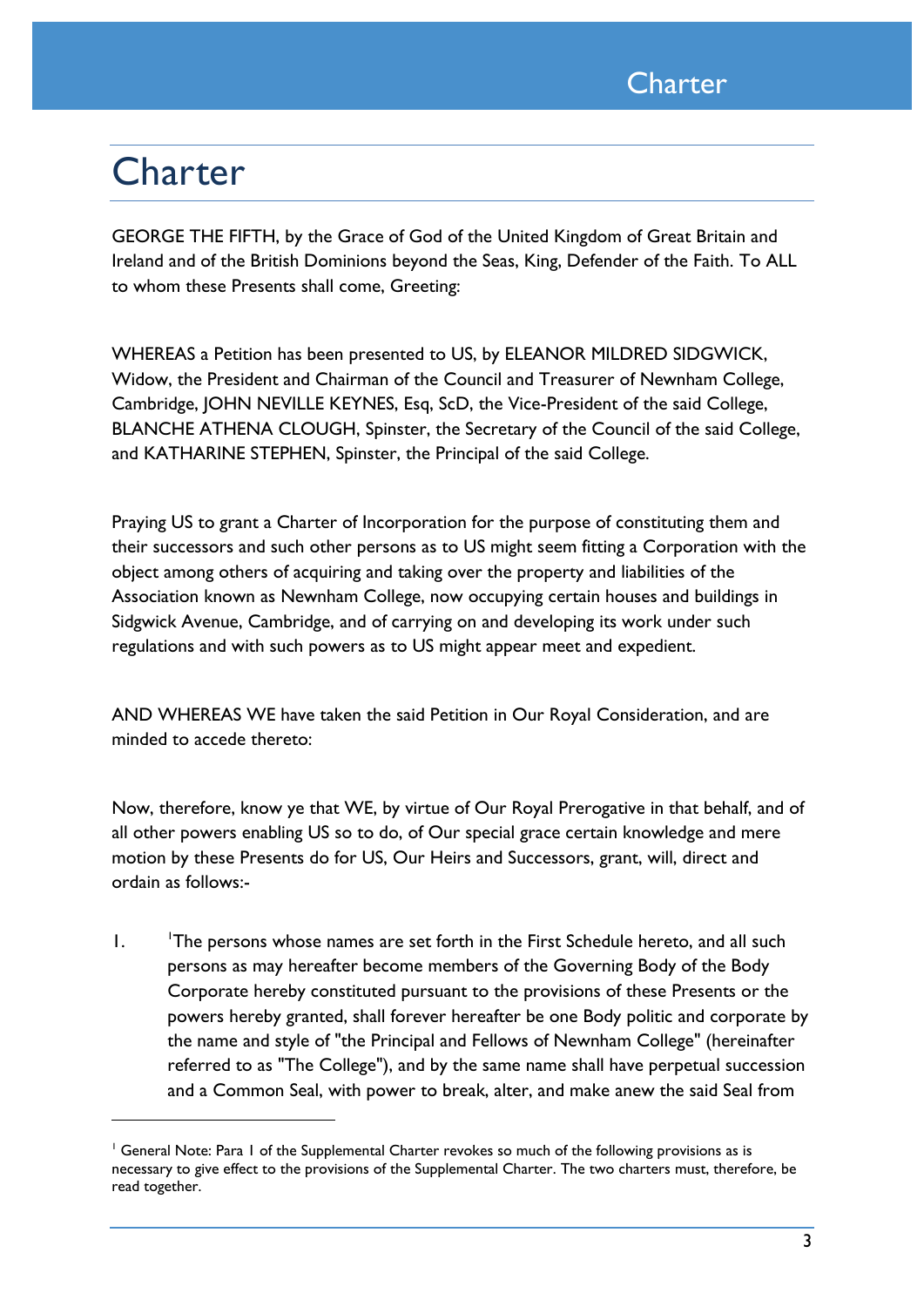time to time at their will and pleasure and by the same name shall and may sue and be sued in all Courts and before all Justices of US, Our Heirs and Successors.

- 2. By the same name they shall have full power and capacity to accept, acquire, and hold any personal property whatsoever, and shall also without further authority by virtue of this Our Charter have full power and capacity (notwithstanding the Statutes of Mortmain and Charitable Uses and freed from the restrictions thereof) to accept, acquire, and hold not only all such lands, houses, and buildings in Sidgwick Avenue, Cambridge, in the County of Cambridge, as are referred to in the Petition, but also any other lands and hereditaments situate in Great Britain or Ireland not exceeding in the whole (exclusive of the said property in Sidgwick Avenue), the annual value of £10,000, such annual value to be calculated and ascertained at the period of respectively acquiring the same: and they shall have full power to dispose of either by way of sale or lease, to exchange, mortgage, charge, improve, manage, develop, turn to account, or otherwise deal with all or any part of such property, real or personal, belonging to the College upon such terms and in such manner as they shall see fit, and also to do all other matters incidental or appertaining to a Body Corporate. Provided always that nothing in this Article shall be deemed to empower the College to dispose of or deal with its property in manner above mentioned without first obtaining such consent as would otherwise be required by Law.
- 3. The College is hereby incorporated and shall be conducted with the following objects:
	- (a) To further public benefit by providing a liberal education and promoting learning and research through the provision of a college for women within the University of Cambridge.
	- (b) To do all such other things as are incidental or conducive to advancing education and learning among women in Cambridge and elsewhere.
	- (c) For the purposes above to receive and apply donations from persons desiring to promote the objects of the College.
	- (d) To invest the moneys of the College not immediately required in any securities or investments which may from time to time be authorized for the purpose by the Council.
- 4. The Governing Body shall consist of:
	- (a) The Principal
	- (b) The Official Fellows as defined by the Statutes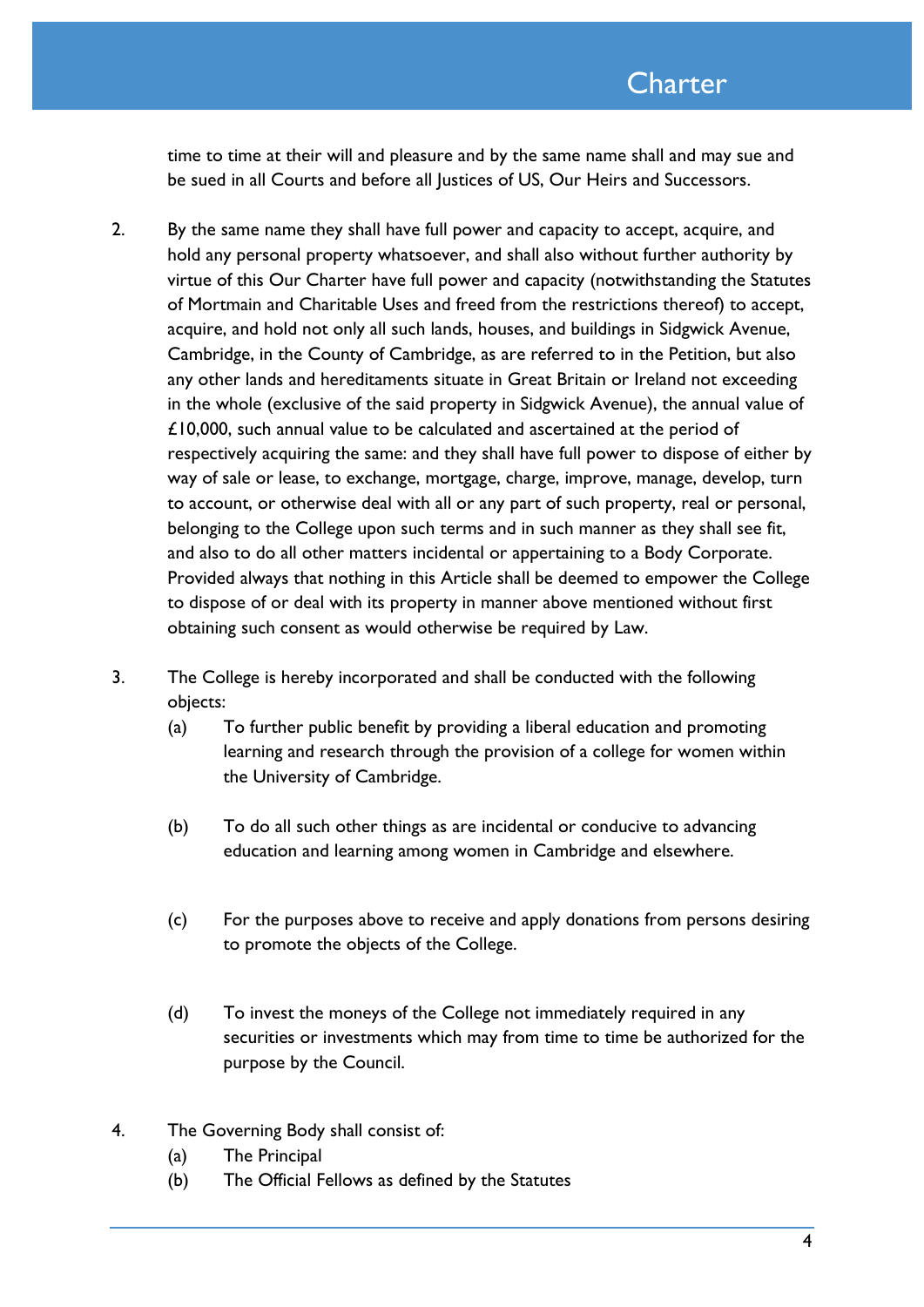- (c) Research Fellows as defined by the Statutes
- (d) Professorial Fellows as defined by the Statutes
- (e) Unofficial Fellows as defined by the Statutes
- (f) A number to be fixed by the Statutes elected by the Governing Body from those Associates or ex-Associates who shall have been duly nominated by the Associates in accordance with the Statutes
- <span id="page-4-0"></span>(g) A number to be fixed by the Statutes and to be elected as prescribed by the Statutes from among the junior members of the College *in statu pupillari* as defined by the Statutes.
- (h) Such other persons as may be determined by the Statutes.
- 5. The Members of the Governing Body other than the Principal shall have the title of Fellows, except those elected under [\(g\)](#page-4-0) of the preceding Article, who shall have the title of Junior Members of the Governing Body.
- 6. There shall be held in every academic year an annual meeting of the Governing Body at such time and place as the Council (subject to any resolution of the Governing Body on that behalf) may appoint. The above General Meeting shall be called the Annual General Meeting. All other meetings shall be called Ordinary General Meetings.

Other matters relating to the Meetings of the Governing Body and the exercise of their powers shall be provided for in the Statutes.

- <span id="page-4-1"></span>7. The powers of the Governing Body shall extend (subject to the provisions of this Charter) to all questions affecting the good Government of the College, the promotion of the interests thereof, and the maintenance and improvement of the discipline and studies of the students, and (so far as is necessary to the above purposes but no further) to the administration of the property and income of the College: and a resolution passed at a Meeting of the Governing Body in accordance with the provisions prescribed by the Statutes shall be binding notwithstanding that the same may deal with a matter within the ordinary jurisdiction of the Council: provided that the Meeting of the Governing Body have no power to interfere with any particular case of discipline of the students.
- 8. The Governing Body shall have power to make alterations in the Statutes subject to the approval of Us in Council (of which approval a certificate of the Clerk of Our Privy Council shall be conclusive evidence) or to suspend the same and the meetings of the Governing Body for that purpose shall be summoned forthwith by the Principal or in her absence by the Vice-Principal whenever six or more members of the Governing Body prefer to hear a request to that effect. At any such meetings a resolution proposing an alteration or suspension of the Statutes whereof due notice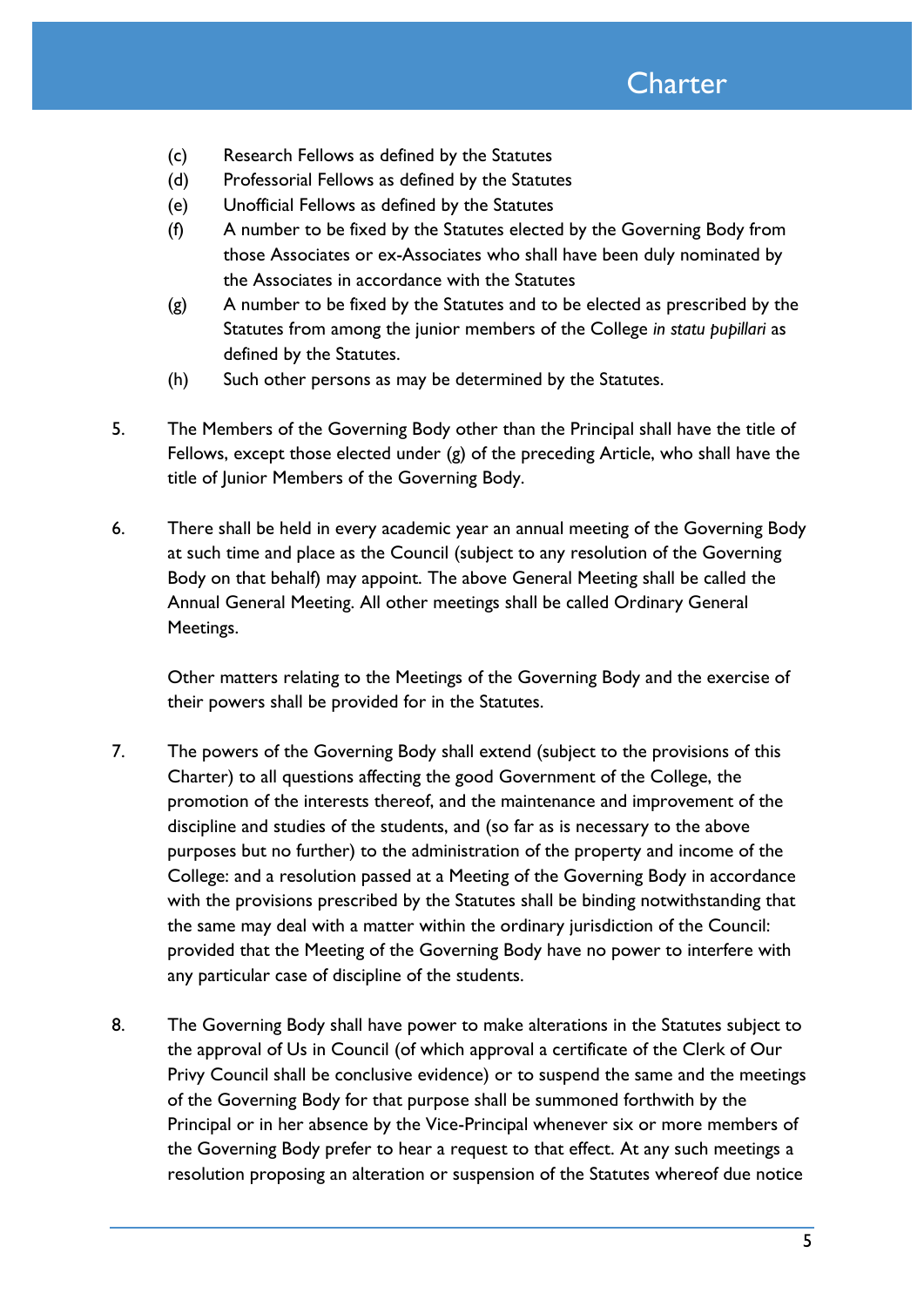has been given may be put to the vote and if such an alteration or suspension be approved by not less than two-thirds of those present and voting, provided a quorum be voting, it shall be the duty of the Council to cause the Common Seal to be affixed to an instrument making such Statute.

- 9. The first Statutes of the College shall be those contained in the Third Schedule hereto which shall remain in force unless and until they shall have been altered in the manner hereinbefore prescribed.
- 10. The Governing Body may from time to time alter, amend, or add to these Presents by a Special Statute in that behalf, and such alteration, amendment, or addition shall, when allowed by Us, by and with the advice of Our Privy Council, become effectual so that these Presents shall thenceforward continue and operate as though they had been originally granted and made as so altered, amended, or added to. This Article shall apply to this Charter as altered, amended, or added to, in manner aforesaid.

A Special Statute is a Statute passed at one Meeting of the Governing Body, and confirmed at a subsequent Meeting held not less than one calendar month nor more than three calendar months after the former, provided that the statute aforesaid be passed at each Meeting by a majority of not less than three fourths of the Members of the Governing Body present and voting, provided a quorum be voting.

- <span id="page-5-0"></span>11. There shall be a Council of the College which shall consist of:-
	- (a) The Principal and such other ex-officio members as shall be prescribed by the Statutes.
	- (b) A number to be prescribed by the Statutes elected by the Governing Body from among their number as prescribed by the Statutes.
	- (c) A number to be prescribed by the Statutes and to be elected as prescribed by the Statutes from among the junior members of the College *in statu pupillari* as defined by the Statutes.
	- (d) A number not exceeding four of other persons if so prescribed by the Statutes.

The members of the Council shall be styled Senior Members of the Council save those elected under [\(c\)](#page-5-0) above who shall be styled Junior Members of the Council.

The procedure and functions of the Council and other matters relating thereto so far as the same are not by this Charter expressly provided for shall from time to time be prescribed and regulated by the Statutes.

12. The Council shall have the management of the College the administration of all the property and income thereof (subject to Article [7\)](#page-4-1) and exercise a general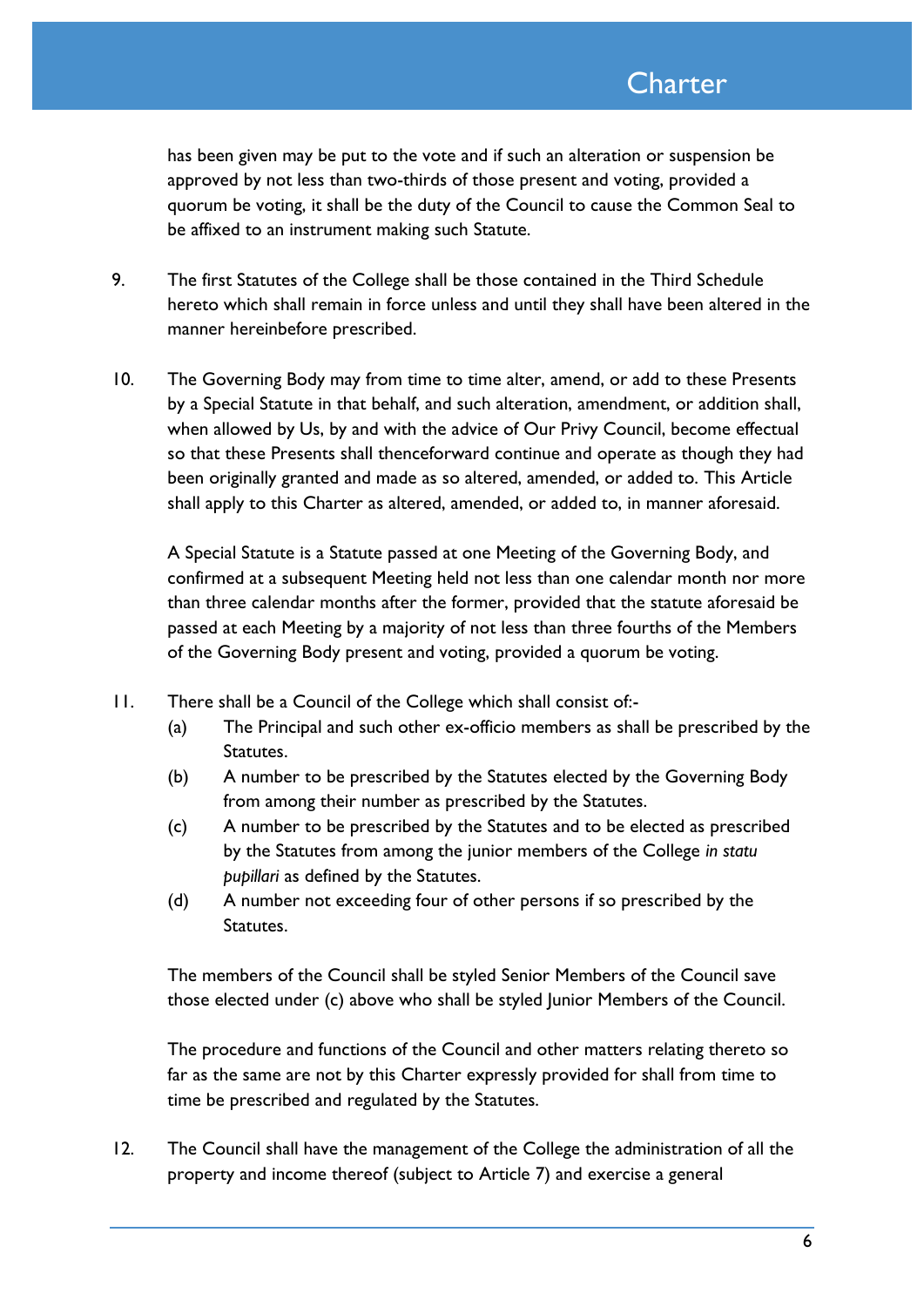superintendence over the education and discipline in the College except where the Statutes may generally or specifically otherwise enact.

- 13. The College shall have a Visitor in accordance with the Statutes.
- 14. There shall be a body of Associates to be defined by the Statutes.
- 15. No religious test shall be imposed upon any officer or teacher or any student of the College.
- 16. The income and property of the College whencesoever derived shall be applied solely towards the promotion of the objects of the College as set forth in these Presents and no portion thereof shall be paid or transferred directly or indirectly by way of dividend or bonus or otherwise howsoever by way of profit to the persons who at any time are or have been Members of the Governing Body or Council or to any of them or to any person claiming through them or any of them, Provided that nothing herein shall prevent the payment in good faith of remuneration to any officer or servant of the College or to any Member of the Governing Body or Council or other person in return for services actually rendered or to be rendered to the College; nor shall anything herein prevent any person holding any bona fide scholarship or fellowship established or paid out of the funds of the College from being a Member of the Governing Body or Council.
- 17. There shall be an audit of the accounts of the College, with a report as to its financial position, made every year by an auditor to be appointed by the Governing Body at its Annual General Meeting in each year. If more Auditors than one be appointed, the continuing Auditor or Auditors shall have power to act, notwithstanding any casual vacancy, but if at any time by reason of any casual vacancy there be no Auditor, the Council shall temporarily appoint one or more Auditors to fill such vacancy.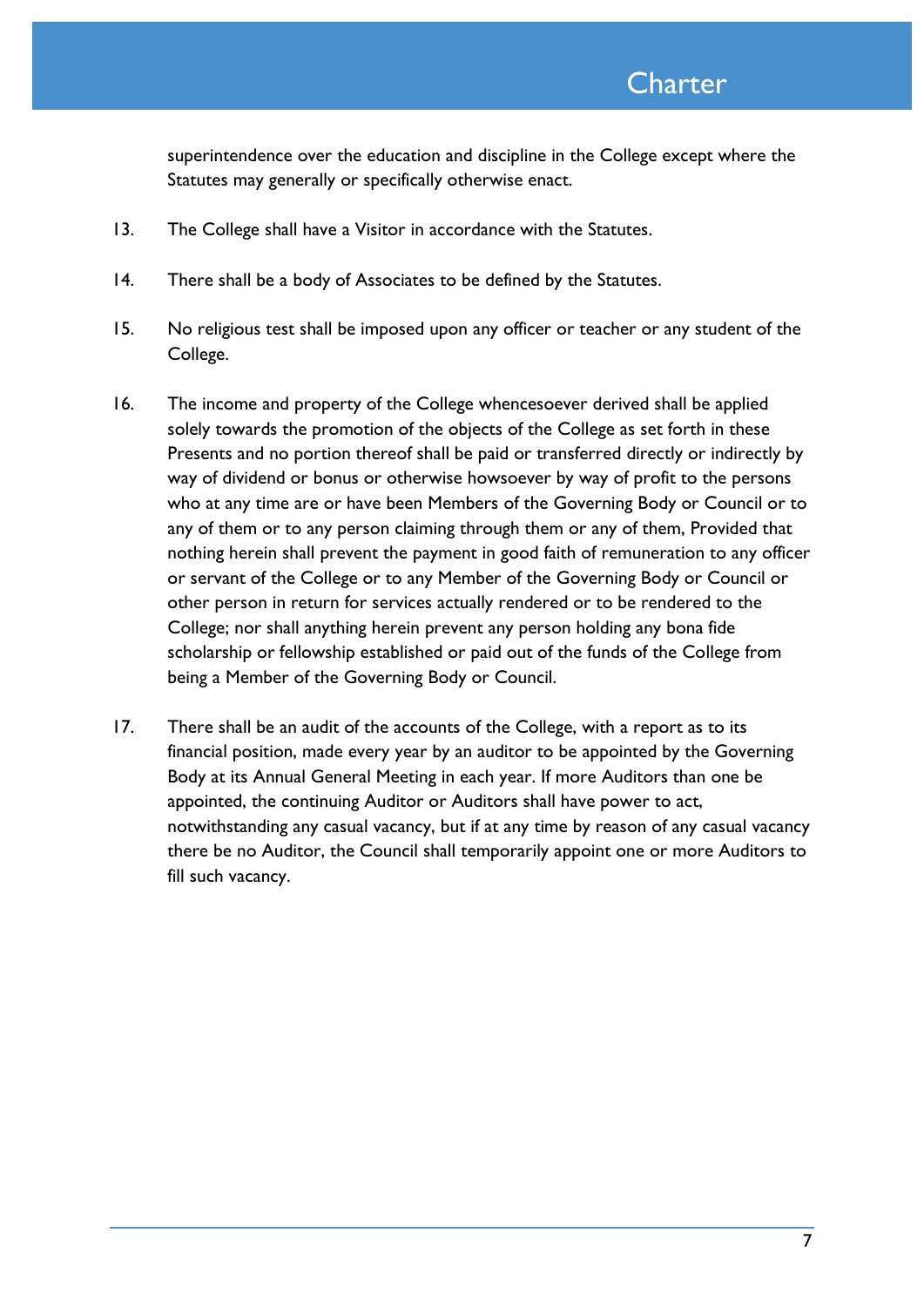# Supplemental Charter

ELIZABETH THE SECOND by the Grace of God of the United Kingdom of Great Britain and Northern Ireland and of Our other Realms and Territories Queen, Head of the Commonwealth, Defender of the Faith.

TO ALL TO WHOM THESE PRESENTS SHALL COME, GREETING!

WHEREAS by their humble Petition presented to Us in Our Council the Principal and Fellows of Newnham College (in the University of Cambridge) have represented unto Us that by Letters Patent under the Great Seal of the Realm bearing date at Westminster the twelfth day of April in the sixth year of His Reign (hereinafter referred to as "the original Charter") His Majesty King George the Fifth did constitute the persons named therein and all such persons as might thereafter become members of the Governing Body as therein provided a Body Politic and Corporate by the name and style of "The Principal and Fellows of Newnham College" (hereinafter referred to as "the College"):

AND THAT certain amendments were made in the original Charter in pursuance of Article 10 thereof by Special Statute passed by the said Governing Body of the College on the nineteenth day of June in the year of our Lord One thousand nine hundred and fifty-one and allowed by Us in Our Council on the twenty-second day of February One thousand nine hundred and fifty-two:

AND THAT the College was received into the University of Cambridge as one of the Colleges thereof by a University Statute approved by Our late Royal Father His Majesty King George the Sixth in Council on the twenty-seventh day of April One thousand nine hundred and forty-eight, and by virtue of such reception became subject in all respects to the Universities of Oxford and Cambridge Act, 1923, and to all other Acts of Parliament purporting to apply to Colleges in the said Universities, and in particular the Universities and Colleges Estates Act, 1925, and the Universities and Colleges (Trusts) Act, 1943:

AND THAT in consequence thereof the Governing Body of the College at a meeting held on the twenty- ninth day of November One thousand nine hundred and fifty-seven unanimously approved certain provisions for the assimilation of the regulations for its government to those of other Colleges in the University of Cambridge: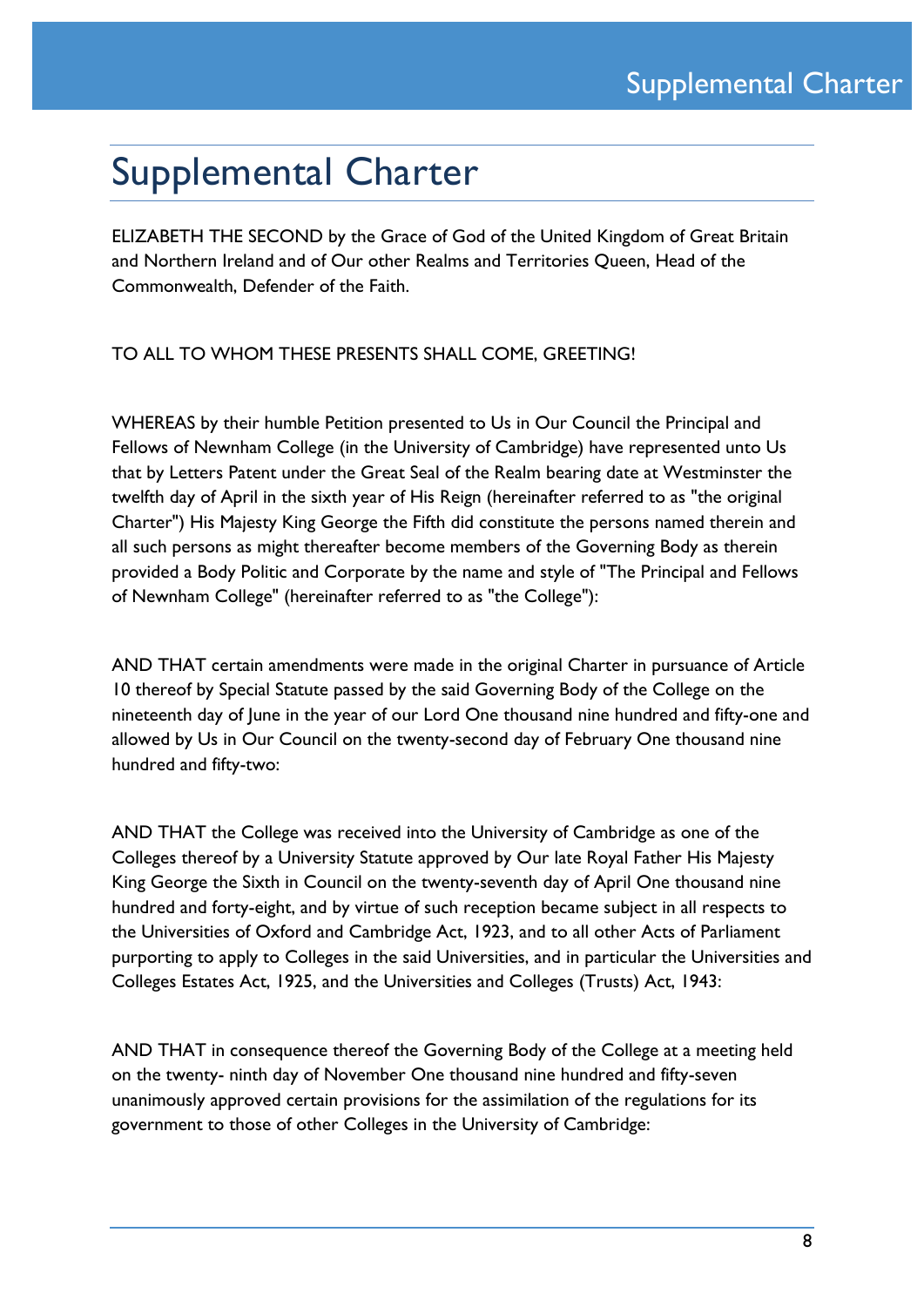AND WHEREAS the Petitioners have by their humble Petition prayed that We would be graciously pleased to give effect to the said provisions:

NOW THEREFORE, KNOW YE that We, by virtue of Our Royal Prerogative in that behalf, and of all other powers enabling Us so to do, have of Our especial grace, certain knowledge and mere motion, granted, willed, directed and ordained and by these Presents Do for Us, Our Heirs and Successors grant, will, direct and ordain as follows:

- 1. We do hereby revoke so much of the original Charter (amended as aforesaid) as may be necessary to give effect to these Presents.
- 2. The College may be known by the short name and style of "Newnham College in the University of Cambridge".
- 3. The College shall have power as a College within the University of Cambridge to make Statutes from time to time subject to such consents and to such approval by Us in Our Council as are prescribed by the Universities of Oxford and Cambridge Act, 1923, and the administration of the College shall be in accordance with the provisions of the said Statutes.
- 4. The College shall have full power and capacity, subject to the provisions of the said Statutes, to acquire, hold, and dispose of any personal property and also any real property situate in Our United Kingdom of Great Britain and Northern Ireland (notwithstanding the Statutes of Mortmain and Charitable Uses, and freed from the restrictions thereof) and to invest monies in such manner as may be authorized for the time being by the said Statutes.
- 5. The College shall have power to receive and hold Funds as Trustee for any purpose connected with education, learning and research, and to invest such Funds in any manner authorized by the Statutes of the College.
- 6. The Governing Body may from time to time amend, alter or add to these Presents by a Special Statute in that behalf, and such alteration, amendment or addition shall, when allowed by Us by and with the advice of Our Privy Council, become effectual so that these Presents shall thenceforward continue and operate as though they had been originally granted and made as so altered, amended or added to. This Article shall apply to this Our Supplemental Charter as altered, amended or added to in manner aforesaid.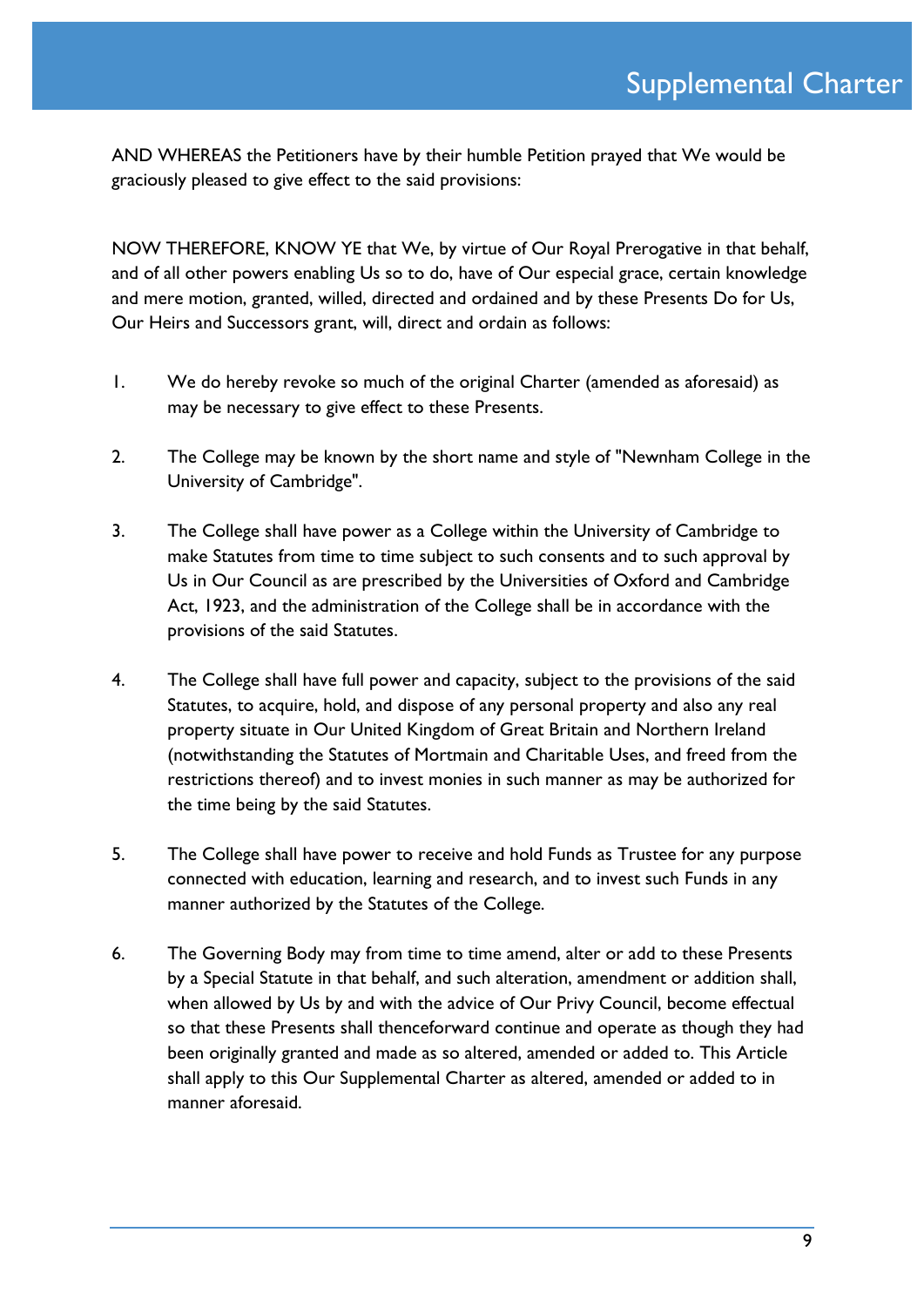- 7. The procedure to be followed by the College for making a Special Statute shall be the same as that prescribed in that respect by the Universities of Oxford and Cambridge Act, 1923, for the making of Statutes by a College.
- 8. For the purpose of making a Special Statute to alter or amend the Original Charter or these Presents and for all purposes falling within the provisions of the Universities of Oxford and Cambridge Act 1923, the Governing Body of the College shall be the Principal and all actual Fellows of the College (but not including Honorary Fellows, Fellows Emeritae, Bye-Fellows, Visiting Research Fellows and Travelling Research Fellows) being graduates. For all other purposes the Governing Body shall be constituted as defined in Article 4 of the Original Charter as amended by the Special Statutes made on the 26 January 1979.
- 9. Lastly, We do by these Presents for Us, Our Heirs and Successors grant and declare that these Our Letters shall be in all things valid and effectual in law according to the true intent and meaning thereof and shall be taken, construed and adjudged in the most favourable and beneficial sense for the best advantage of the College as well in Our Courts of Record as elsewhere by all Judges, Justices, Officers, Ministers and other subjects whatsoever of Us, Our Heirs and Successors, any non-recital, misrecital or other omission, defect or thing to the contrary notwithstanding.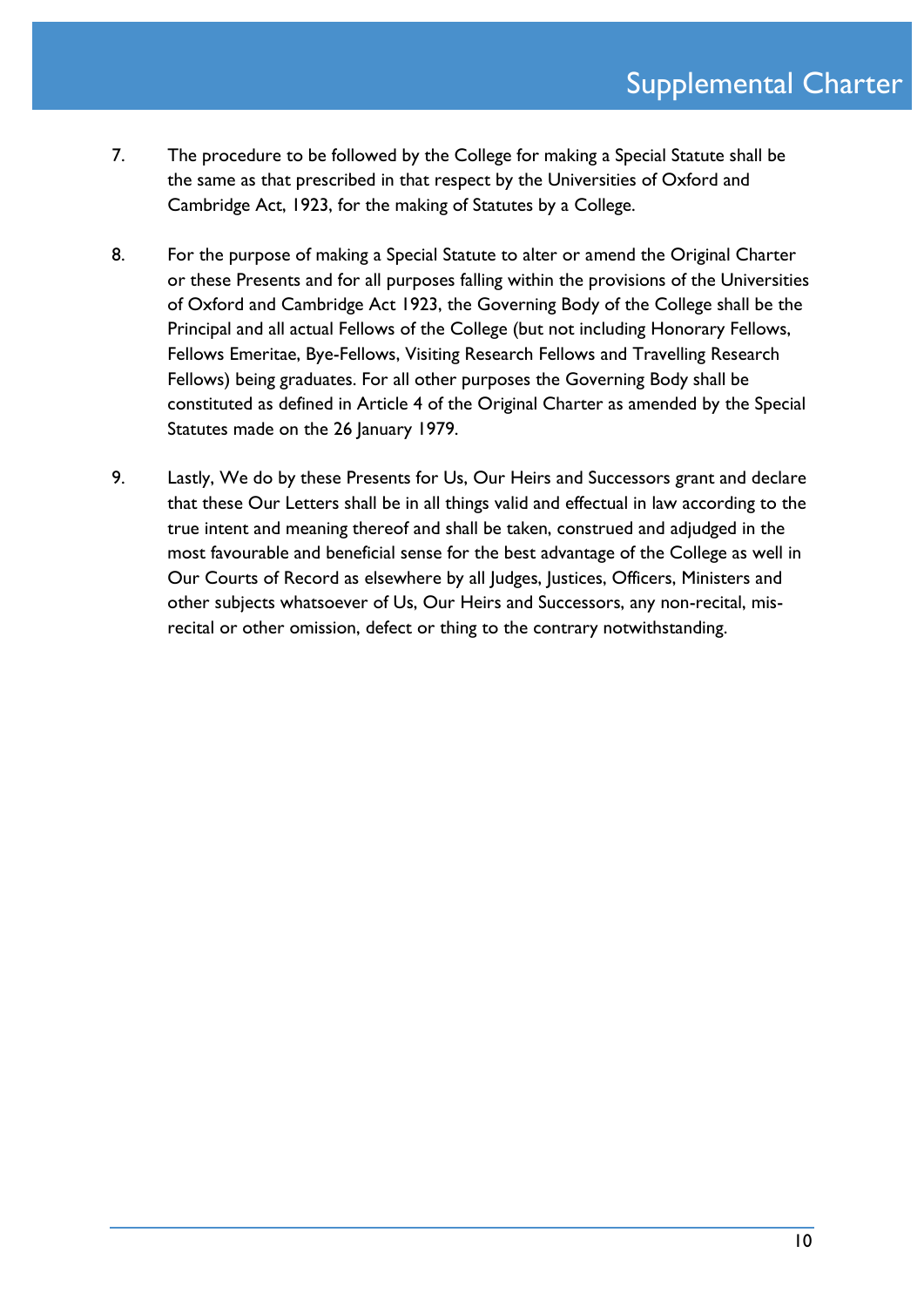# The Statutes

## **Statute I: Commencement, Interpretation, Invalid Proceedings**

- 1. These Statutes shall take effect on and after the first day of the month next following the date of approval by Her Majesty in Council.
- 2. Nothing contained in any amending Statute shall render null or void or abrogate any election, appointment or other act made or done under any pre-existing Statute, and accordingly any tenure of College office, Fellowship or membership of the College Council or of the Body of Associates created under or by virtue of the pre-existing Statutes shall continue until the same would have expired had not these present Statutes been made.
- 3. These Statutes shall be read with the Charter of the College (as hereinafter defined) and words employed in the Charter shall if not inconsistent with the subject or context bear the same meaning herein.
- 4. In these Statutes the following expressions have the following meanings unless the context otherwise requires:
	- (a) 'The Charter' shall mean the original Charter and any Charter supplemental thereto or revision thereof by Special Statute.
	- (b) 'The University' means the University of Cambridge.
	- (c) 'Month' means calendar month.
	- (d) 'University Term' means Cambridge University Term, and 'Full Term' means Full Term as defined by the Ordinances of the University, 'Vacation' means that part of the year outside University Term.
	- (e) 'The Academical Year' shall mean the Academical Year as defined in the Statutes of the University of Cambridge.
	- (f) '*In statu pupillari*' shall mean a member of the College who has not been admitted to some office in the University, to a Fellowship or office of a College, or to any degree higher than that of Bachelor of Arts, Law, Medicine, Surgery, Music, or Veterinary Medicine, and is of less than three and a half years' standing from admission to her first degree (if any).
- 5. Words importing the singular number only shall include the plural number and vice versa, and words of the masculine gender shall import the feminine and vice versa unless this interpretation is excluded expressly or by necessary implication.
- 6. The Principal shall take the Chair ex officio at all meetings of the Governing Body and of the Council. In her absence the Vice-Principal shall take the Chair or, if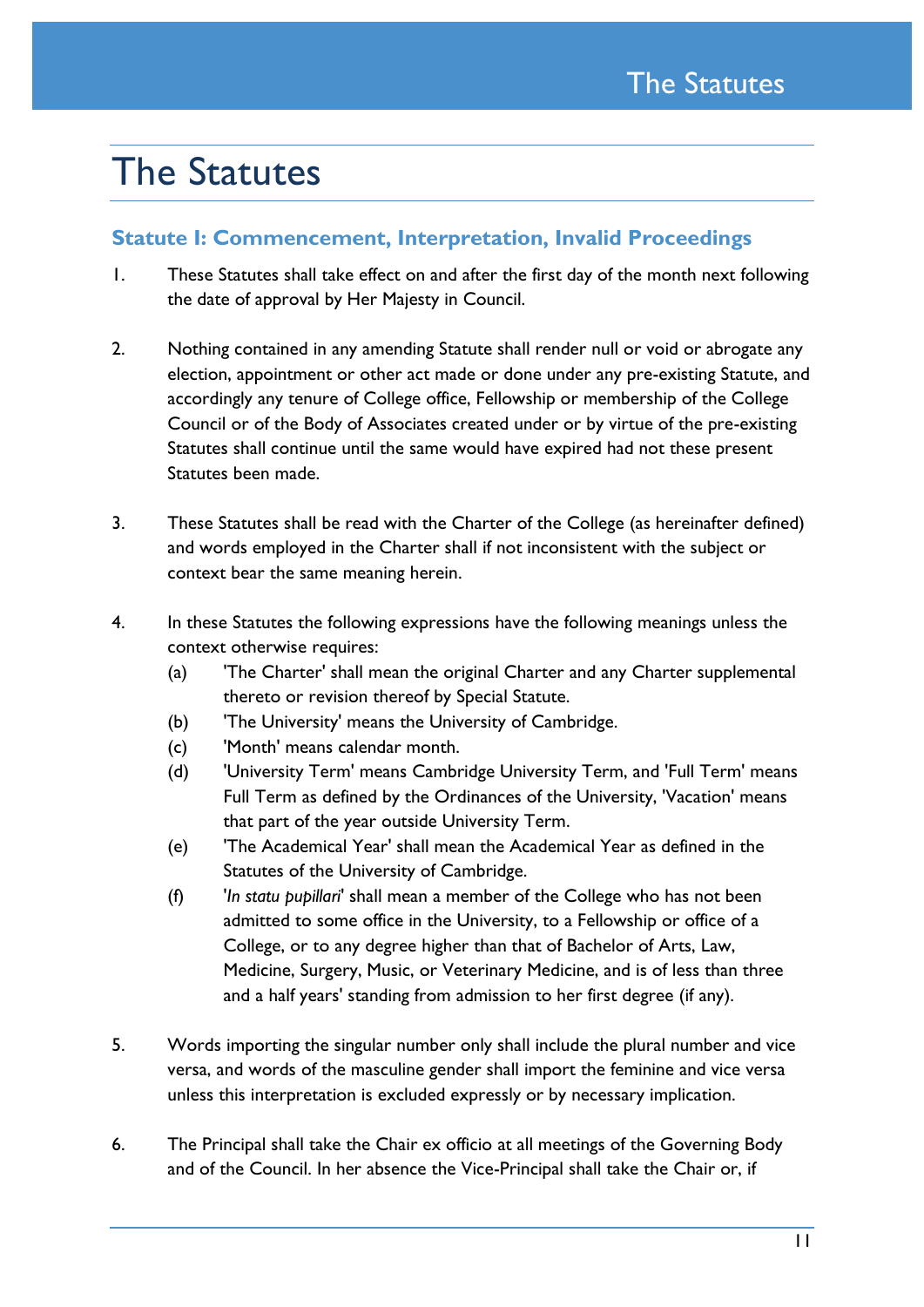neither is present at the time of holding any meeting, the members present shall appoint a Chairman of the meeting. The Principal shall take the Chair ex officio at any meeting of a Standing Committee of the Governing Body or the Council at which she is present unless, being present, she appoints a member to act in her place. In her absence the Chairman shall be either the member appointed by the Principal to act in her place or the member appointed or elected as prescribed in the Ordinances.

- 7. No person *in statu pupillari* shall be present, whether as a member or otherwise, at a meeting of any body constituted in the College by the Charter, Statutes or Ordinances, for the discussion of, or decision on, any matter which the Chairman of the meeting declares to be reserved. The following matters shall be reserved:-
	- (a) the election of individuals to any College office or Fellowship;
	- (b) the employment or promotion, or any matter relating to the employment or promotion, of individuals by the College;
	- (c) the admission and academic assessment of individuals;
	- (d) such matters as may be specified by Statute, Ordinance, or Regulations made under Statute XI 1 in respect of any particular body or class of bodies;
	- (e) any other matter at the discretion of the Chairman.

In any case of doubt, the Chairman shall decide whether an item of business is reserved and her decision shall be final. No person *in statu pupillari* shall receive papers relating to any item of reserved business or any communication concerning the content of such papers, except that members of any body constituted by the Charter, Statutes or Ordinances, who are *in statu pupillari* may, if that body so decides, receive the agenda relating to reserved business and also, if that body so decides, the minutes of the decisions taken on reserved business.

### **Statute II: The Visitor**

- 1. The Visitor of the College shall be the Chancellor of the University if he will consent to act. In case of his refusal the Visitor shall be elected by the Governing Body.
- 2. The Visitor shall have all such powers as are prescribed in these Statutes and as are by law generally annexed to the office of Visitor of a College.
- 3. In accordance with the provisions of the Education Reform Act 1988, nothing in these Statutes shall enable or require the Visitor -
	- (a) to hear any appeal or determine any dispute relating to a member of the academic staff to whom Statute XXV applies which concerns the member's appointment or employment or the termination of that appointment or employment; or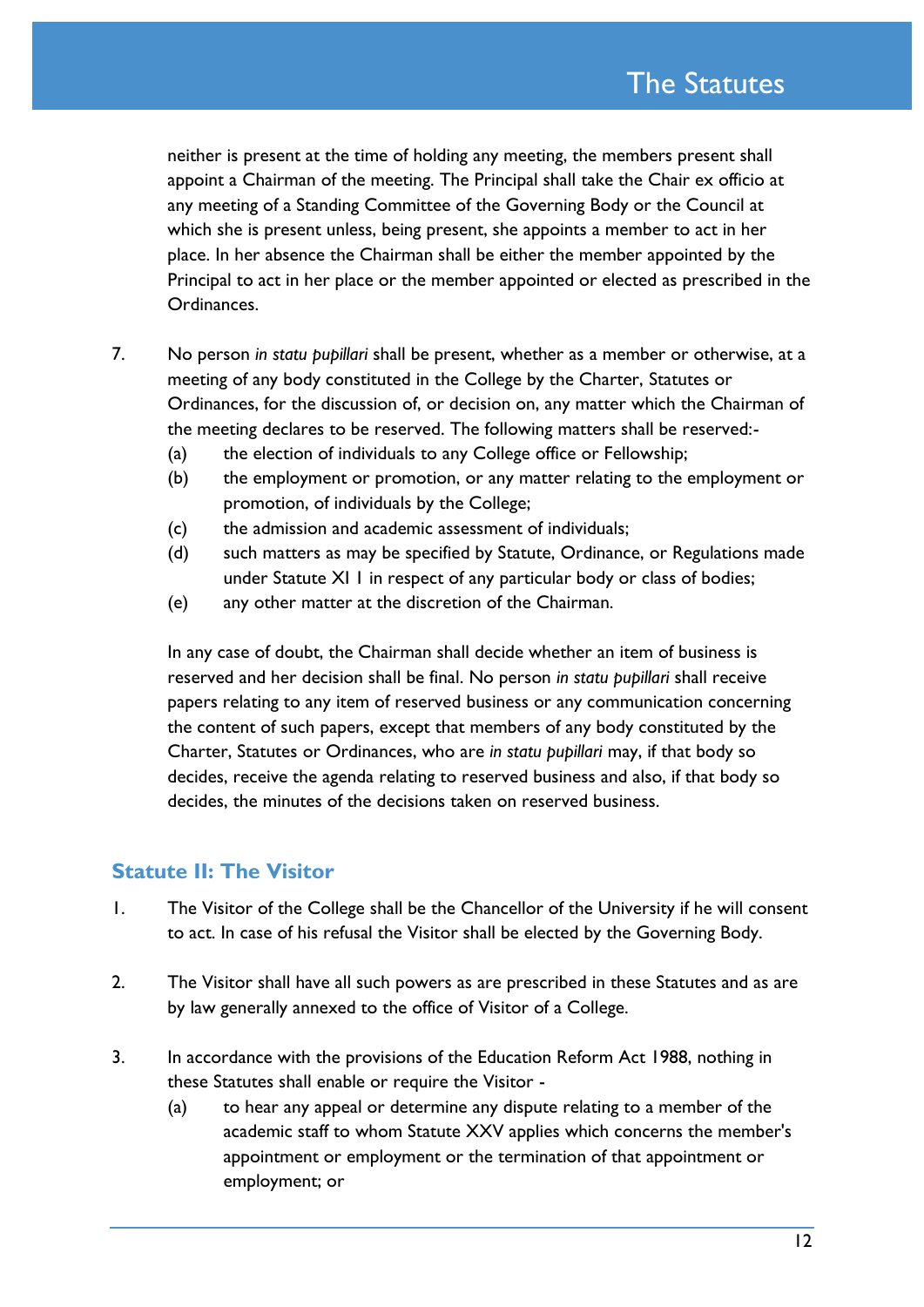(b) to disallow or annul any Ordinances made under or having effect for the purposes of Statute XXV.

## **Statute III: The Fellows**

- 1. Categories of Fellows
	- (a) There shall be the following Categories of Fellows:
		- A Fellows having tenure by virtue of holding certain College offices named in Statute III 2(a) and 2(b).
		- B Research Fellows having tenure under Statutes XII and XX.
		- C Professorial Fellows having tenure under Statute III 2(e).
		- D Fellows having tenure under Statute III 2(c).
		- E Associate Fellows having tenure under Article 4(f) of the Charter.
		- F Honorary Fellows having tenure under Statute XIII.
		- G Fellows Emeritae having tenure under Statute XIV.
		- H Bye-Fellows having tenure under Statute III  $2(g)$ .
		- I Visiting Research Fellows and Travelling Research Fellows having tenure under Statute XII.
	- (b) All Fellowships shall be non-stipendiary.
	- (c) For the purposes of Statutes IV, VI, VII, XI and XV Fellows in Categories F, G, H and I shall not be reckoned as Fellows.
- 2. Election and Re-election of Fellows
	- (a) The Governing Body shall elect to a Fellowship in Category A any woman appointed to the College office of Bursar.
	- (b) The Council shall elect to a Fellowship in Category A any woman appointed to one or both of the College offices of Tutor or Lecturer.
	- (c) The Governing Body may elect to a Fellowship in Category D:
		- (i) any woman appointed to the College office of Librarian, Steward, Junior Bursar or College Secretary,
		- (ii) any woman holding a University office not specified in Schedule B of the University Statutes, whether or not the Council may have assigned to her specific College duties,
		- (iii) a woman who has served on the Governing Body for not less than twenty years in one or more of the offices of Principal, Fellow in Category A, Fellow in Category D or Professorial Fellow,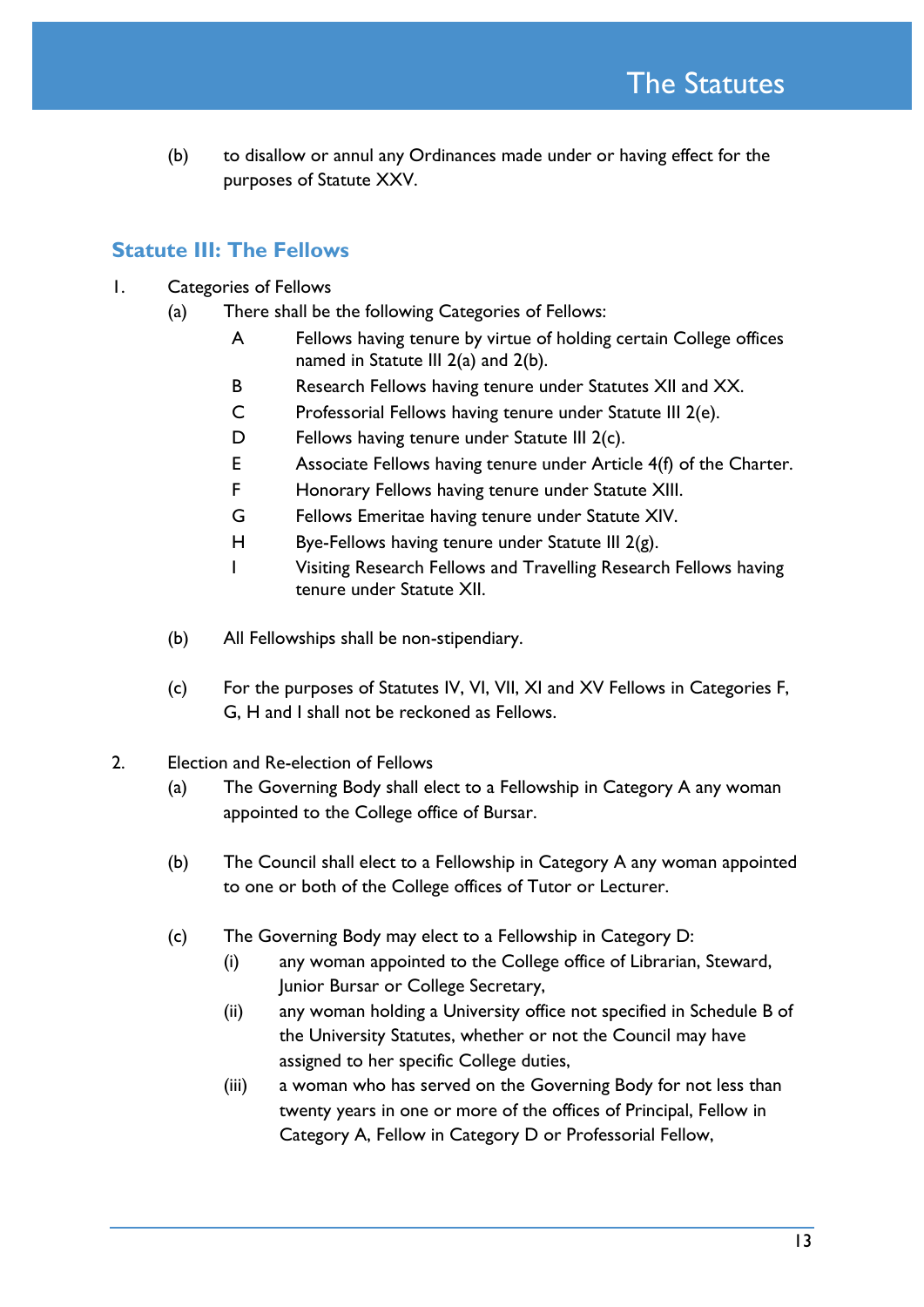- (iv) a woman invited by the Council to reside in College as Special College Lecturer under conditions laid down in Regulations made under Statute XI I.
- (v) a woman holding a post either in the University or in a comparable institution or body promoting education, learning and research in or near Cambridge,
- (vi) such other women as are qualified to make a significant contribution to the governance, education, learning and research work of the College.

Provided that the number of Fellows in Category D shall not exceed a number to be determined from time to time by the Governing Body as specified by Ordinance, excluding any elected under 2(c)(i),

Provided further that no woman shall be elected to a Fellowship in Category D who does not receive the votes of two-thirds of all those members of the Governing Body entitled to vote under Statute IV 11,

Provided further that no woman shall be elected to a Fellowship in Category D who does not receive the votes of a quorum of the Governing Body.

- (d) The Council may re-elect any woman holding a Fellowship in Category D who is eligible for re- election under Statute III 3(b).
- (e) Subject to the [Statutes of the University,](http://www.admin.cam.ac.uk/univ/so/) the Governing Body may elect to a Professorial Fellowship any woman who is one of the University officers specified for the time being in Schedule B of the University Statutes.

Provided that no woman shall be elected to a Professorial Fellowship who does not receive the votes of two-thirds of all those members of the Governing Body entitled to vote under Statute IV 11,

Provided further that no woman shall be elected to a Professorial Fellowship who does not receive the votes of a quorum of the Governing Body.

- (f) The Governing Body shall elect to Associate Fellowships the members of the Governing Body to be elected under Article 4(f) of the Charter from Associates and ex-Associates. The number of Associate Fellows shall be three.
- (g) The Council may elect to a Bye-Fellowship any woman who is eligible as prescribed in the Ordinances,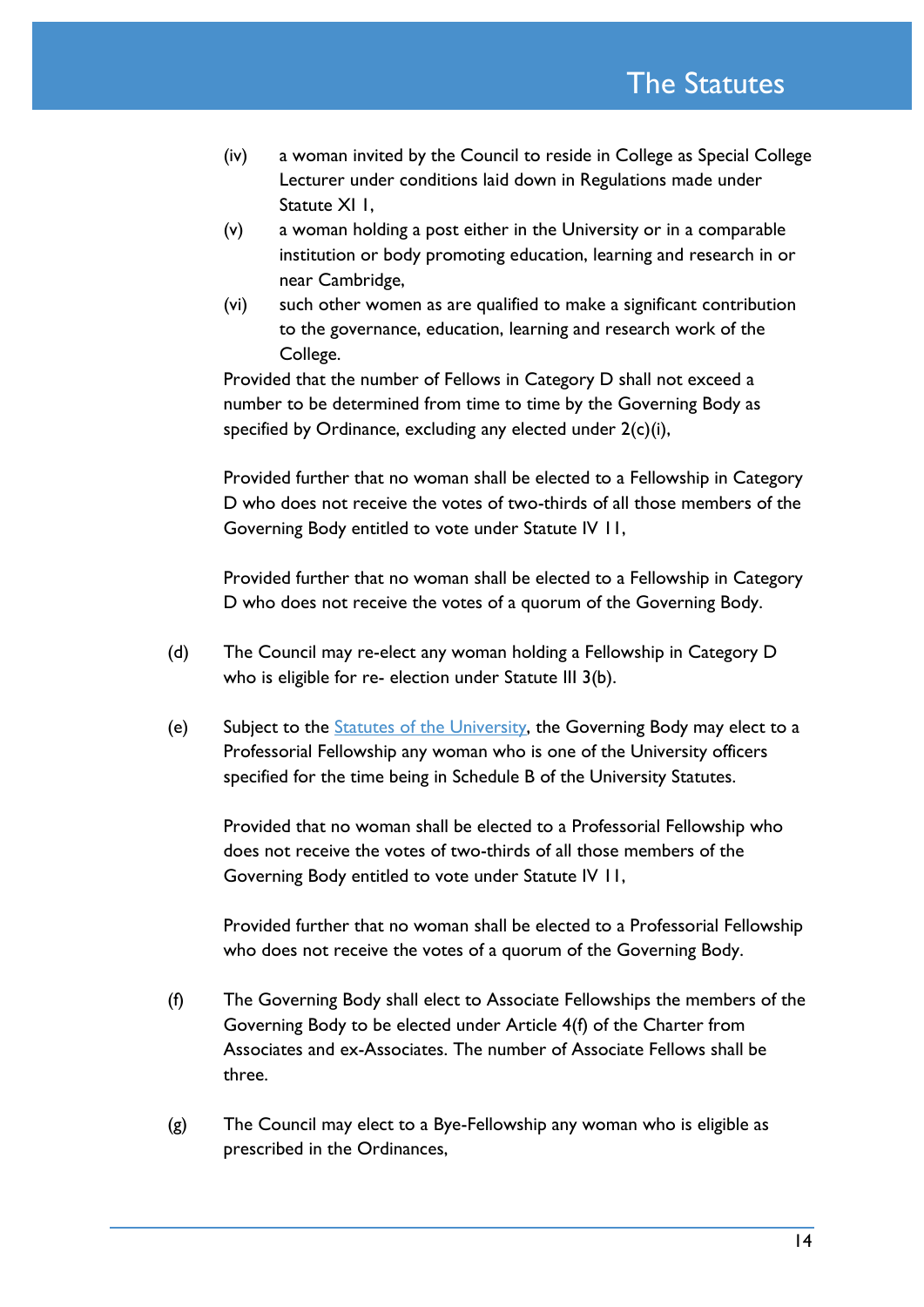Provided that the maximum number of Bye-Fellows at any one time shall be that determined by the Governing Body as specified by Ordinance,

Provided further that no woman shall be elected to a Bye-Fellowship who does not receive the votes of two-thirds of the members of the Council present and voting,

Provided further that no woman shall be elected to a Bye-Fellowship who does not receive the votes of a quorum of the Council.

A Bye-Fellow shall not as such have any part in the government of the College.

- 3. Duration of Fellowships
	- (a) A woman elected under paragraph  $2(a)$ ,  $2(b)$ ,  $2(c)(i)$  or  $2(e)$  of this Statute shall hold her Fellowship until the expiry of the College or University office by virtue of which she was elected.
	- (b) A woman elected under paragraph  $2(c)(ii)$ ,  $2(c)(iii)$  or  $2(c)(iv)$ ,  $2(c)(v)$  or 2(c)(vi) of this Statute shall hold her Fellowship for a period of three years and shall be eligible for re-election, provided in the case of any woman elected under  $2(c)(ii)$ ,  $2(c)(iv)$  or  $2(c)(v)$  that she continues to hold the University or College office by virtue of which she was elected; and provided in the case of any woman elected under paragraph 2(c)(ii) of this Statute and assigned specified College duties by the Council that she continues to perform such duties.
	- (c) Every Associate Fellow shall take office at the close of the Annual General Meeting at which she was elected and shall retain office until the close of the third Annual General Meeting following her election, provided always that the Associate Fellow elected to fill a casual vacancy shall hold office for so much as remains of the period for which the person to whose place she succeeds was elected.
	- (d) An Associate Fellow may resign her membership of the Governing Body and cease to be a member thereof by sending her resignation in writing to the Principal and the President of the Associates.
	- (e) Any Associate Fellow becoming a member of the Governing Body under Statute III 1(a) Category A, B, C, or D shall *ipso facto* vacate office as an Associate Fellow.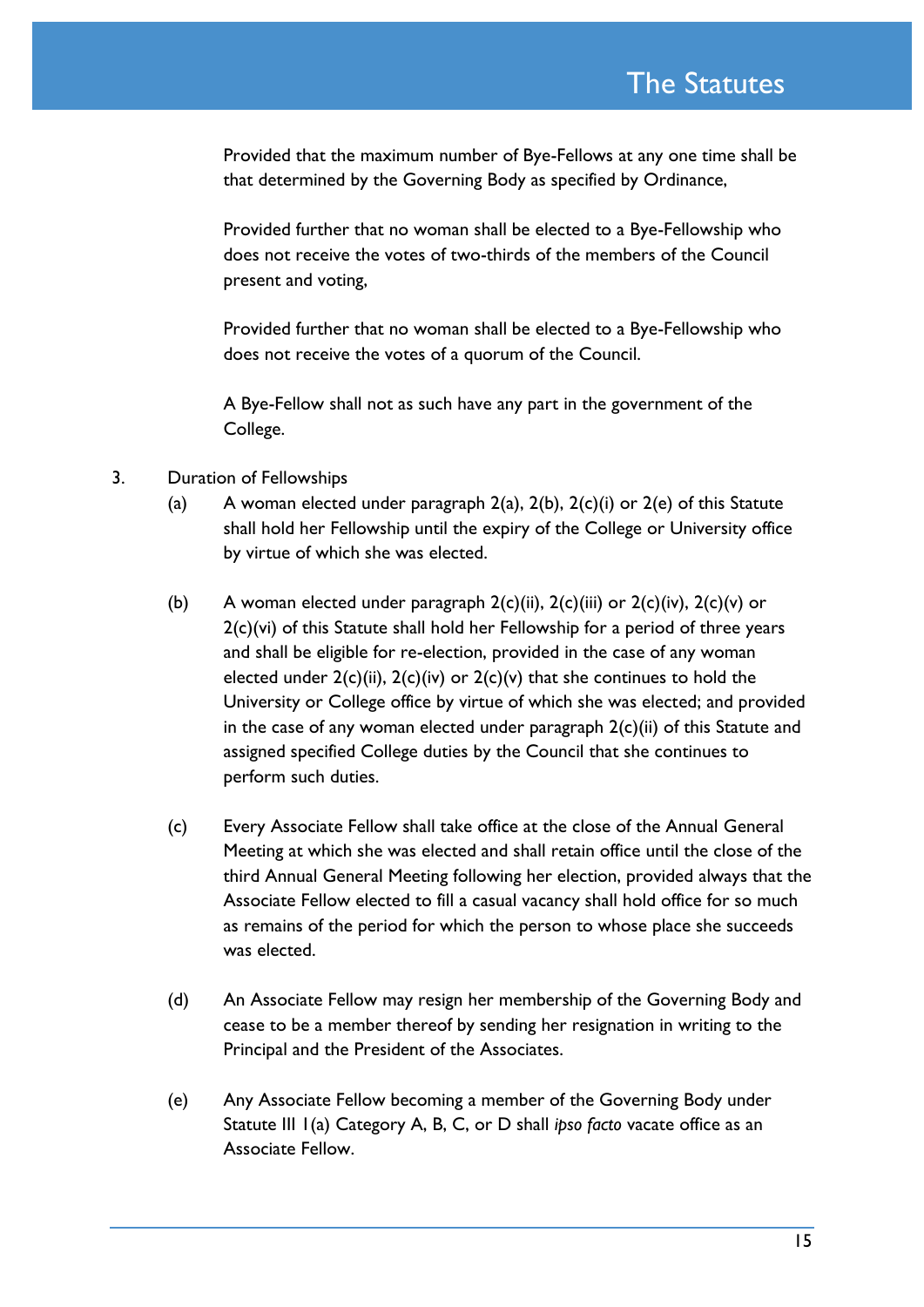- (f) A retiring Associate Fellow shall be eligible for re-election.
- (g) A woman elected under paragraph 2(g) of this Statute shall hold her Bye-Fellowship for three years or for the period of her eligibility for a Bye-Fellowship, as prescribed in the Ordinances, whichever is the shorter.

### **Statute IV: The Governing Body**

- 1. The Constitution of the Governing Body shall be that prescribed by the Charter. The number of Junior Members of the Governing Body to be elected under Article 4(g) of the Charter from among members of the College *in statu pupillari* resident in the University shall be four. They shall be elected by the members of the College *in statu pupillari* resident in the University, in such manner and for such periods as shall be specified by Ordinance.
- 2. The Governing Body shall have the power of amending the Charter and Statutes which is conferred upon them by the Charter and shall have such other powers as may be conferred upon them by the Charter and these Statutes. The Governing Body shall have power to make, alter and revoke Ordinances in such a manner as shall be prescribed in the Ordinances.
- 3. The Governing Body may act notwithstanding any vacancy in their number.
- 4. The Principal may summon an Ordinary General Meeting whenever she may think fit and the Principal or, in her absence, the Vice-Principal shall upon a requisition in writing made and signed by not less than six members of the Governing Body convene a Special General Meeting. Any such requisition shall specify the object of the meeting proposed to be called and shall be left with the Principal or, in her absence, the Vice-Principal.
- 5. Upon the receipt of any such requisition the Principal or, in her absence, the Vice-Principal shall forthwith proceed to convene a Special General Meeting, and if she does not, within fourteen days after such receipt (exclusive of Vacation), convene a meeting to be held within twenty-one days (exclusive as aforesaid) after such receipt, the requisitionists may themselves convene a meeting to be held within forty-two days (exclusive as aforesaid) after such receipt.
- 6. A Special General Meeting convened upon a requisition made as above must be convened for the purposes specified in the requisition and, if convened by the requisitionists, for those purposes only.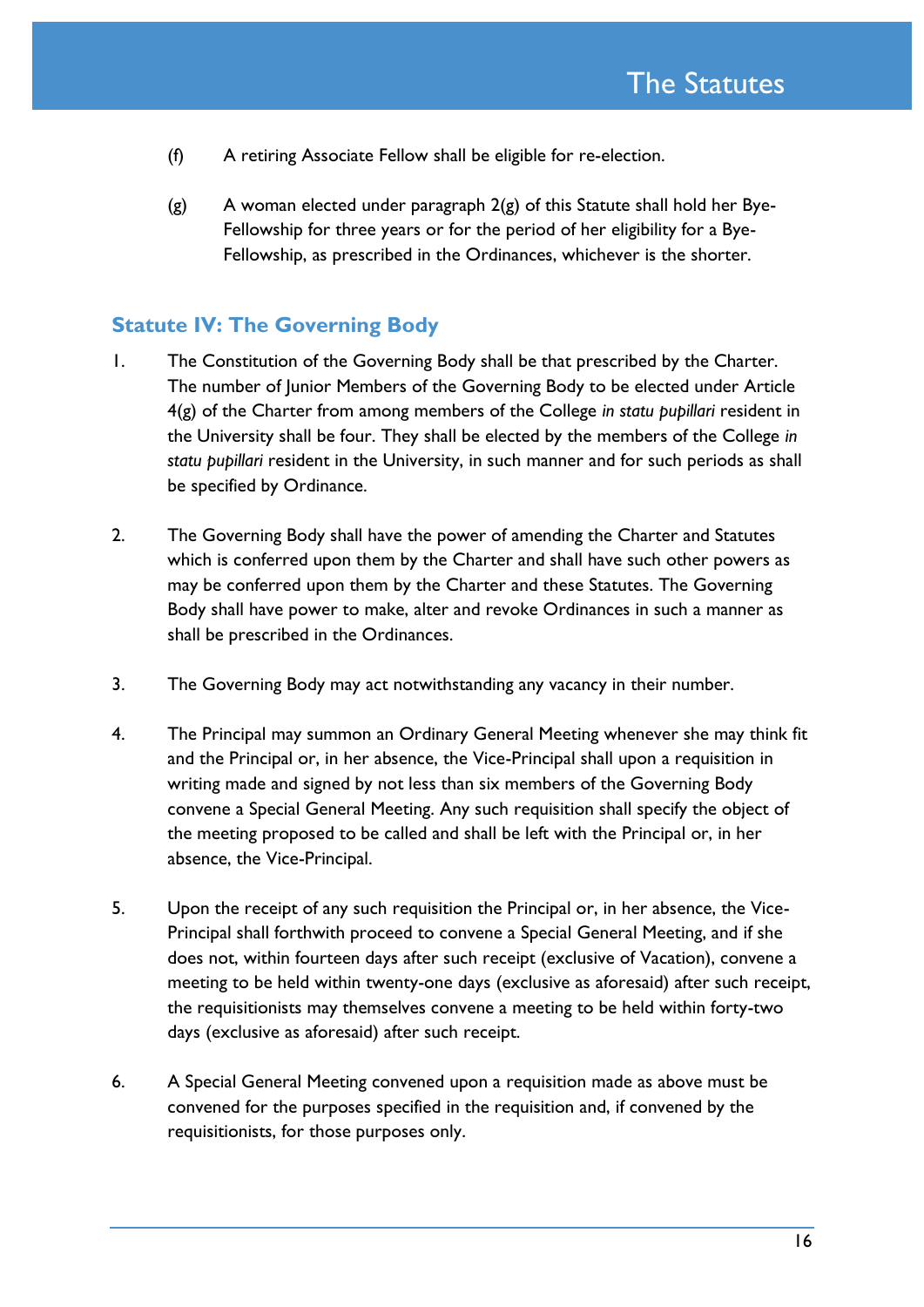- 7. Seven clear days' notice at the least of every General Meeting, specifying the place, the day, the hour of meeting and the general nature of the business to be transacted thereat shall be given to the members of the Governing Body, but the accidental omission to give such notice to, or the non- receipt of such notice by, any member of the Governing Body shall not invalidate the proceedings of any General Meeting.
- 8. Fifteen shall be a quorum for a meeting of the Governing Body, save for the conduct of reserved business where the quorum shall be thirteen, and no business, except of a formal character, shall be transacted at any meeting unless such a quorum is present, or unless an adjournment as provided by the next following paragraphs of this Statute shall have taken place.
- 9. If within half-an-hour from the time appointed for the meeting, a quorum is not present, the meeting shall, if convened by or upon the requisition of requisitionists, be dissolved, and in any other case stand adjourned to some time and place to be then fixed by the members present, and if at such adjourned meeting a quorum is not present the members present shall be a quorum. One clear day's notice of such adjourned meeting shall be given in the same manner as of an original meeting.
- 10. The Chairman may with the consent of the meeting adjourn any meeting from time to time and from place to place, but no business shall be transacted at any adjourned meeting, other than the business left unfinished at the meeting from which the adjournment took place. Whenever a meeting is adjourned for twelve days or more, notice of the adjourned meeting shall be given in the same manner as of an original meeting, but save as provided in paragraph 9 of this Statute and in this paragraph, the members of the Governing Body shall not be entitled to any notice of an adjournment, or of the business to be transacted at any adjourned meeting.
- 11. Every member of the Governing Body shall have one vote at any meeting at which she is entitled to be present and to vote. The Chairman at any meeting shall have, as well as her own vote, a second or casting vote in case of equality of votes. Fellows on vacation leave and Fellows whose elections are being voted on shall not be entitled to vote save for making a Special Statute and for all purposes falling within the provisions of the [Universities of Oxford and Cambridge Act 1923](http://www.legislation.gov.uk/ukpga/Geo5/13-14/33/contents) (Article 8 of the Supplemental Charter) or for the election of a Principal under Statute VII. Votes must in all cases be given in person and not by proxy.
- 12. At a meeting of the Governing Body a resolution whereof due notice in accordance with the Statutes and Ordinances has been given may be put to the vote and the resolution shall be binding on the College if it is carried by a majority of the Governing Body or by two-thirds of those present and voting, whichever is the lesser, provided that no resolution shall be deemed to be carried which does not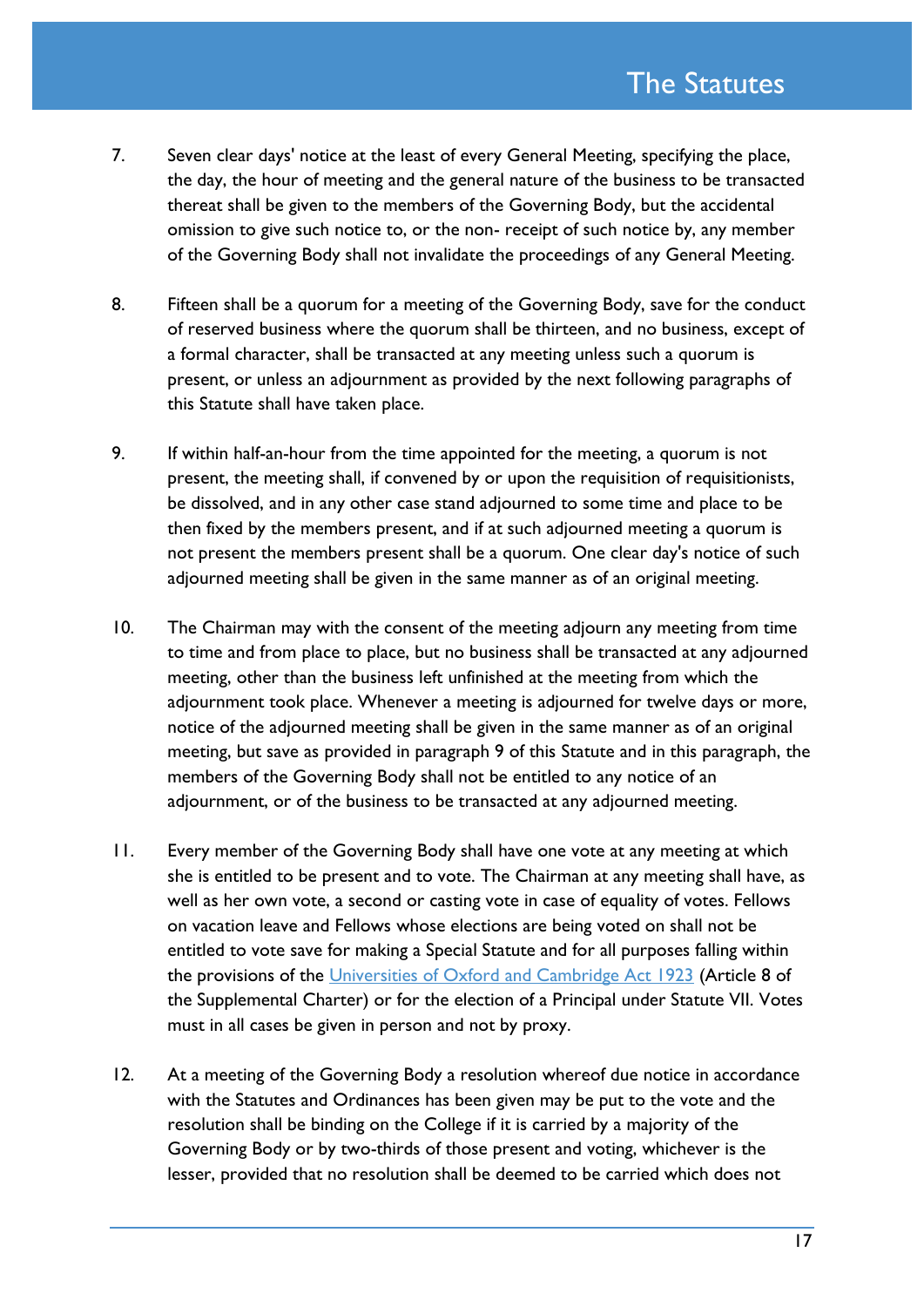receive the votes of a quorum of the Governing Body; provided further that if within thirty days (exclusive of Vacation) after the passing of such resolution the Council shall, by a resolution in which the vote of more than half of the members of the Council shall have concurred, express their dissent from the same, the question shall not be deemed to be decided by such vote of the Governing Body, but shall be adjourned till a subsequent meeting of the Governing Body, to be called at a date fixed by the Council, not being less than sixty days nor more than ninety days (exclusive of Vacation) after the meeting at which such resolution was carried. Such resolution if confirmed at such subsequent meeting by a majority of the Governing Body or by three-fourths of those present and voting, whichever is the lesser, shall forthwith be binding on the College; provided that no resolution shall be deemed to be confirmed which does not receive the votes of a quorum of the Governing Body. If it is not so confirmed it shall be null and void. For the purposes of any such subsequent meeting the quorum shall be one-half of the Governing Body.

## **Statute V: The Council**

- 1. The Council shall consist of:
	- (a) *Ex officio* The Principal, the Vice-Principal, the Bursar and the Senior Tutor.
	- (b) Eight persons to be elected by the Governing Body from among their number (not being ex- officio members of the Council), in such manner as shall be specified by Ordinance. Every member of the Council so elected shall be entitled to retain office till the close of the third Annual General Meeting of the Governing Body after the meeting at which she shall have been so elected, provided always that a member elected by the Governing Body to fill a casual vacancy shall hold office for the unexpired portion of the tenure which is casually terminated.
	- (c) Three junior members of the College *in statu pupillari* resident in the University elected by the members of the College *in statu pupillari* resident in the University, in such manner and for such period as shall be specified by Ordinance.
- 2. The Senior Members of the Council may from time to time appoint any qualified person to be a member of the Council to fill any casual vacancy among members of the Council elected under paragraph 1(b) of this Statute, but any member of the Council so appointed shall hold office only until the close of the next subsequent Annual General Meeting of the Governing Body. The Junior Members of the Council may from time to time appoint any qualified person to be a member of the Council to fill any casual vacancy among members of the Council elected under paragraph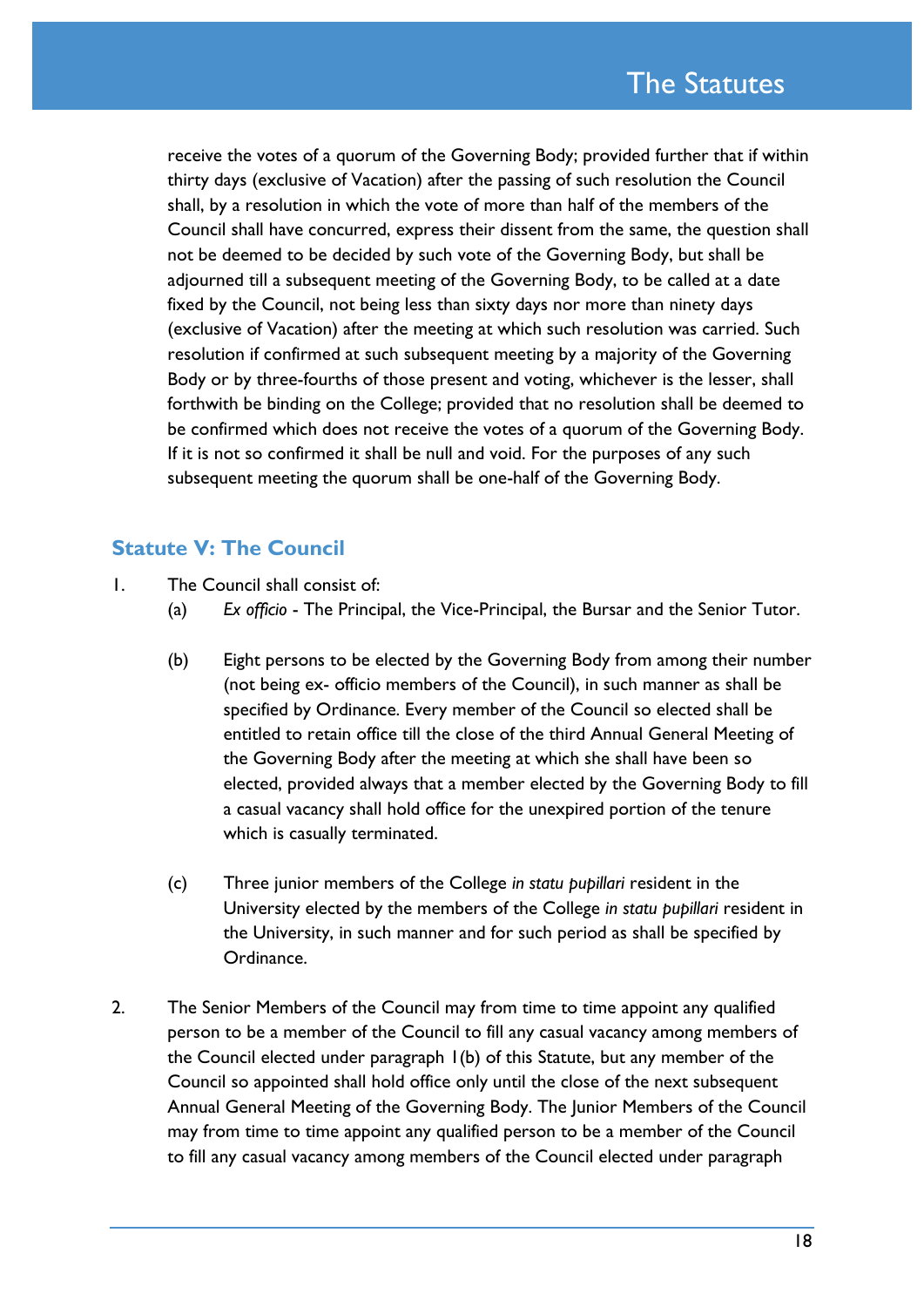1(c) of this Statute, but any member of the Council so appointed shall hold office only for such a period as specified by Ordinance.

- 3. At each Annual General Meeting of the Governing Body the Governing Body shall elect a duly qualified person to fill any vacancy among members of the Council elected under paragraph 1(b) of this Statute.
- 4. The Council may act notwithstanding any vacancy in its numbers.
- 5. The Council may make, and from time to time alter, such Ordinances as it may think fit with respect to its meetings and the procedure thereof and may determine the quorum necessary for the transaction of business. An Ordinance or an alteration thereof shall not be in force until it has been passed at one meeting of the Council and confirmed at the next subsequent meeting, as specified by Ordinance.
- 6. Unless otherwise determined seven shall be a quorum for a meeting of the Council, save for the conduct of reserved business where the quorum shall be six.
- 7. Subject to Statute XI 2[-6], XII 1, and XX the Council shall have the sole power of appointing Tutors, Lecturers, Examiners and Electors to Research Fellowships, of awarding Scholarships, Exhibitions and Prizes, of appointing and dismissing the salaried officers of the College other than those whose appointment is otherwise expressly provided for by these Statutes, and of performing such other acts as it is by these Statutes expressly required or empowered to perform.
- 8. The Council shall conduct the general business of the College subject to such resolutions as may from time to time be passed by the Governing Body in General Meeting consistently with the provisions of the Charter and these Statutes, and shall supervise the expenditure of all monies on account of the ordinary business of the College, and shall have power to fix the fees or other charges payable by students of the College, and to do all such things as are necessary for the transaction of the business of the College, but no resolution passed by the Governing Body in General Meeting shall invalidate any prior act of the Council which would have been valid if such resolution had not been passed.
- 9. The Council shall provide for the safe custody of the Common Seal of the College which shall not be affixed by any instrument except in pursuance of an express resolution of the Council or of a Committee of the Council authorised by the Council in that behalf. Every instrument to which the Seal is affixed shall be attested by two members of the Council (of whom one shall be the Chairman, her deputy or the Bursar) and by the Secretary or acting Secretary. A Seal book shall be kept in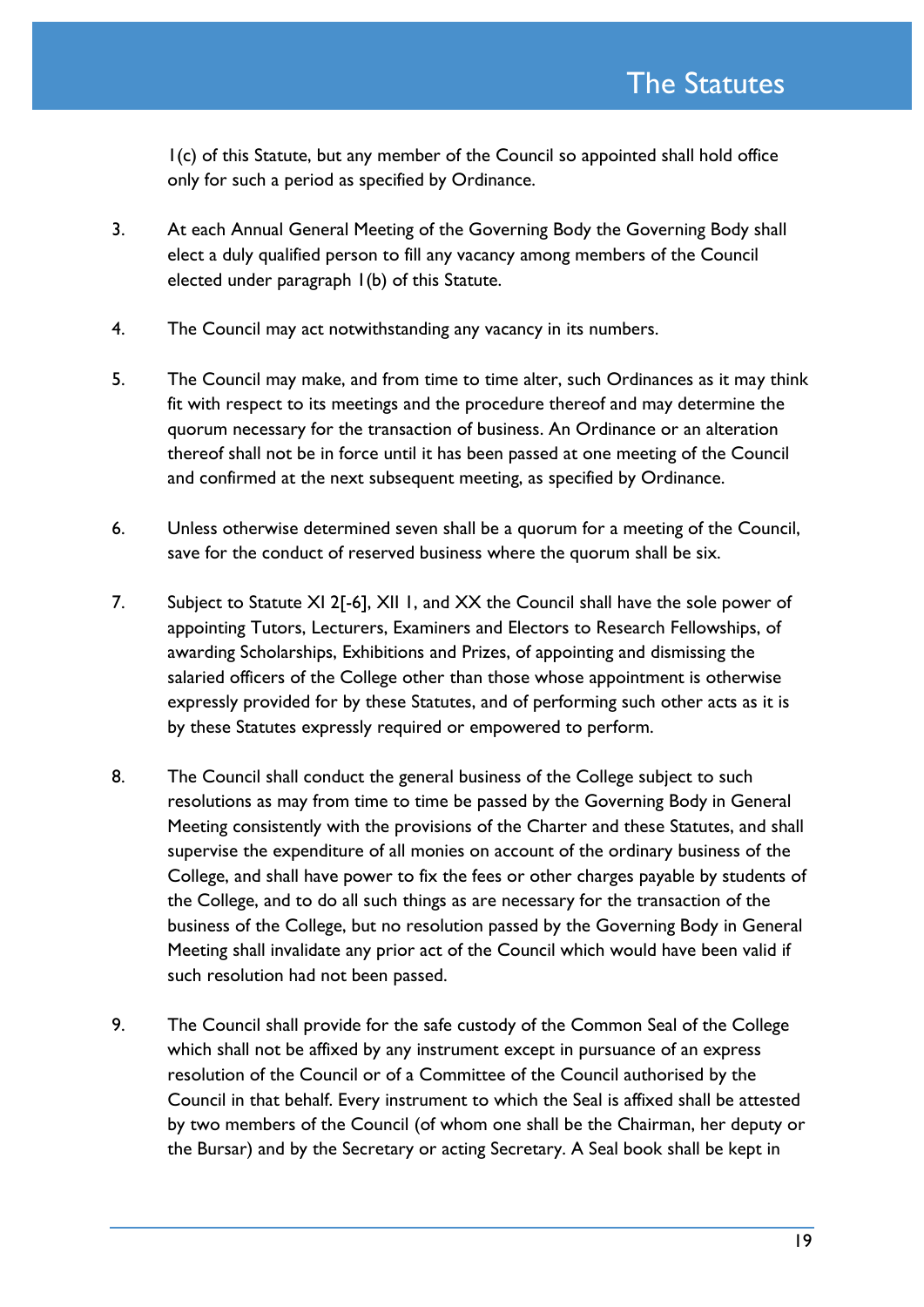which shall be entered the date of each occasion on which the Seal is affixed and the nature of the instrument.

- 10. The Council shall, in each year, during a Term to be fixed by Ordinance, furnish to the Governing Body accounts duly audited of the income and expenditure of the College and a report on the financial state of the College.
- 11. The Council may delegate any of its powers to Committees consisting of such persons as it may think fit.
- 12. Subject to these Statutes and to any resolution passed by the Governing Body in General Meeting the Council may from time to time make, alter and revoke Ordinances for the regulation of the business or affairs of the College.
- 13. Subject to Statute 17 the minutes of the Council shall be open to the inspection of all members of the Governing Body.

## **STATUTE VI: The Principal**

- 1. The Principal shall be elected by the Fellows, who shall choose the woman best qualified in their judgment to secure the good government of the College as a place of education, learning and research.
- 2. The Principal shall exercise a general superintendence over the affairs of the College and shall have power, in all cases not provided for by the Charter or by these Statutes or by order of the Governing Body or Council, to make such provisions for the good government and discipline of the College as she shall think fit.
- 3. The Principal shall reside within the precincts of the College during Full Term unless she be absent with the consent of the Council.

## **STATUTE VII: Election of Principal**

1. In case of a vacancy occurring in the office of Principal owing to the retirement of the Principal at the age fixed by the Statutes or Ordinances, the retiring Principal shall announce the date of her retirement to the Governing Body at a meeting of the Governing Body in the first term of the academical year in which the retirement takes place. She shall summon a meeting of the Fellows to be held in the course of that year to elect a new Principal. Thirty days' notice shall be given of such meeting.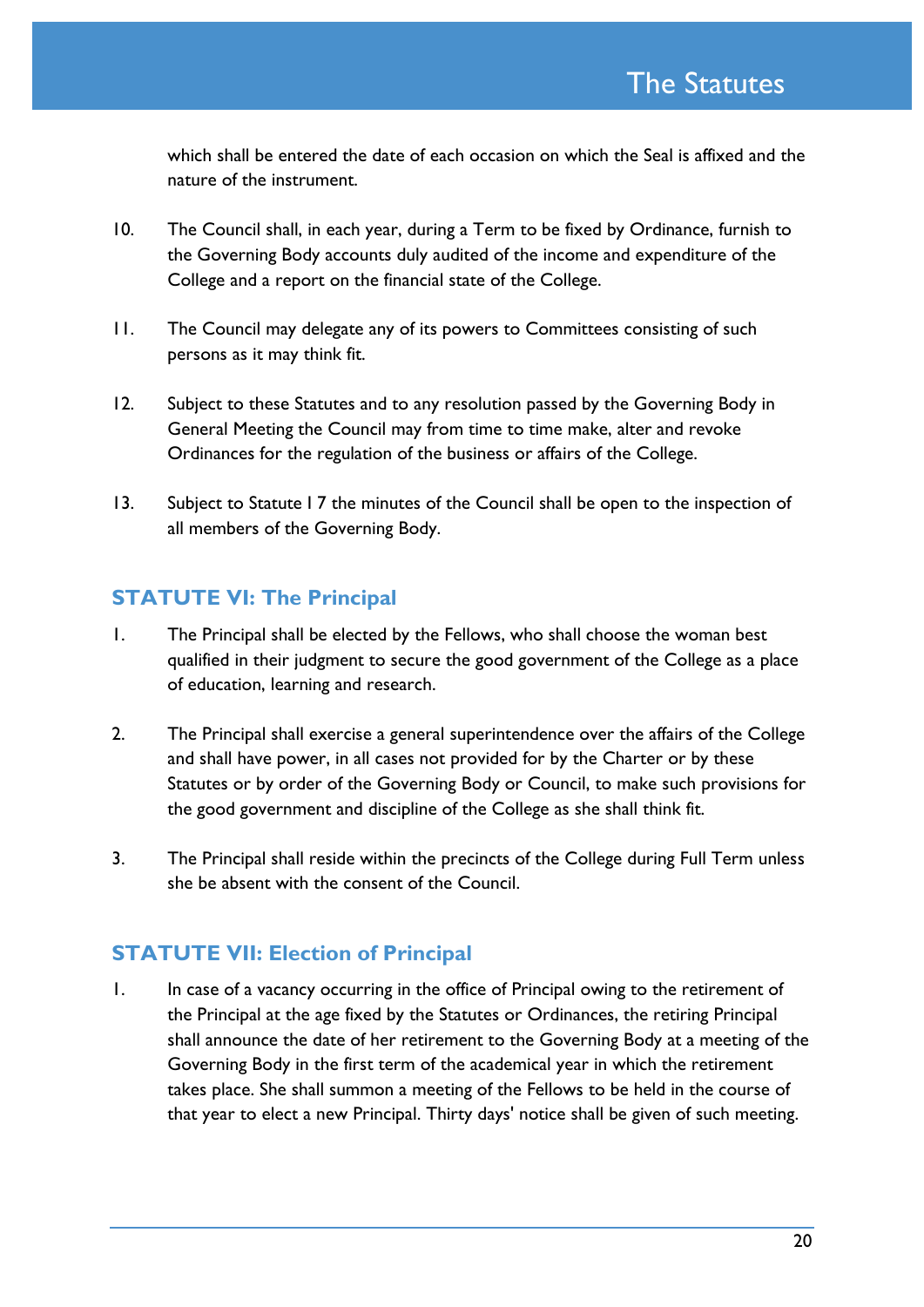- 2. In case of a vacancy in the office of Principal occurring through the resignation of the Principal, the Principal or, in her absence, the Vice-Principal, shall announce the date of her intended resignation to the Governing Body and shall summon a meeting of the Fellows to consider the election of a new Principal. A meeting for election shall be held within seventy days (exclusive of Vacation) of the occurrence of the vacancy and not less than fourteen days' notice (exclusive of Vacation) shall be given of such meeting to each of the Fellows.
- 3. In case of a vacancy occurring through the death of the Principal or her removal from office, the Vice-Principal shall at once announce the vacancy to the Governing Body and shall summon a meeting of the Fellows to consider the election of a new Principal. A meeting for election shall be held within seventy days (exclusive of Vacation) of the occurrence of the vacancy and not less than fourteen days' notice (exclusive of Vacation) shall be given of such meeting to each of the Fellows.
- 4. (a) A quorum for any meeting of the Fellows held for the election of a Principal shall be a majority of the whole number of Fellows.
	- (b) At any meeting of the Fellows for the election of a Principal the Chairman shall be the Vice- Principal or, in her absence, one of the Fellows elected by the meeting.
	- (c) Candidates for the office of Principal must be proposed and seconded. No candidate shall be considered unless notice stating her name and the names of her proposer and seconder shall have been sent to each Fellow such number of days before the meeting as may be prescribed by ordinance.
	- (d) No Fellow shall be present at a meeting while her candidature is being discussed or voted upon. But if a Fellow's candidature is withdrawn during a meeting, she shall not be disqualified from attending the remainder of the meeting.
	- (e) Voting shall be by ballot.
	- (f) Save as hereinafter provided, the minimum number of votes required for the election of a Principal, hereinafter called the required majority, shall be a majority of the whole number of Fellows, or two-thirds of those present, whichever shall be greater.
	- $(g)$  If at the first scrutiny of votes a candidate obtains the required majority she shall be declared elected. If at the first scrutiny no candidate obtains the required majority the Fellows shall adjourn the meeting to a date appointed by them.
	- (h) At the adjourned meeting the Fellows shall consider the claims of those candidates voted upon at the first meeting who have not withdrawn their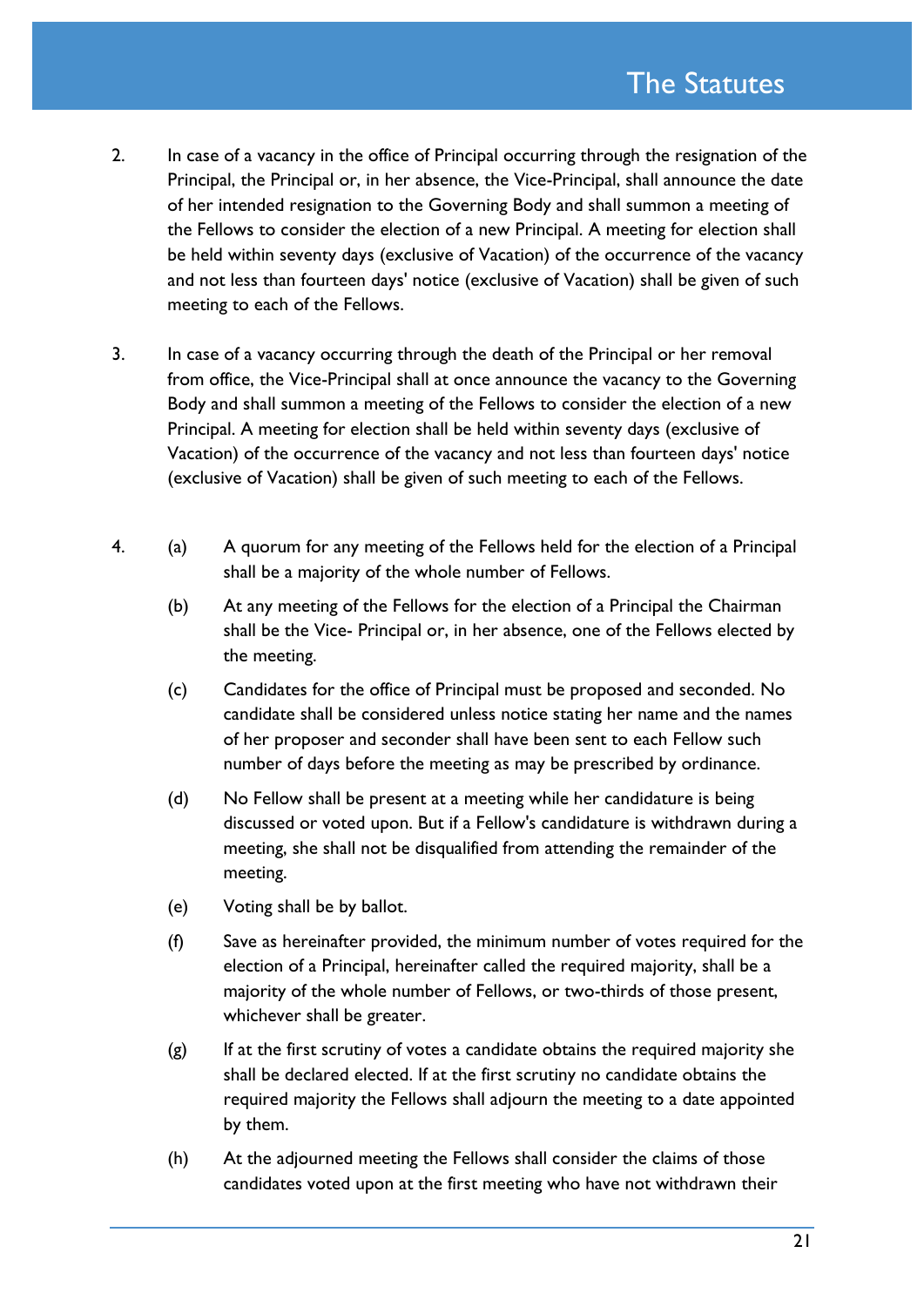candidature and those of any other candidates who have subsequently been duly proposed and seconded. If at the first scrutiny of votes no candidate obtains the required majority, the number of candidates, if more than two, shall be successively reduced by the elimination of the candidate with the smallest number of votes until, if necessary, a final vote has been taken between only two candidates. If at any stage in the voting a candidate obtains the required majority she shall be declared elected. If no candidate obtains the required majority the Fellows shall again adjourn the meeting to a date appointed by them, provided that before adjournment they shall decide which candidates shall be retained for consideration at the second adjourned meeting.

- (i) At the second adjourned meeting the procedure shall follow the same course as at the first adjourned meeting, except that no person shall be considered whom it was decided at the first adjourned meeting not to retain for consideration. Upon a final vote being taken between only two candidates, that candidate who obtains the larger number of votes shall be declared elected. In the case of equality of votes between two candidates, the Chairman shall be entitled to a second vote.
- (j) The appointment shall lapse to the Visitor if at the second adjourned meeting no candidate shall have been elected, or if no election shall have been made when twelve months shall have elapsed after the occurrence of the vacancy.

## **STATUTE VIII The Vice-Principal**

- 1. (a) The Vice-Principal shall be elected by the Governing Body from among their number to hold office save as hereinafter provided until the close of the third subsequent Annual General Meeting.
	- (b) The election shall be held at the Annual General Meeting at the close of which the office will become vacant, unless on the occurrence of a casual vacancy it is considered desirable to hold an election at any other General Meeting.
	- (c) A retiring Vice-Principal shall be eligible for re-election if she remains a member of the Governing Body.
	- (d) A candidate shall not be present at a meeting while her candidature is being discussed or voted upon.
	- (e) A Vice-Principal shall hold office only so long as she is qualified, apart from her tenure of the Vice-Principalship, to be a member of the Governing Body, and if she ceases to be so qualified her tenure shall terminate and the office shall become vacant.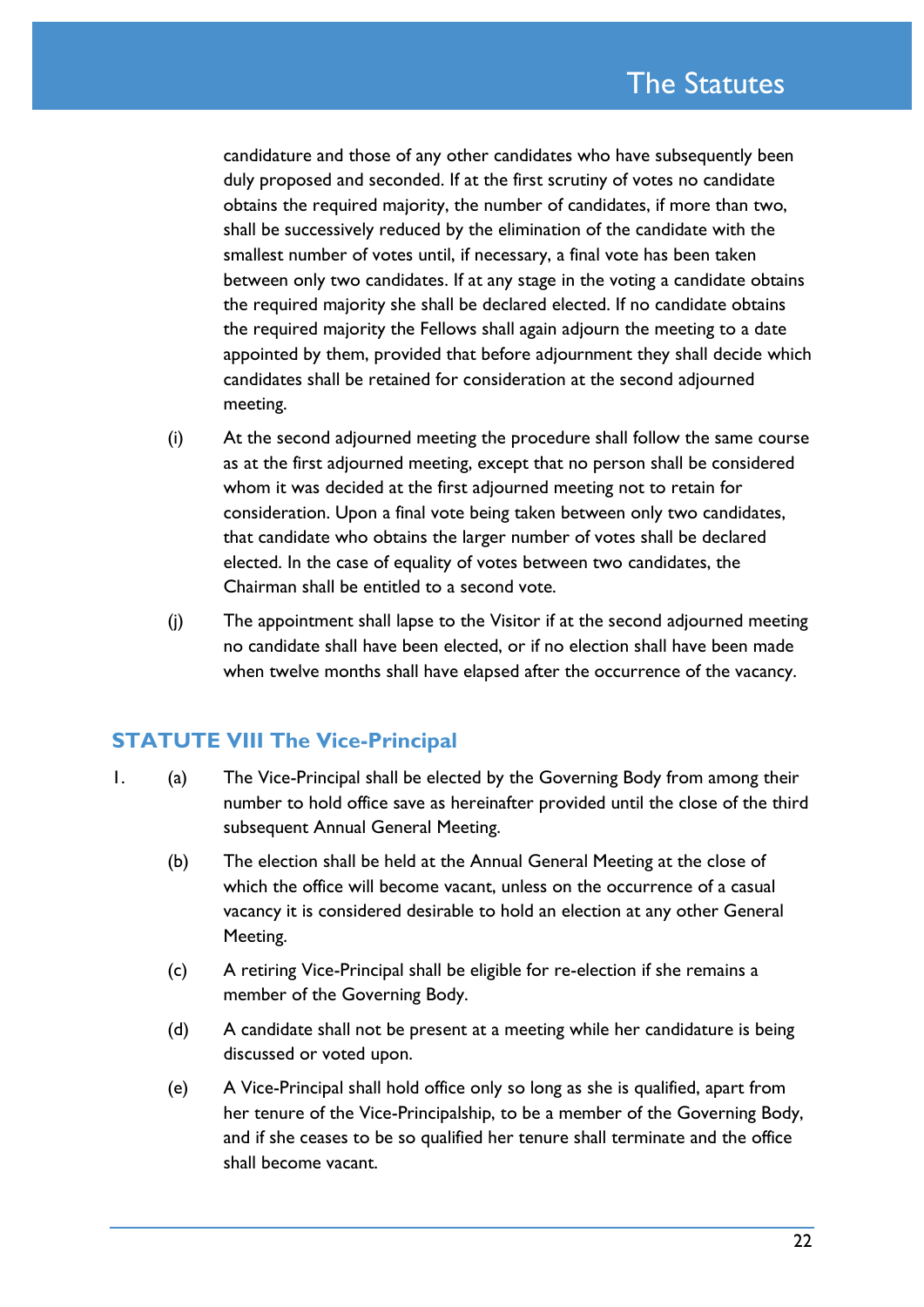- (f) If a Vice-Principal changes her category of membership of the Governing Body as specified in Article 4 of the Charter, her tenure shall terminate, but she shall be eligible for re-election.
- 2. The duty of the Vice-Principal shall be to attend, under the Principal, to the good government of the College according to the Statutes and Ordinances, to act as the Principal's deputy in her absence, to act as Principal during any vacancy in the office of Principal and to perform all such other acts as are prescribed by the Governing Body or the Council.
- 3. During Full Term the Vice-Principal shall reside in the University precincts as defined by the Ordinances of the University of Cambridge, or in a place approved by the Governing Body, and shall not without good cause be absent therefrom at the same time as the Principal for more than three successive nights.
- 4. If the Vice-Principal is absent, or in the case of any vacancy in the office, the duties of the Vice- Principal shall be discharged by the Senior Fellow residing within the precincts of the University as defined by the Ordinance of the University of Cambridge, who is also a member of the Council.

## **STATUTE IX: The Bursar**

- 1. The Bursar shall be appointed by the Governing Body.
- 2. The property and income of the College shall be managed by the Bursar in accordance with the directions of the Council.

## **STATUTE X: The Tutors and Lecturers**

- 1. There shall be such number of Tutors (of whom one shall be Senior Tutor) and Lecturers as the Council may decide.
- 2. Every appointment of a Tutor or a College Lecturer shall be made by the Council for such period as the Council shall think fit.
- 3. A Tutor shall be responsible for the discipline of the students allocated to her.
- 4. The Tutors shall reside in College or in places approved by the Council during such portions of the year as the Council shall prescribe.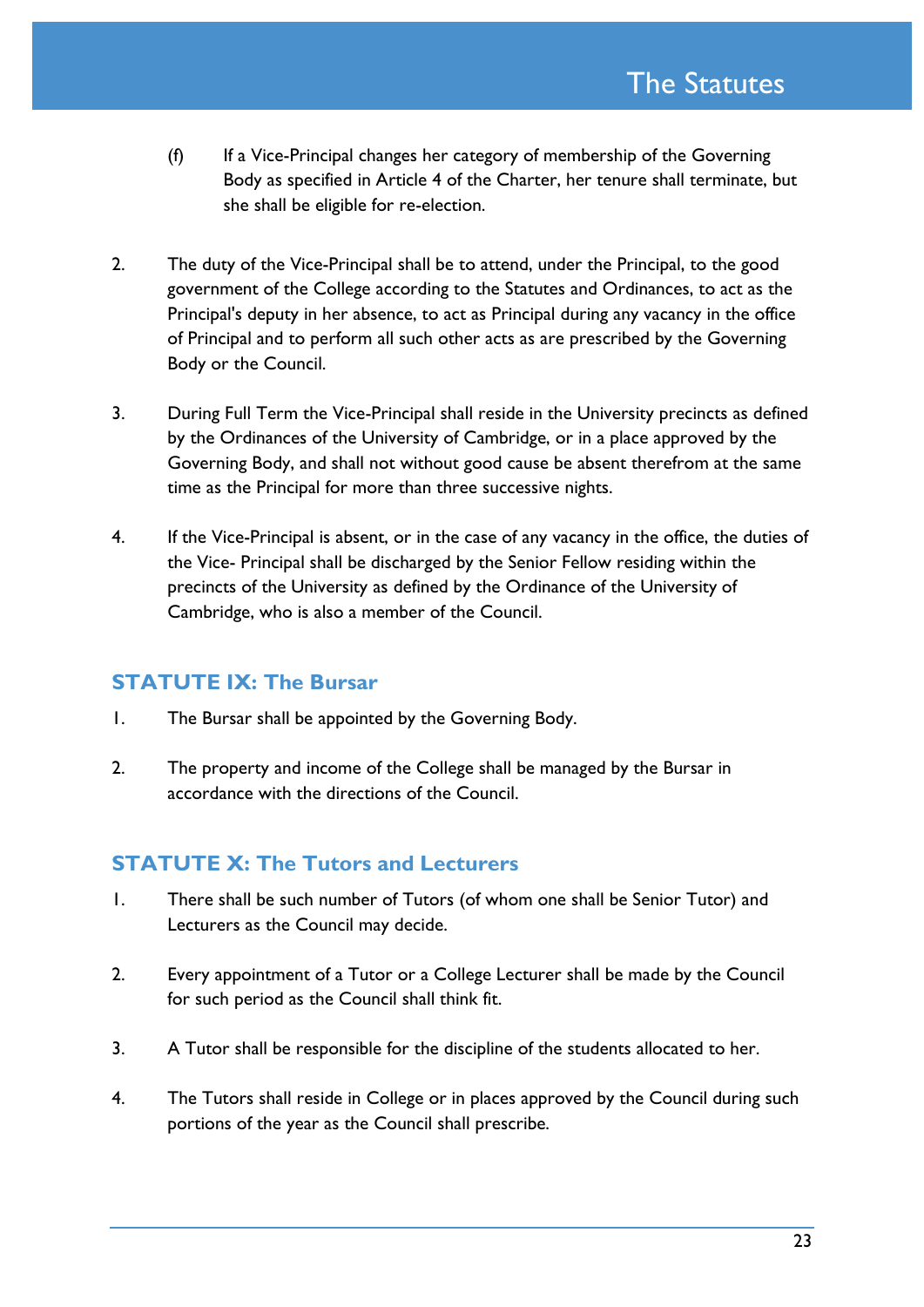## **STATUTE XI: Conditions of Tenure of Offices**

- 1. Save as by these Statutes expressly provided, the Council may from time to time make, revoke and vary such Regulations as it shall think fit with respect to the appointment, tenure of office, residence, duties and emoluments of all the officers of the College.
- 2. If the Principal is charged by any three of the Fellows who are members of the Governing Body with grave misconduct or neglect of duty or serious violation of the College Charter, Statutes, Ordinances or Regulations, or if in the opinion of any three of the Fellows who are members of the Governing Body the Principal shall have become unfit for, or incapable of, the discharge of her duties, the matter shall be referred to a meeting of the Governing Body who if they resolve that such a charge or opinion is justified may either deprive the Principal of her office, or suspend her from the rights and privileges of her office with or without emoluments from such date and for such period as they may determine. The form of notice and manner of conduct of bringing such charge or opinion for consideration by the Governing Body and the procedure at the resulting meeting shall be prescribed by Ordinance. The following conditions also shall apply to the procedure at the meeting:
	- (i) The Principal shall not have a vote
	- (ii) The Chairman of the meeting shall be neither the Principal nor one of the three Fellows who originated the proceedings, and so far as concerns Statute I 6 the Principal shall be deemed to be absent
	- (iii) Such resolution of the Governing Body shall be passed only if it receives the number of votes which shall be equivalent to two-thirds of the Fellows having power to vote in according with Statute IV 11 whether they so vote or not.
- 3. If any Officer of the College not being the Principal or a Fellow is charged by the Principal or by any three of the Fellows who are members of the Governing Body with grave misconduct or neglect of duty or serious violation of the College Charter, Statutes, Ordinances or Regulations, or if in the opinion of the Principal or of any three of the Fellows who are members of the Governing Body any Officer of the College not being the Principal or a Fellow shall have become unfit for, or incapable of, the discharge of her duties, the matter shall be referred to a meeting of the Governing Body who if they resolve that such a charge or opinion is justified may either deprive the Officer of her office, or suspend her from her office with or without remuneration from such date and for such period as they may determine. The form of notice and manner of conduct of bringing such charge or opinion for consideration by the Governing Body and the procedure at the resulting meeting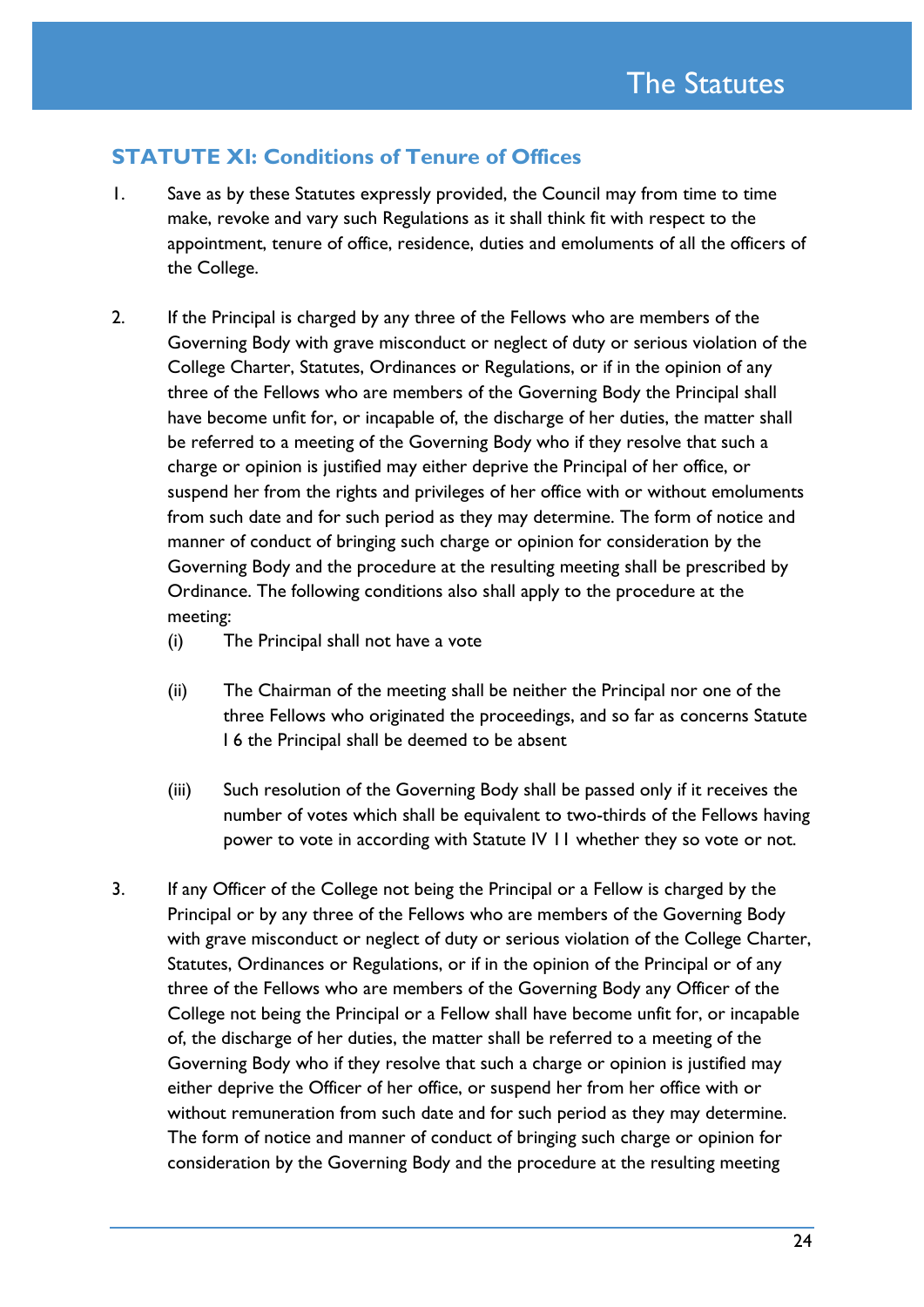shall be prescribed by Ordinance. The following conditions also shall apply to the procedure at the meeting:

- (i) The Chairman of the meeting shall not be the Principal, if she has originated the proceedings, nor one of the three Fellows who have originated the proceedings (if any);
- (ii) Such resolution of the Governing Body shall be passed only if it receives the number of votes which shall be equivalent to two-thirds of the Fellows having power to vote in accordance with Statute IV 11 whether they so vote or not.

Providing that nothing in this paragraph shall apply to members of the academic staff to whom Statute XXV applies.

- 4. If any Fellow of the College is charged by the Principal or by any three of the Fellows who are members of the Governing Body with grave misconduct or neglect of duty in any office she may hold in College or serious violation of the College Charter, Statutes, Ordinances or Regulations, or if in the opinion of the Principal or of any three of the Fellows who are members of the Governing Body who if they resolve that such a charge or opinion is justified may deprive the Fellow of her Fellowship or suspend her from the rights and privileges of the Fellowship with or without emoluments from such date and for such period as they may determine and/or deprive her of any office she may hold in College or suspend her from such an office from such date and for such period as they may determine with or without remuneration therefor. The form of notice and manner of conduct of bringing such charge or opinion for consideration by the Governing Body and the procedure at the resulting meeting shall be prescribed by Ordinance. The following conditions also shall apply to the procedure at the meeting:
	- (i) The Chairman of the meeting shall not be the Principal if she has originated the proceedings nor one of the three Fellows who have originated the proceedings (if any)
	- (ii) Such resolution of the Governing Body shall be passed only if it receives the number of votes which shall be equivalent to two-thirds of the Fellows (exclusive of the Fellow who is the subject of the proceedings and shall not have a vote) in accordance with Statute IV 11 whether they so vote or not.

Providing that nothing in this paragraph shall apply to members of the academic staff to whom Statute XXV applies.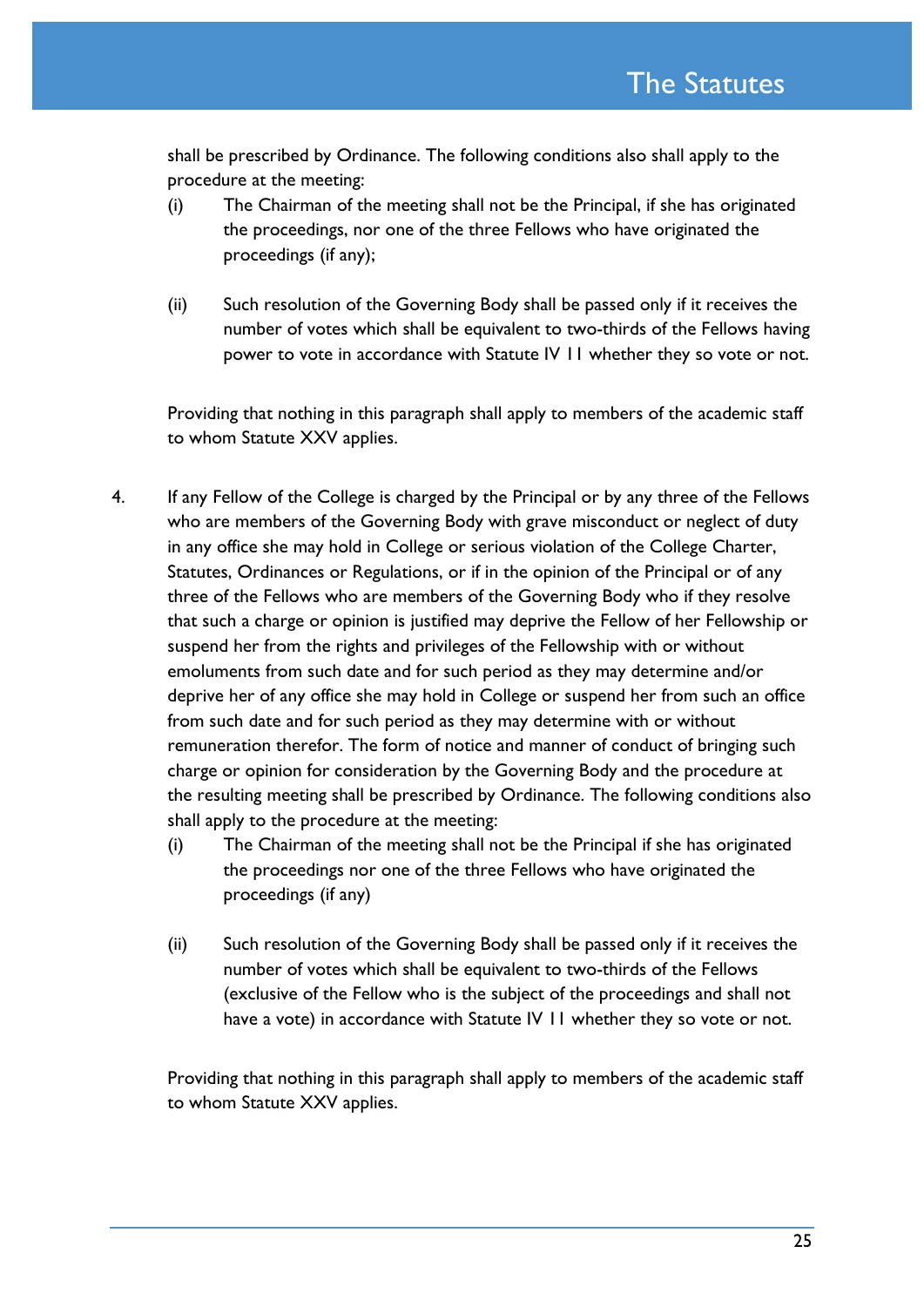- 5. Any Fellow so deprived or suspended may within two months of the decision of the Governing Body appeal to the Visitor. The Visitor or a Deputy appointed by him shall confirm, reverse or modify the decision of the Governing Body. The time limits set in Statute VII 3 and 4 (j) shall not begin to run until the time for appeal has expired without an appeal having been made or the Visitor or his Deputy shall have issued his decision on any appeal made.
- 6. While her appeal is pending, any Fellow so deprived or suspended as provided in this Statute shall not attend any meeting of the Governing Body or be counted in the reckoning of any quorum or necessary majority at such meetings or perform any duties relating to the business of the College unless the Governing Body have otherwise determined or otherwise shall determine.

## **STATUTE XII: Research Fellows**

- 1. Subject to Statute XX, all matters relating to Research Fellowships, Visiting Research Fellowships and Travelling Research Fellowships shall be determined by the Council.
- 2. Research Fellowships, Visiting Research Fellowships and Travelling Research Fellowships shall be awarded by the Council, except in the case of the Jenner Research Fellowship which shall be awarded by the Associates as laid down in Statute XX.
- 3. A holder of a Research Fellowship shall have the title of Research Fellow; a holder of a Visiting Research Fellowship shall have the title of Visiting Research Fellow; a holder of a Travelling Research Fellowship shall have the title of Travelling Research Fellow.
- 4. A Visiting Research Fellow or a Travelling Research Fellow shall not as such have any part in the government of the College.

### **STATUTE XIII: Honorary Fellows**

1. The Governing Body may, by a resolution approved by three-fourths of all those members of the Governing Body entitled to vote under Statute IV 11, confer the title of Honorary Fellow upon any woman of distinction for the duration of her life; provided that such a resolution shall not be deemed to be approved if it does not receive the votes of a quorum of the Governing Body. A proposal to confer this title shall be made at one meeting of the Governing Body and voted on at the next meeting.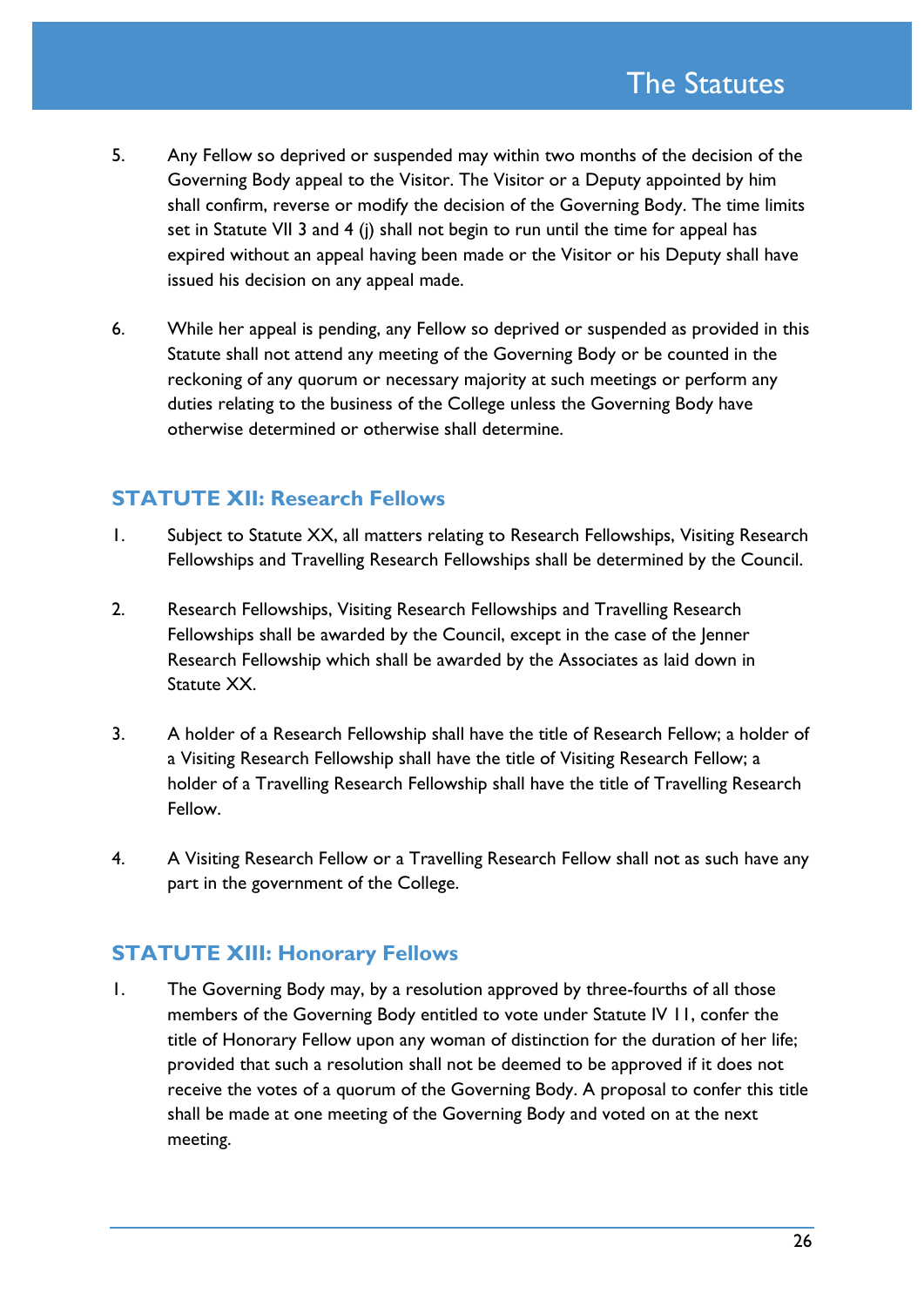- 2. An Honorary Fellow shall not as such have any part in the government of the College or receive any payment, but she may enjoy such other privileges and advantages as the Governing Body shall from time to time determine.
- 3. If an Honorary Fellow becomes a member of the Governing Body her title as Honorary Fellow shall be suspended, but shall be revived upon her ceasing to be a member of the Governing Body.

## **STATUTE XIV: Fellows Emeritae**

- 1. The Governing Body may, by a resolution approved by two-thirds of all those members of the Governing Body entitled to vote under Statute IV 11, confer the title of Fellow Emerita, for the duration of her life, on any woman who retires from the office of Principal or from a Professorial Fellowship or from a Fellowship in either Category A or Category D, provided that she has reached the age of sixty and has held a College office or an Unofficial Fellowship or both in succession for not less than twenty years; provided that such a resolution shall not be deemed to be approved if it does not receive the votes of a quorum of the Governing Body.
- 2. A Fellow Emerita shall not as such have any part in the government of the College or receive any payment, but she may enjoy such privileges and advantages as the Governing Body shall from time to time determine.

# **STATUTE XV: Associates**

- 1. There shall be a body of Associates not exceeding the number prescribed from time to time in the Ordinances relating to Associates.
- 2. The number of Associates retiring annually in rotation shall be prescribed in the Ordinances relating to Associates. The vacancies thus created, and also any casual vacancies, shall be filled by the Associates by election from among women not member of the Governing Body (unless holding tenure by election under Article 4(f) of the Charter or under Statute III 2(c)(iii)) who have resided as students for five terms at least, eight terms having elapsed since the fifth term of residence, or who have been Principals, Fellows or Research Fellows of the College.

An Ordinance or an alteration thereof respecting either (a) the total number of the body of Associates, or (b) the number retiring annually in rotation, shall not be made until the intention of it has been approved at one Annual General Meeting of the Associates and confirmed at the next subsequent Annual General Meeting.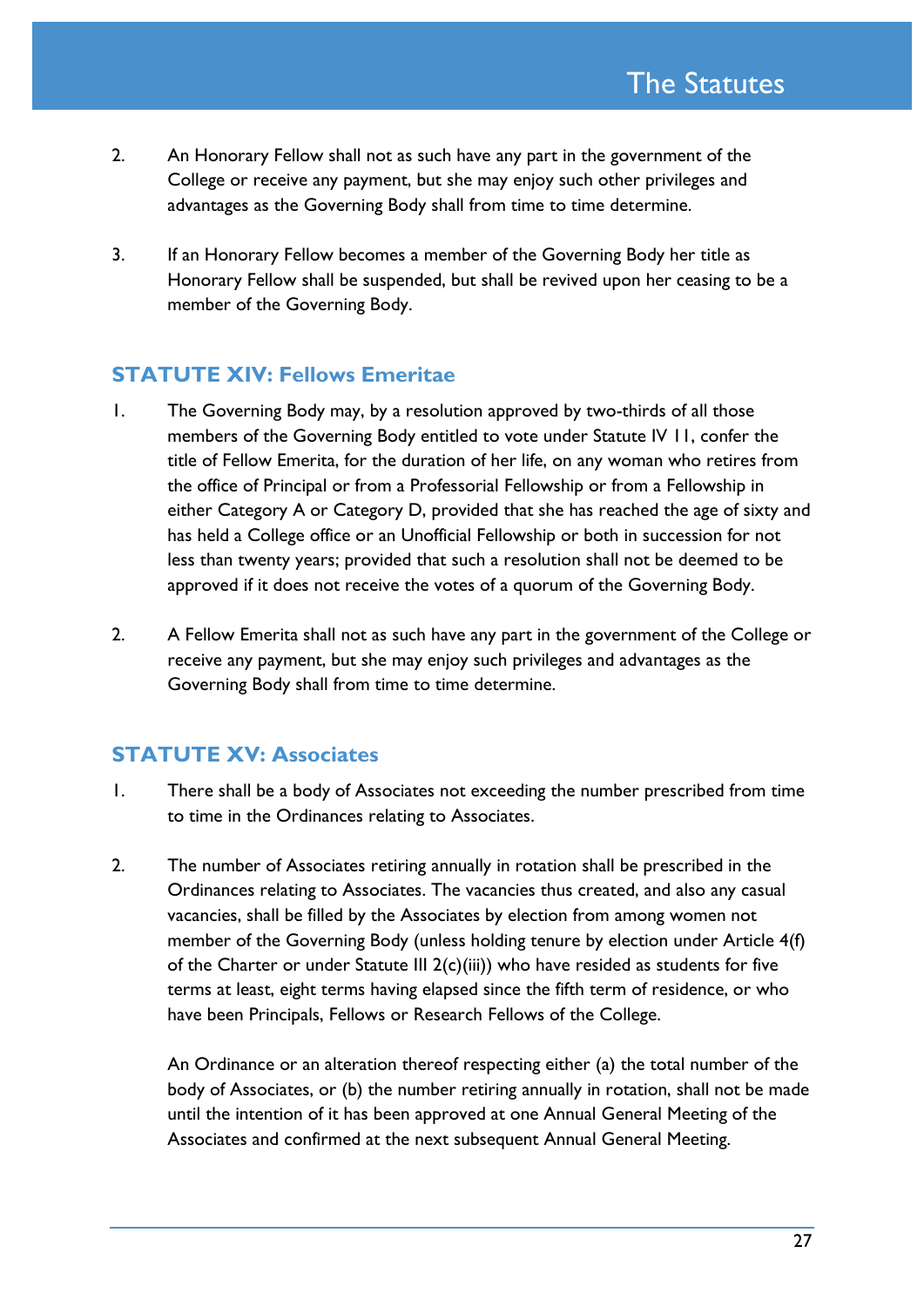- 3. The Associates shall elect in all cases the candidate, being otherwise qualified, whom they shall deem the most fit to advance the interest of the College as a place of education, learning and research.
- 4. Associates retiring by virtue of paragraph 2 of this Statute shall be eligible for reelection, provided that no former Associate shall be eligible for re-election a second time until a period of three years has elapsed since she vacated her Associateship, and no former Associate shall be eligible for re- election a third time.
- 5. It shall be the duty of the Associates to nominate annually from Associates or Ex-Associates candidates from whom the Governing Body shall elect at their Annual General Meeting such number of the Governing Body as is provided in these Statutes. The number of candidates nominated in any year shall be two more than the number of vacancies for Associate Fellows on Governing Body.
- 6. The Associates shall have the right of making representations to the Governing Body or to the Council.
- 7. The Associates shall hold an Annual Meeting for the nomination of candidates for election to the Governing Body and for the election of new Associates. Any Associate who is to retire at any meeting shall be deemed to continue an Associate till the close of such meeting and accordingly may attend and vote thereat.
- 8. The Associates shall at each Annual General Meeting elect new Associates to fill all the vacancies, except that they may, if they think fit, hold over two Associateships for one year and appoint to them at their next Annual Meeting.
- 9. If an Associate is elected a member of the Governing Body otherwise than under Article 4(f) of the Charter or under Statute III 2(c)(iii), she shall also *ipso facto* cease to be an Associate.
- 10. Subject as aforesaid, the Council may make and from time to time vary and revoke such regulations as it may think fit with respect to the meetings of the Associates and the procedure thereat.

## **STATUTE XVI: The College Roll**

1. A Register shall be kept of all former students who shall have fulfilled such conditions and paid such fees as shall be determined by the Council. Such Register shall be called the Newnham College Roll.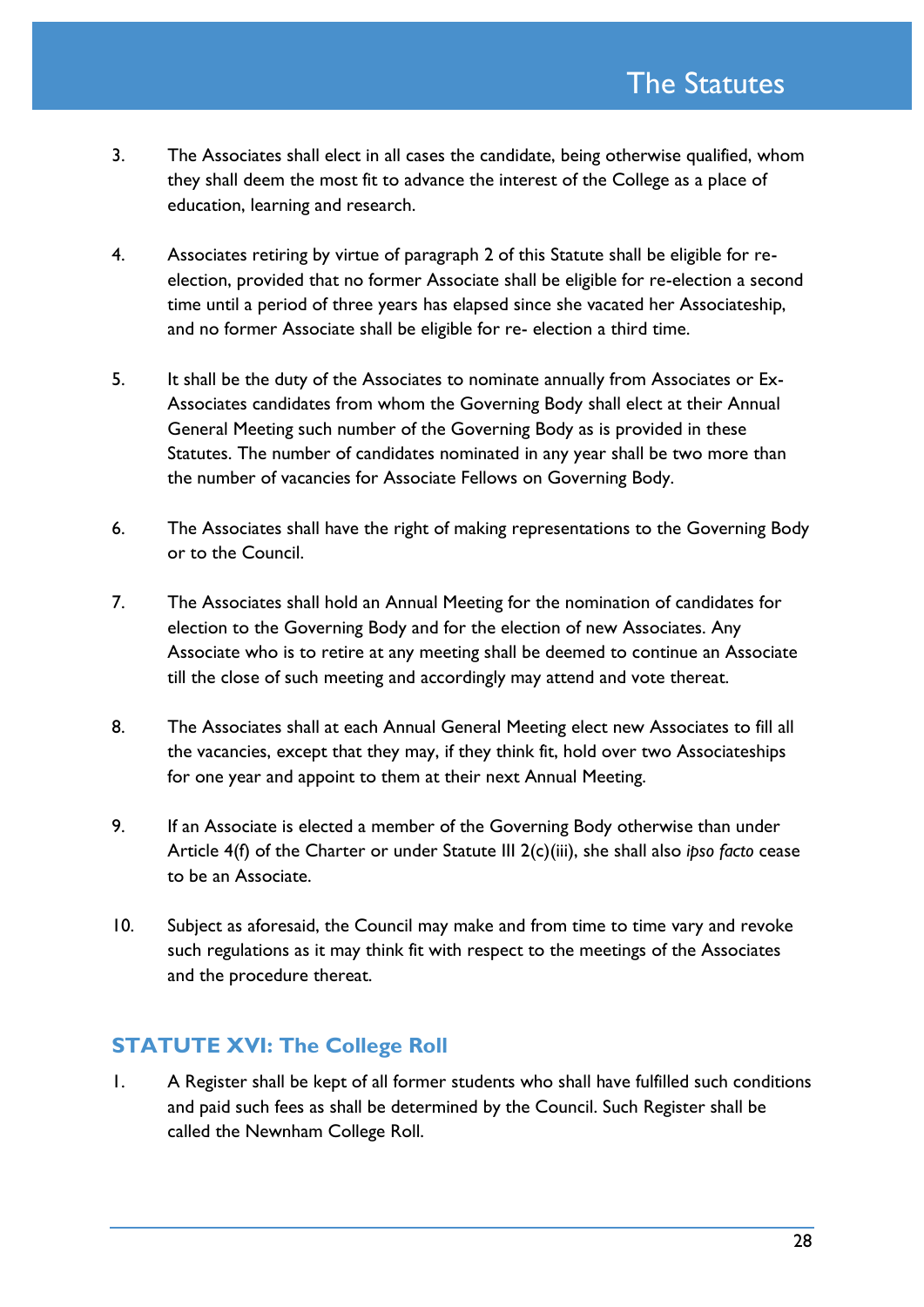- 2. Principals, and Fellows elected under Statute III 2(a), (b), (c) and (e), shall be invited to become members of the Roll. The Council may make regulations for the admission to the Roll of holders or former holders of other offices in the College, of Research Fellows and of women specially admitted to the College who have fulfilled such conditions and paid such fees as it shall determine.
- 3. There shall be a Committee of the Roll to be appointed under conditions determined by the Council.
- 4. Members of the Roll shall have such privileges as shall from time to time be determined by the Council.
- 5. The Council shall have power to remove any member from the Roll.
- 6. The Members of the Roll shall hold an Annual General Meeting.
- 7. The Committee of the Roll shall have the right of making representations to the Council and to the Associates.
- 8. Subject as aforesaid, the Council may make and from time to time vary or revoke such regulations as it may think fit with respect to the meetings of members of the Roll and the procedure thereat.

# **STATUTE XVII: Discipline of the College**

Members of the College *in statu pupillari* shall comply with any instructions given by a College officer or any other person authorised to act on behalf of the College in the proper discharge of her duties; they shall apply themselves diligently to their studies and observe the Statutes, Ordinances and regulations of the College. If any member of the College in statu pupillari shall not observe the Statutes, Ordinances and regulations or shall be guilty of any offence subversive of discipline and good order, she shall be penalised by the Principal or Tutor in such manner as shall be thought fit, provided that the penalty of removal from the College for a term or terms or permanently, or in the case of a scholar, deprivation of her scholarship or partial forfeiture of the emoluments thereof shall be inflicted only by the Council.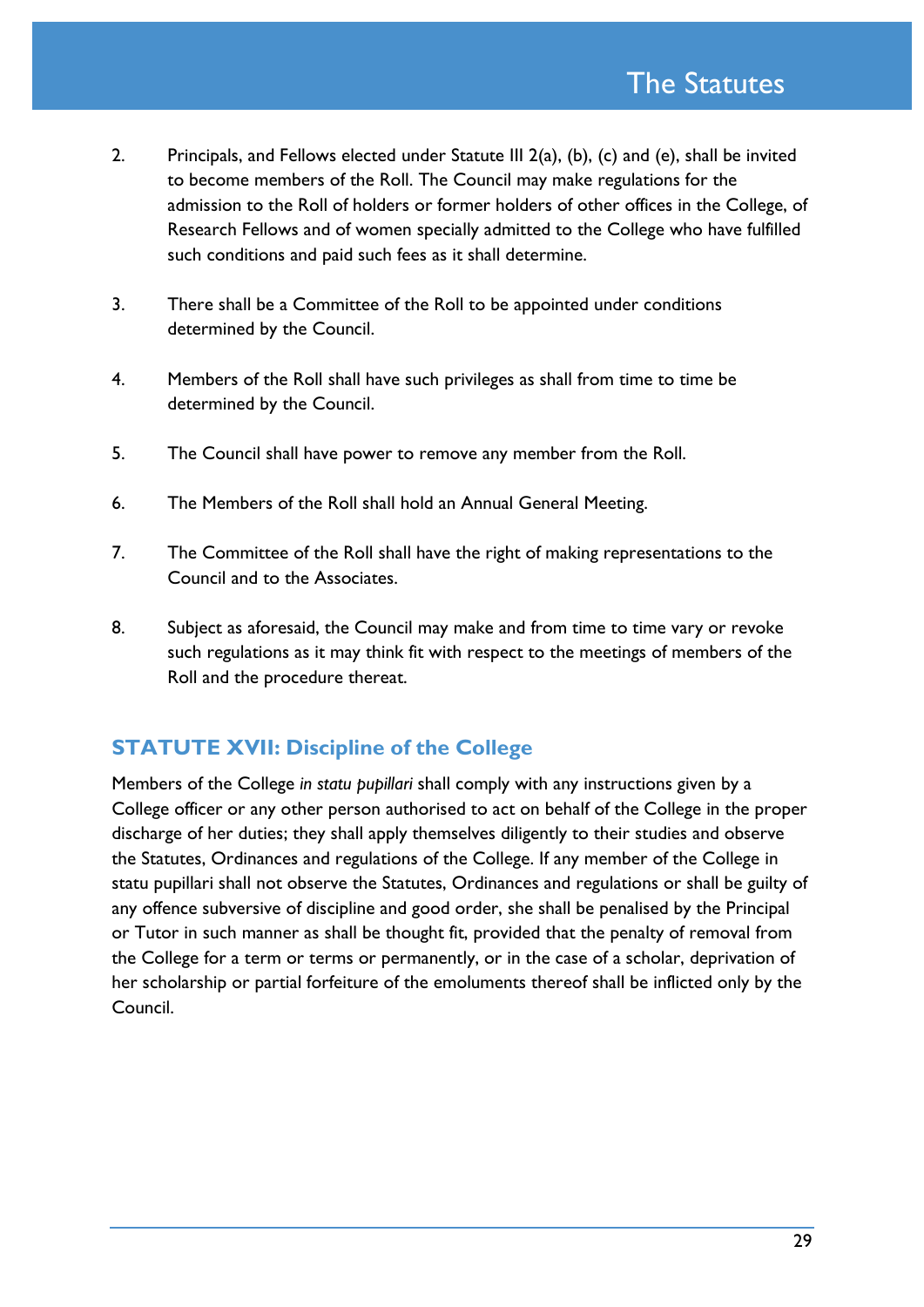# **STATUTE XVIII: Investment and application of Capital Monies and Investment of Surplus Income of Trust Funds**

- 1. The Council shall have power to purchase, retain, sell or transfer on behalf of the College property real and personal and securities (which term includes stocks, funds and shares) of any description whether or not authorised by law for the investment of trust funds and may also apply monies to any purpose to which capital monies arising under the [Universities and College Estates Act, 1925,](http://www.legislation.gov.uk/ukpga/Geo5/15-16/24/contents) may be applied.
- 2. The powers conferred by this Statute shall extend to the investment (including the variation of the investment) of all endowments or other funds of the College and of the funds of any specific trust for purposes connected with the College of which the College is trustee, provided that:
	- (a) such powers shall not extend to the funds of a specific trust constituted after the first day of January, 1958;
	- (b) any investment made under such powers of capital monies paid to the Minister under the Universities and College Estates Act, 1925, or funds representing such capital monies, shall require the same consent of the Minister as is required for an investment made pursuant to that Act.
- 3. Nothing in this Statute shall authorise any sale or exchange of land to which the consent of the Minister is required by Sub-section (2) of Section 2 of the Universities and College Estates Act, 1925.
- 4. Unless the terms of the trust provide otherwise, any part of the income of a trust fund not expended in any year may at the discretion of the Council be applied as income in any subsequent year or be invested and added to the capital of the fund.

# **STATUTE XIX: Accounts and Audit**

- 1. Subject always to the provisions of the Statutes or Ordinances of the University the accounts of the College shall be kept in such form as the Council shall from time to time determine.
- 2. The accounts shall be closed in each year on such day not being later than the last day of the Academical Year as the Council shall from time to time determine and shall be audited forthwith.
- 3. The Auditor or Auditors appointed by the Governing Body in accordance with Article 17 of the Charter (not being a member or members of the Governing Body) shall receive such stipend as the Council shall deem fit, shall audit the whole accounts of the College, and shall report to the Council thereon provided always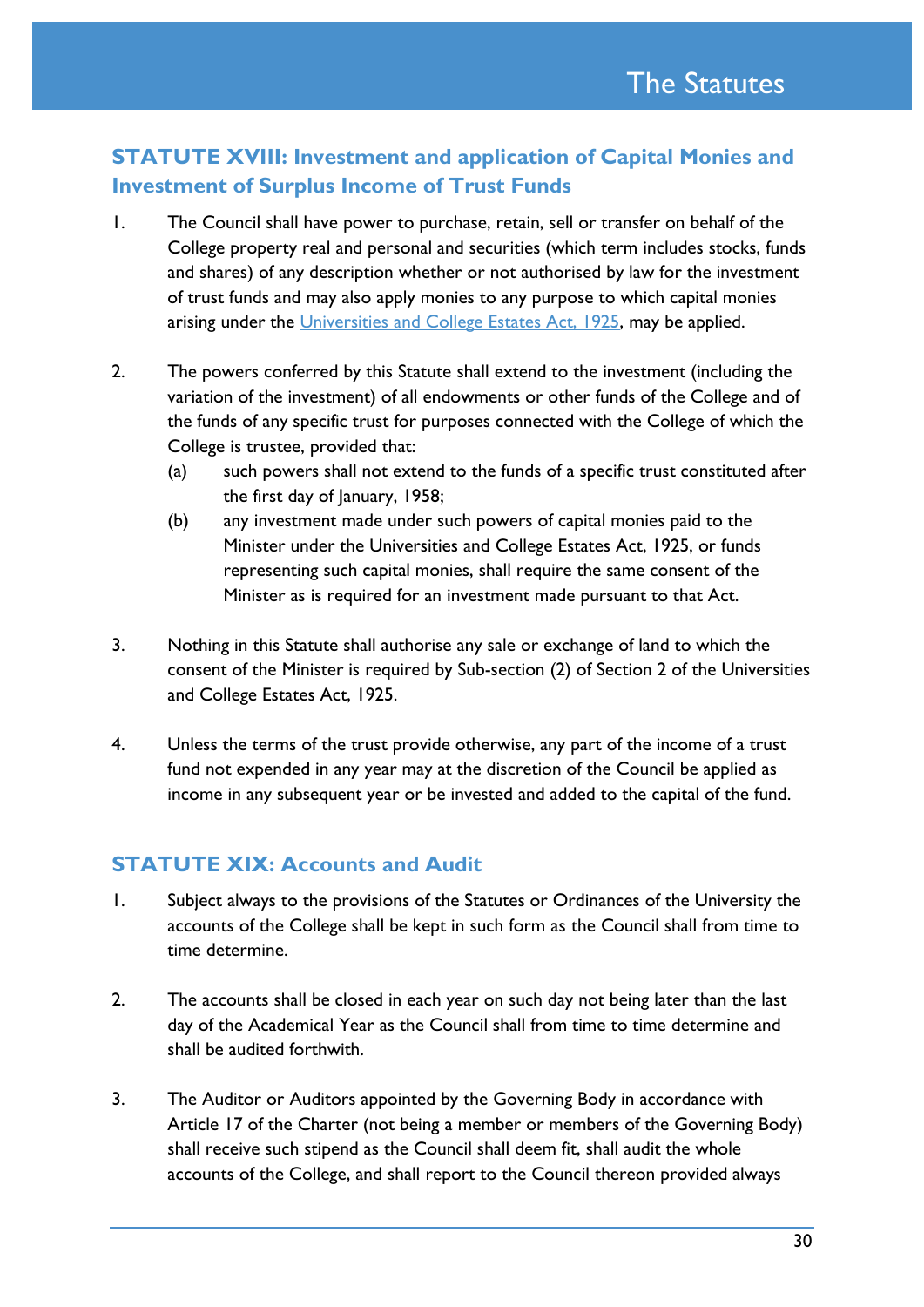that no person shall be qualified to be appointed as Auditor unless he is a member of a body of accountants established in the United Kingdom and for the time being recognised for the purposes of paragraph (a) of Sub-section (1) of Section 161 of [The Companies Act, 1948,](http://www.legislation.gov.uk/ukpga/1948/38/contents/enacted) by the Board of Trade.

- 4. The Auditor or Auditors shall give such certificate or certificates as may be required by the University Statutes in respect of the accounts, or shall state in their report to the Council their reasons for withholding the same.
- 5. A meeting of the Governing Body shall be called to pass the accounts as soon as may be convenient in the Michaelmas Term. The Bursar shall circulate to all members of the Governing Body with notice of such meeting copies of the accounts and any reports by the Auditor or Auditors or by the financial officers of the College.
- 6. A return of the several accounts of the College relating to funds administered either for general purposes, or in trust, or otherwise shall be sent annually to the University Treasurer by the Bursar at the time and in the form from time to time prescribed by the University together with the requisite certificate or certificates of the Auditor or Auditors.

# **STATUTE XX: The Jenner Research Fellowship**

Notwithstanding any provision heretofore affecting the same contained in the Will of the late Miss Lucy Jenner, the following regulations shall apply to elections to the Jenner Research Fellowship, namely:

- 1. A woman elected to the Fellowship shall hold the same in the first instance for a period of three years and shall be eligible for re-election thereafter for a further period not exceeding two years.
- 2. The emoluments of the Fellowship shall be such as the Council shall from time to time prescribe.
- 3. Elections to the Jenner Research Fellowship shall be made by the Associates, provided nevertheless that they may, should they at any time deem fit, appoint a Committee, the constitution of which shall have been approved by the Council, and from time to time delegate to such Committee the power to make any such elections.
- 4. While preference shall in general be given to a woman who shall fulfil the conditions prescribed by the Will of the late Miss Lucy Jenner, the Electors shall nevertheless at their absolute discretion have power to elect a woman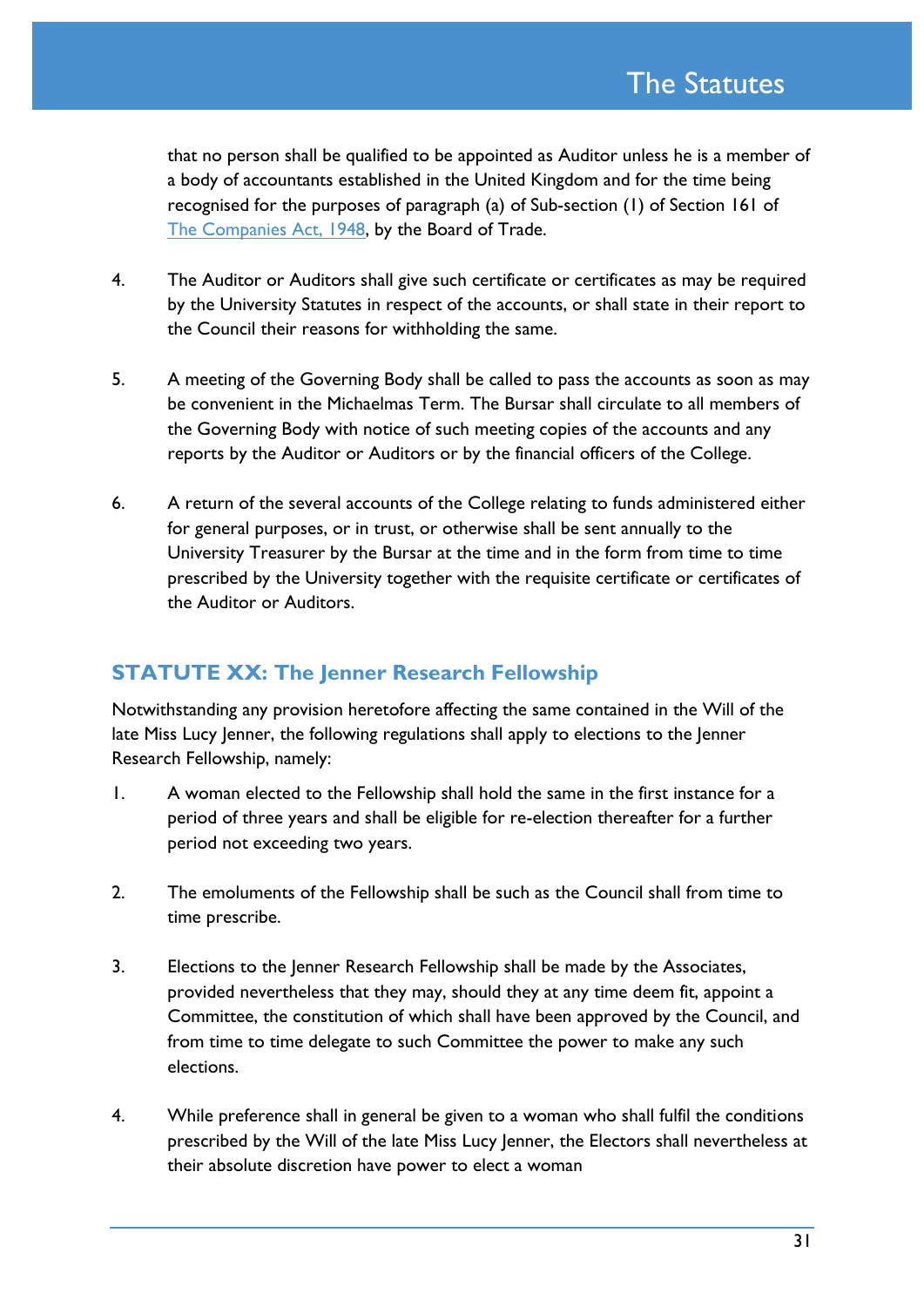- (a) whatever the subject in which she has shown proficiency,
- (b) who may be either married or unmarried whether at the time of her election or at any time during her tenure of the Fellowship,
- (c) who shall have been a student, Fellow or officer of the College for a period of not less than five full terms,
- (d) without having regard to her age,
- (e) whether or no she shall have obtained a first class in any Tripos examination or shall have proceeded to the degree of Bachelor of Arts.

#### **STATUTE XXI: The 'N' Research Fellowship**

Notwithstanding any provision heretofore affecting the same, any woman may be elected to an 'N' Research Fellowship who is a student or former student of any College or Approved Foundation in the University of Cambridge.

#### **STATUTE XXII: The Phyllis and Eileen Gibbs Travelling Fellowship**

Notwithstanding any provision heretofore affecting the same under the benefaction of Miss Marjorie Eileen Gibbs the Travelling Fellowship established thereby shall be awarded from time to time to a woman of graduate status who is or has been a member of Newnham College or of any other College or Approved Foundation or Approved Society in the University of Cambridge or a University Officer of that University (preference nonetheless to be given to those who are or have been Members of Newnham College).

#### **STATUTE XXIII: The Henry Sidgwick Memorial Lecture Fund**

Notwithstanding any provision heretofore affecting the same, the lecture shall be delivered only from time to time and at such times as the Council shall think fit having regard to the income available for the purpose, and the Council shall have power to accumulate the income in any year in which the Lecture shall not be delivered and to apply such accumulated income in any subsequent year.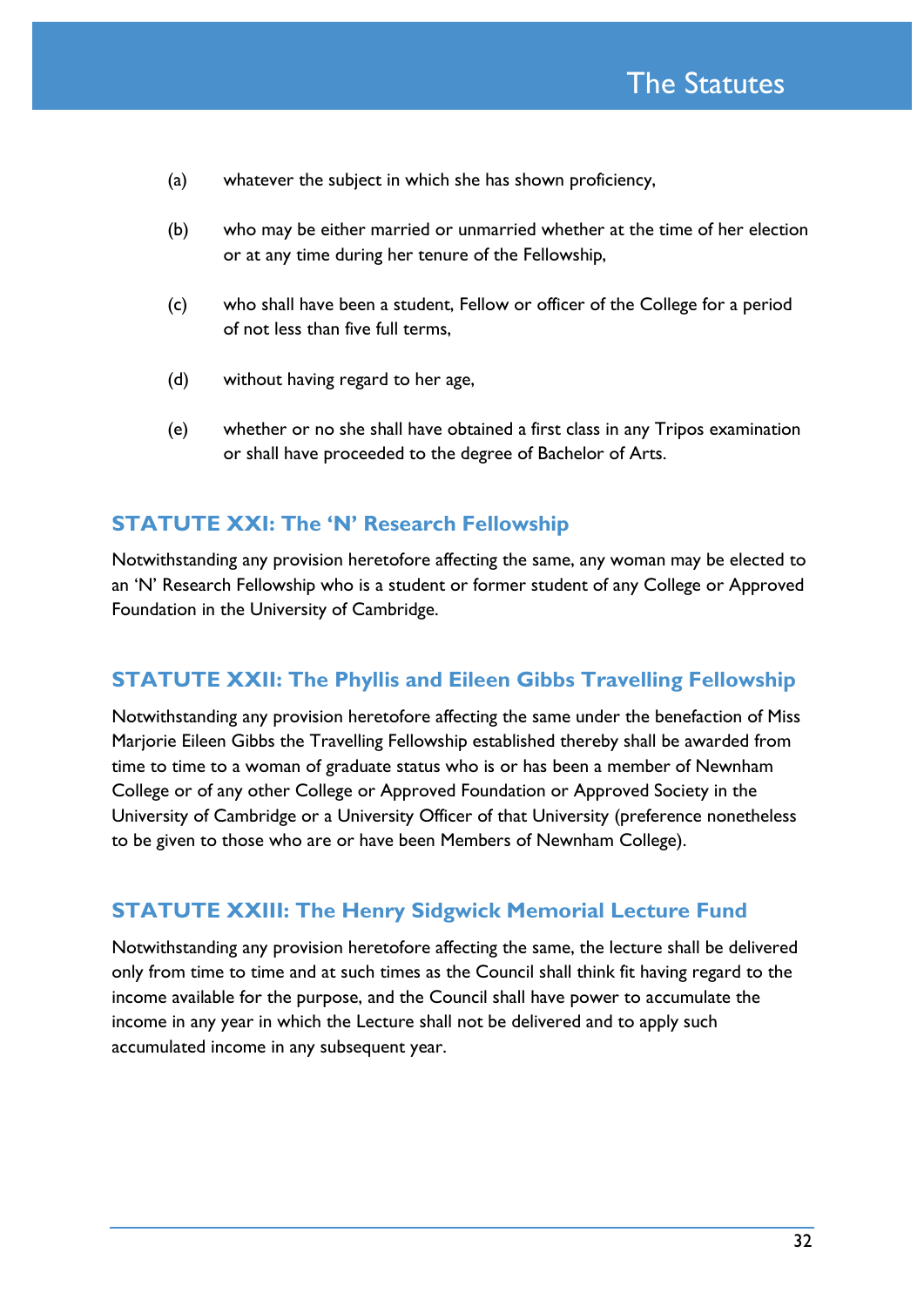# **STATUTE XXIV: Signature of Contracts**

The College may at any time and from time to time, pursuant upon a Resolution duly passed at a meeting of the Council, authorise any person or persons who shall be an officer or officers of the College either generally or in any particular case to sign contracts on its behalf; and a contract in writing signed on behalf of the College by any person so authorised (other than a contract which, if made between private persons, would require to be under seal) shall be binding notwithstanding that it has not been executed under the seal of the College.

# **STATUTE XXV: Academic Staff**

#### **Part I: Construction, Application and Interpretation**

- 1. This Statute and any Ordinance made under this Statute shall be construed in every case to give effect to the following guiding principles, that is to say:
	- (a) to ensure that members of the academic staff of the College have freedom within the law to question and test received wisdom, and to put forward new ideas and controversial or unpopular opinions, without placing themselves in jeopardy of losing their jobs or privileges
	- (b) to enable the College to provide education, to promote learning, and to engage in research efficiently and economically; and
	- (c) to apply the principles of justice and fairness.
- 2. No provision in Part II, Part III or Part IV shall enable any member of the academic staff to be dismissed unless the reason for the dismissal may in the circumstances (including the size and administrative resources of the College) reasonably be treated as a sufficient reason for dismissal.
- 3. (1) This Statute shall apply
	- (a) to any person holding a full-time College Office designated by the Governing Body in Ordinances made under this Statute as one to which this Statute applies;
	- (b) to any person employed by the College to carry out teaching or research save for those holding appointments which have been excluded by the Governing Body in Ordinances made under this Statute from the scope of this Statute on the ground that the duties in that regard are only of a limited nature; and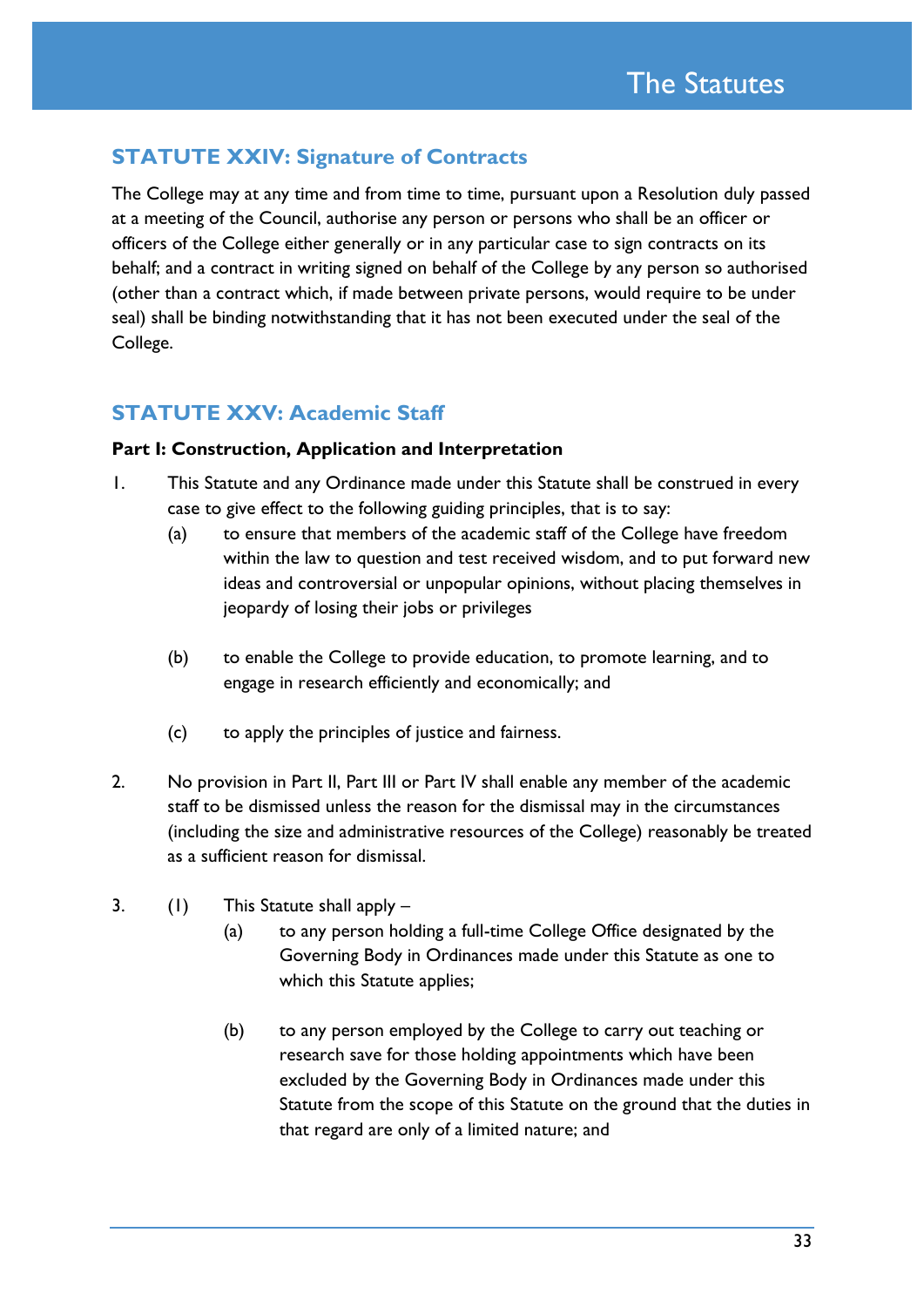- (c) to the Principal, to the extent and in the manner set out in Part VII of this Statute.
- (2) In this Statute any reference to "academic staff" is a reference to persons to whom this Statute applies.
- 4. For the purposes of this Statute the following terms have the meanings specified:

"dismiss" and "dismissal" refer to the dismissal of a member of the academic staff and

- (i) include remove or, as the case may be, removal from office; and
- (ii) in relation to employment under a contract, shall be construed in accordance with section 55 of the **Employment Protection (Consolidation)** Act 1978

"good cause" in relation to the dismissal or removal from office of a member of the academic staff of the College, being in any case a reason which is related to conduct or capability or qualifications for performing work of the kind which the member was appointed or employed to do, means:

- (i) conviction for an offence which may be deemed by a Disciplinary Committee appointed under Part III to be such as to render the person convicted unfit for the execution of the duties of her office or for employment as a member of the academic staff of the College; or
- (ii) conduct of an immoral, scandalous, or disgraceful nature incompatible with the duties of the office or employment; or
- (iii) conduct constituting failure or persistent refusal or neglect or inability to perform the duties or comply with the conditions of the office or employment; or
- (iv) physical or mental incapacity established under Part IV.

In this section -

- (a) "capability" means capability assessed by reference to skill, aptitude, health, or any other physical or mental quality; and
- (b) "qualifications" means any degree, diploma, or other academic, technical, or professional qualification relevant to an office or position held.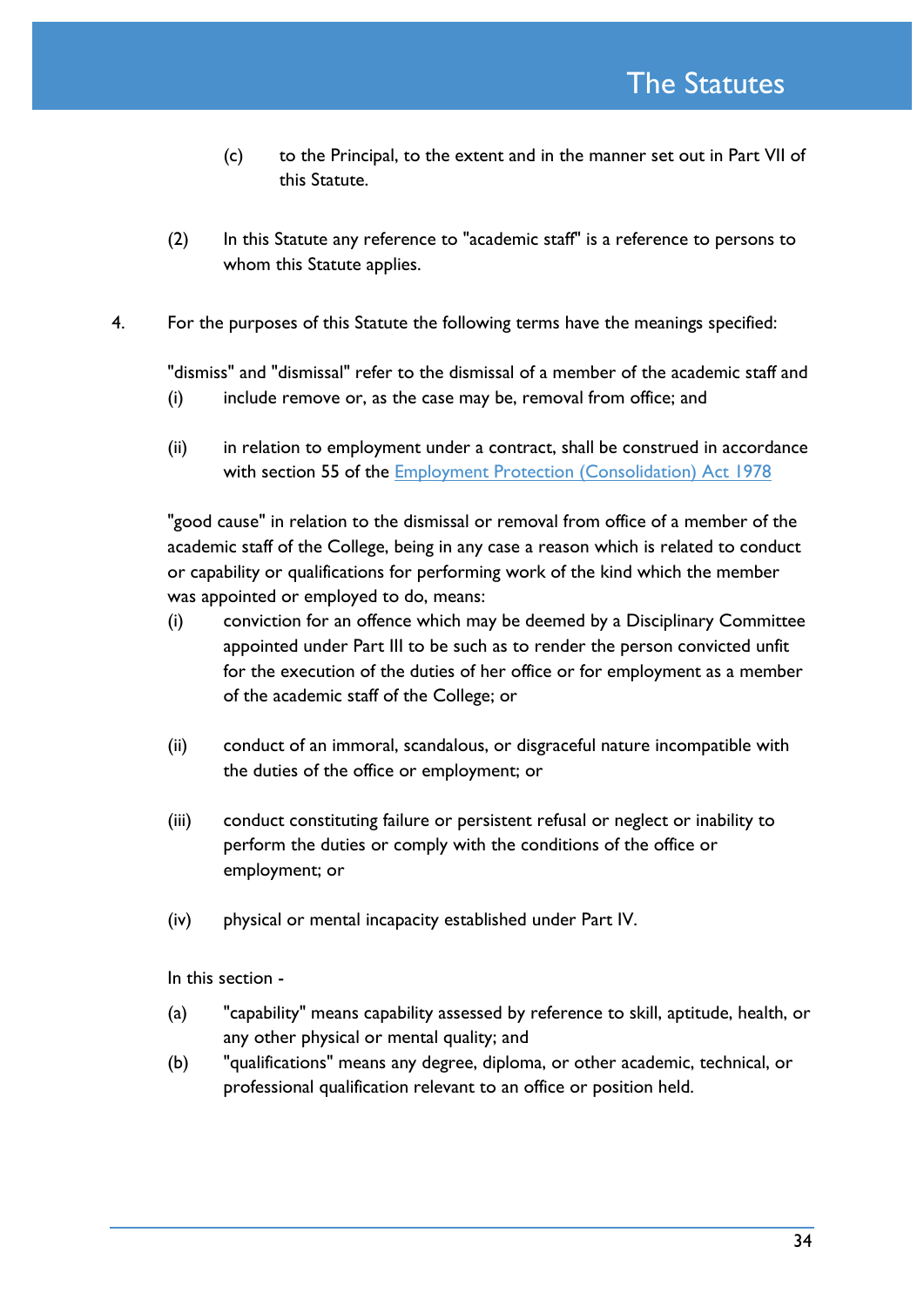- 5. For the purposes of this Statute dismissal shall be taken to be a dismissal by reason of redundancy if it is attributable wholly or mainly to:
	- (a) the fact that the College has ceased, or intends to cease, to carry on the activity for the purposes of which the person concerned was appointed or employed or has ceased, or intends to cease, to carry on that activity in the place in which the member concerned worked; or
	- (b) the fact that the requirements of that activity for members of the academic staff of the College to carry out work of a particular kind in that place have ceased or diminished or are expected to cease or diminish.
- 6. (1) In any case of conflict, the provisions of this Statute shall prevail over those of any other Statute and over those of any Ordinance, and the provisions of any Ordinance made under this Statute shall prevail over those of any other Ordinance:

Provided that Part III and Part VII shall not apply in relation to anything done or omitted to be done before the date on which the instrument making these modifications was approved under subsection (9) of section 204 of the Education Reform Act 1988.

(2) Nothing in any appointment made, or contract entered into, shall be construed as overriding or excluding any provision made by this Statute concerning the dismissal of a member of the academic staff of the College by reason of redundancy or for good cause:

Provided that this shall not invalidate any waiver made under section 142 of the Employment [Protection \(Consolidation\) Act 1978.](http://www.legislation.gov.uk/ukpga/1978/44/contents)

- (3) Nothing in any other Statute shall enable the Governing Body to delegate its power to reach a decision under section 10(2).
- (4) In this Statute references to numbered Parts, sections and sub-sections are references to Parts, sections and sub-sections so numbered in this Statute.
- (5) In this Statute "members entitled to attend Governing Body meetings" excludes Junior Members of the Governing Body
- 7. No one shall sit as a member of any of the bodies established under this Statute, and no one shall be present at a meeting of such a body when the body is considering its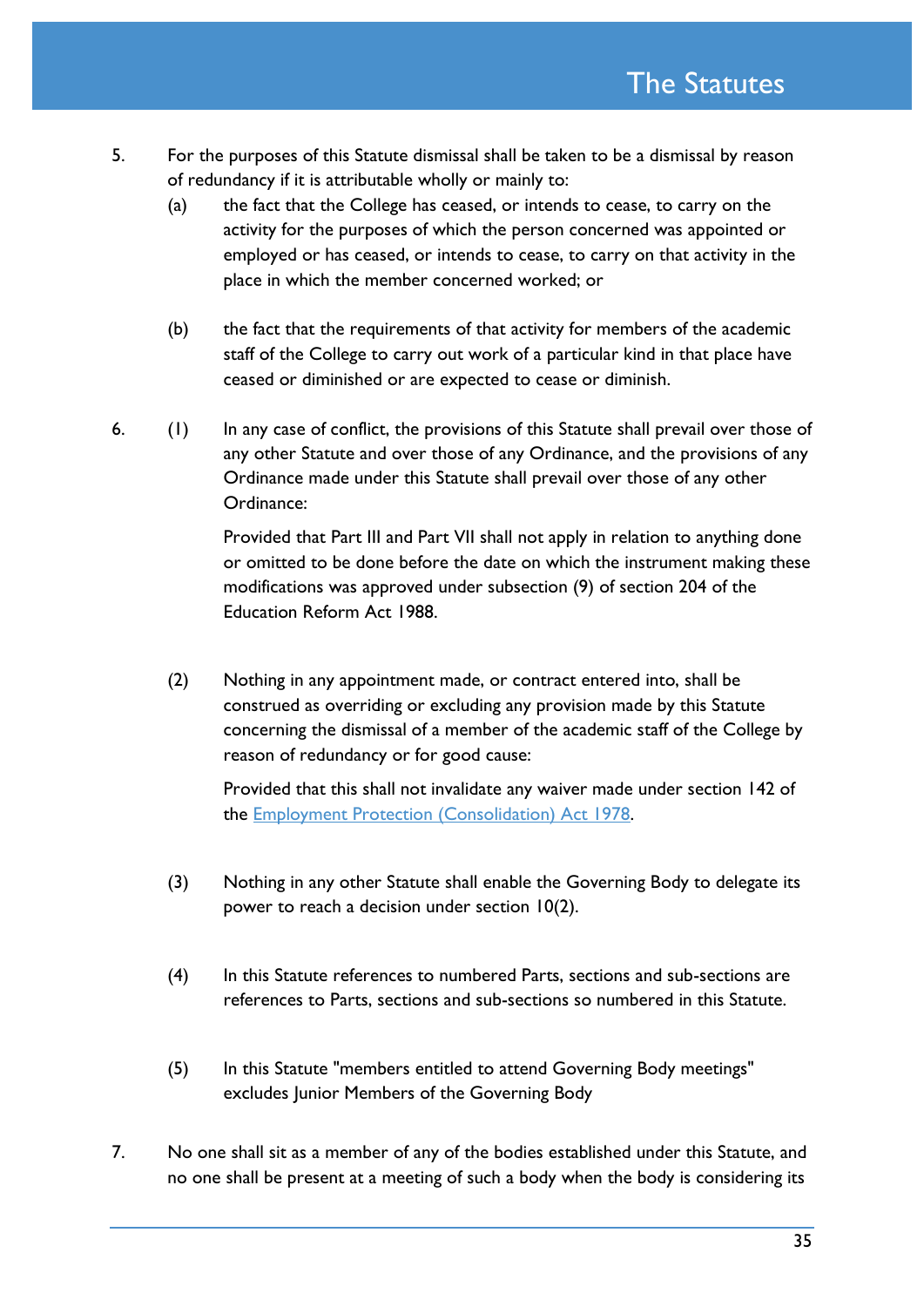decision or discussing a point of procedure, except as provided by this Statute or by Ordinances made under this Statute.

#### **Part II: Redundancy**

- 8. This Part enables the appropriate body to dismiss any member of the academic staff by reason of redundancy.
- 9. (1) Nothing in this Part shall prejudice, alter or affect any rights, powers or duties of the College or apply in relation to a person unless -
	- (a) her appointment is made, or her contract of employment is entered into, on or after 20th November 1987; or
	- (b) she is promoted on or after that date.
	- (2) For the purposes of this section in relation to a person, a reference to an appointment made or a contract entered into on or after 20th November 1987 or to promotion on or after that date shall be construed in accordance with subsections (3) to (6) of section 204 of the Education [Reform Act 1988.](http://www.legislation.gov.uk/ukpga/1988/40/contents)
- 10. (1) The appropriate body for the purpose of this Part shall be the Governing Body.
	- (2) This Part applies where the Governing Body have decided that there should be a reduction in the academic staff -
		- (a) of the College as a whole; or
		- (b) of any area of academic work within the College by way of redundancy.
- 11. (1) Where the Governing Body have reached a decision under section 10(2) they may themselves decide to select the requisite members of the academic staff for dismissal by reason of redundancy, if such a course satisfies the guiding principles set out in section 1, or they shall appoint a Redundancy Committee to be constituted in accordance with sub-section (3) of this section to give effect to their decision by such date as it may specify and for that purpose
	- (a) to select and recommend the requisite members of the academic staff for dismissal by reason of redundancy; and
	- (b) to report their recommendations to the Governing Body.
	- (2) The Governing Body shall either approve any selection recommendation made under sub- section  $(1)(b)$ , or shall remit it to the Redundancy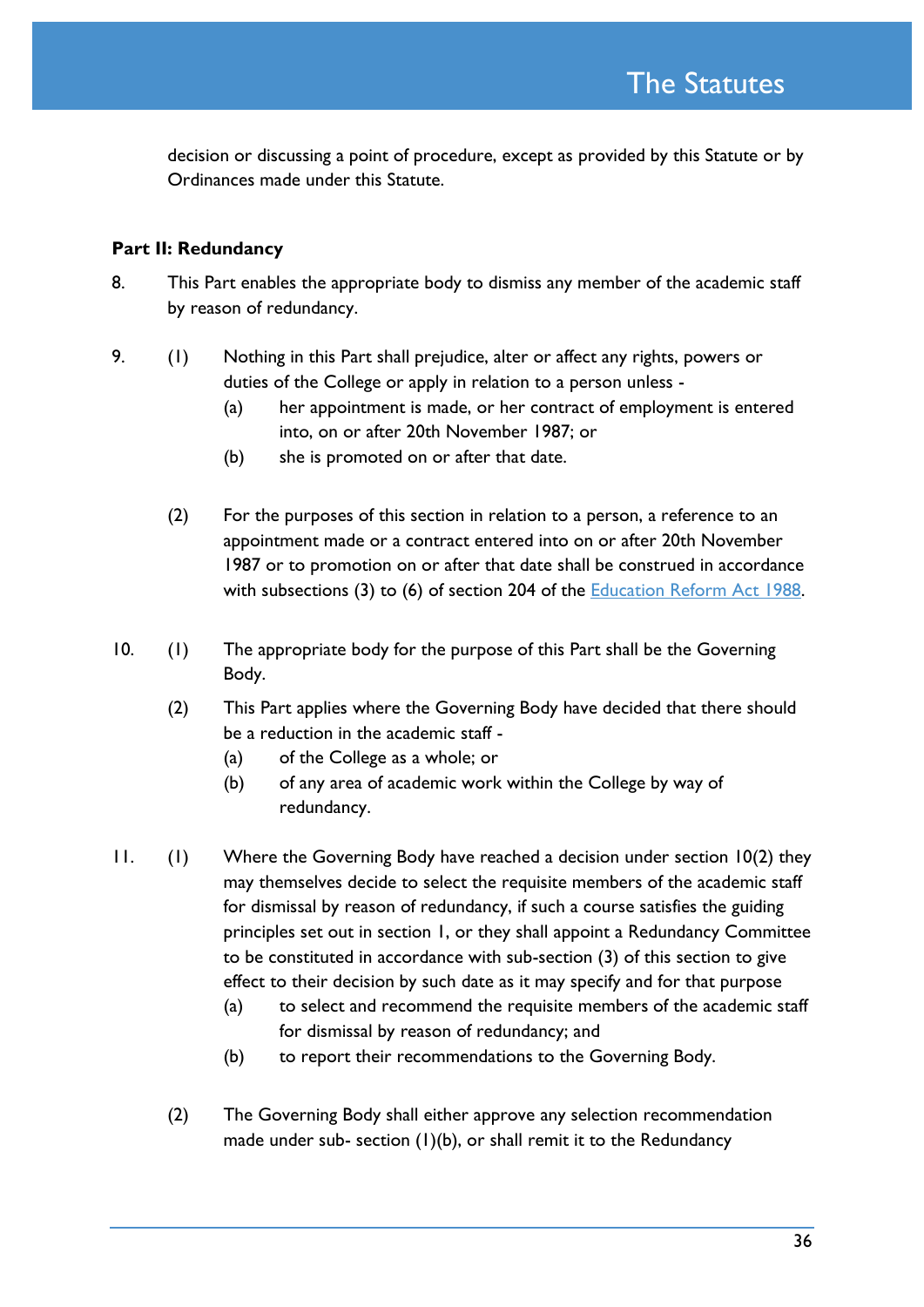Committee for further consideration in accordance with the Governing Body's further directions.

- (3) A Redundancy Committee appointed by the Governing Body shall comprise
	- (a) a Chairman; and
	- (b) two members entitled to attend Governing Body meetings who are not also members of the academic staff to whom this Statute applies; and
	- (c) two members of the academic staff.
- (4) A member of the academic staff shall not be selected for dismissal under this section unless she has been afforded a reasonable opportunity to make representations to the Governing Body.
- 12. (1) Where the Governing Body have made a selection they may authorise the Principal as their delegate to dismiss any member of the academic staff so selected.
	- (2) Each member of the academic staff selected shall be given separate notice of the selection approved by the Governing Body.
	- (3) Each separate notice shall sufficiently identify the circumstances which have satisfied the Governing Body that the intended dismissal is reasonable and in particular shall include -
		- (a) a summary of the action taken by the Governing Body under this Part;
		- (b) an account of the selection processes used;
		- (c) a reference to the rights of the person notified to appeal against the notice and to the time within which any such appeal is to be lodged under Part V (Appeals); and
		- (d) a statement as to when the intended dismissal is to take effect.

#### **Part III: Discipline, Dismissal and Removal from Office**

13. (1) If it appears to the Principal that there are grounds for believing that the conduct or performance of a member of the academic staff is or has been unsatisfactory, she shall inquire into the matter. If the Principal concludes after investigation that the member is or has been at fault, she may issue an oral warning to the member. The Principal shall specify the reason for the warning, shall indicate that it constitutes the first stage of the College's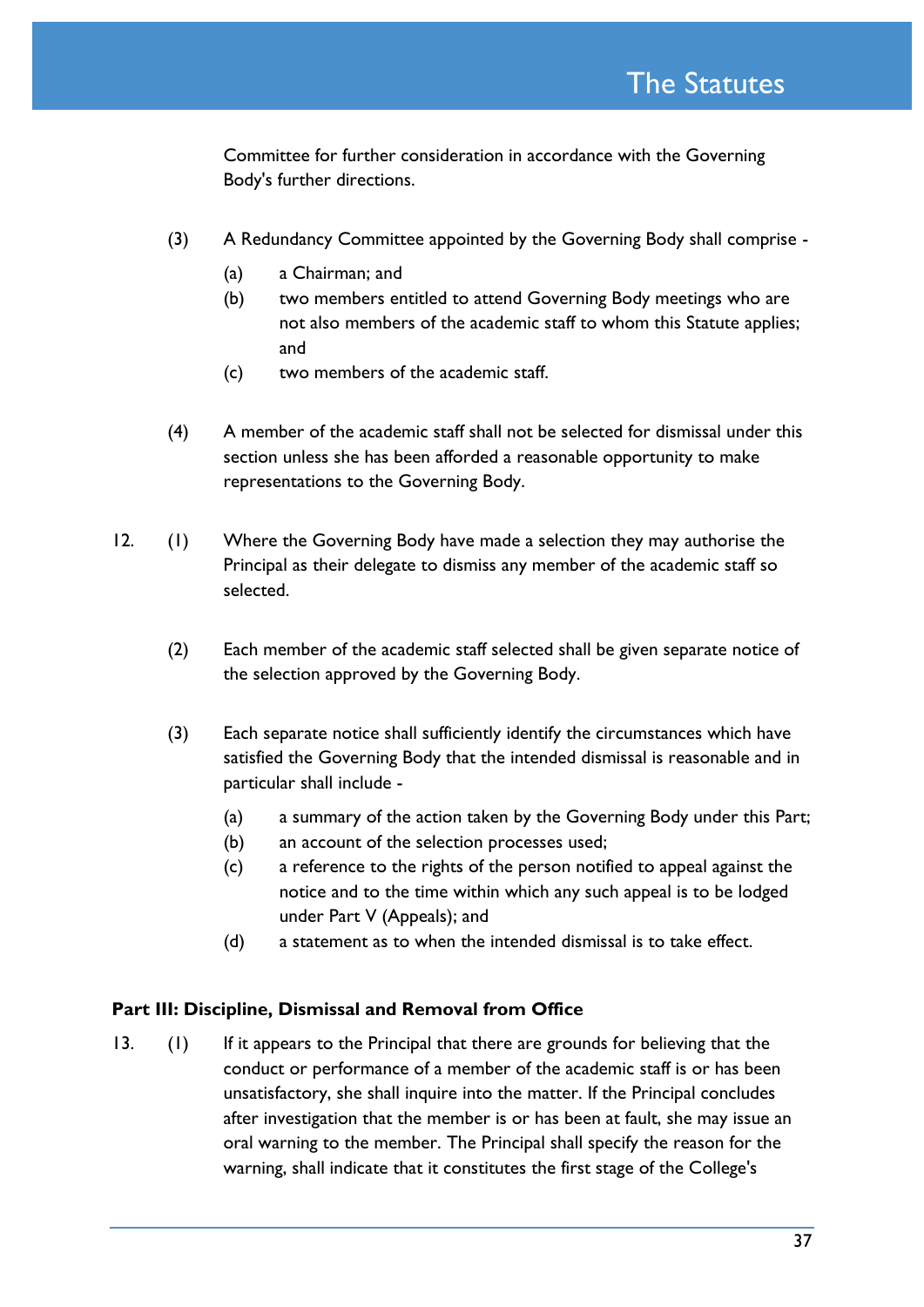disciplinary procedure, and shall advise the member that she may appeal against the warning under subsection (4) of this section.

- (2) If the Principal concludes after investigation that the fault is sufficiently serious to justify it, she may issue a written warning to the member. Such a warning shall specify the complaint made against the member, the improvements required in the member's conduct or performance, and the period of time within which such improvements are to be made. The Principal shall advise the member that she may appeal against the warning under subsection (4), and shall indicate that, if no satisfactory improvement takes place within the stated time, a complaint may be made seeking the institution of charges to be heard by a Disciplinary Committee.
- (3) The Principal shall keep a written record of any warning issued under subsection (1) or subsection (2). No further account shall be taken of an oral warning when one year has elapsed after the date of issue, and no further account shall be taken of a written warning when two years have elapsed after the date of issue.
- (4) A member of the academic staff who wishes to appeal against a disciplinary warning shall inform the Principal within two weeks. An Appeals Committee appointed by the Governing Body shall hear the appeal and the Committee's decision shall be final. If the appeal is allowed, the warning shall be disregarded for the purposes of section 14.
- 14. (1) If there has been no satisfactory improvement following a written warning given under Stage 2 of the procedure in section 13, or in any case where it is alleged that conduct or performance may constitute good cause for dismissal or removal from office, a complaint seeking the institution of charges to be heard by a Disciplinary Committee appointed under section 15 may be made to the Principal.
	- (2) To enable the Principal to deal fairly with any complaint brought to her attention under sub-section (1) she shall institute such enquiries (if any) as appear to her to be necessary.
	- (3) If it appears to the Principal (whether on receipt of a complaint or otherwise) that there are grounds for believing that the conduct or performance of a member of the academic staff of the College could constitute good cause for dismissal, she shall write to the person concerned inviting comment in writing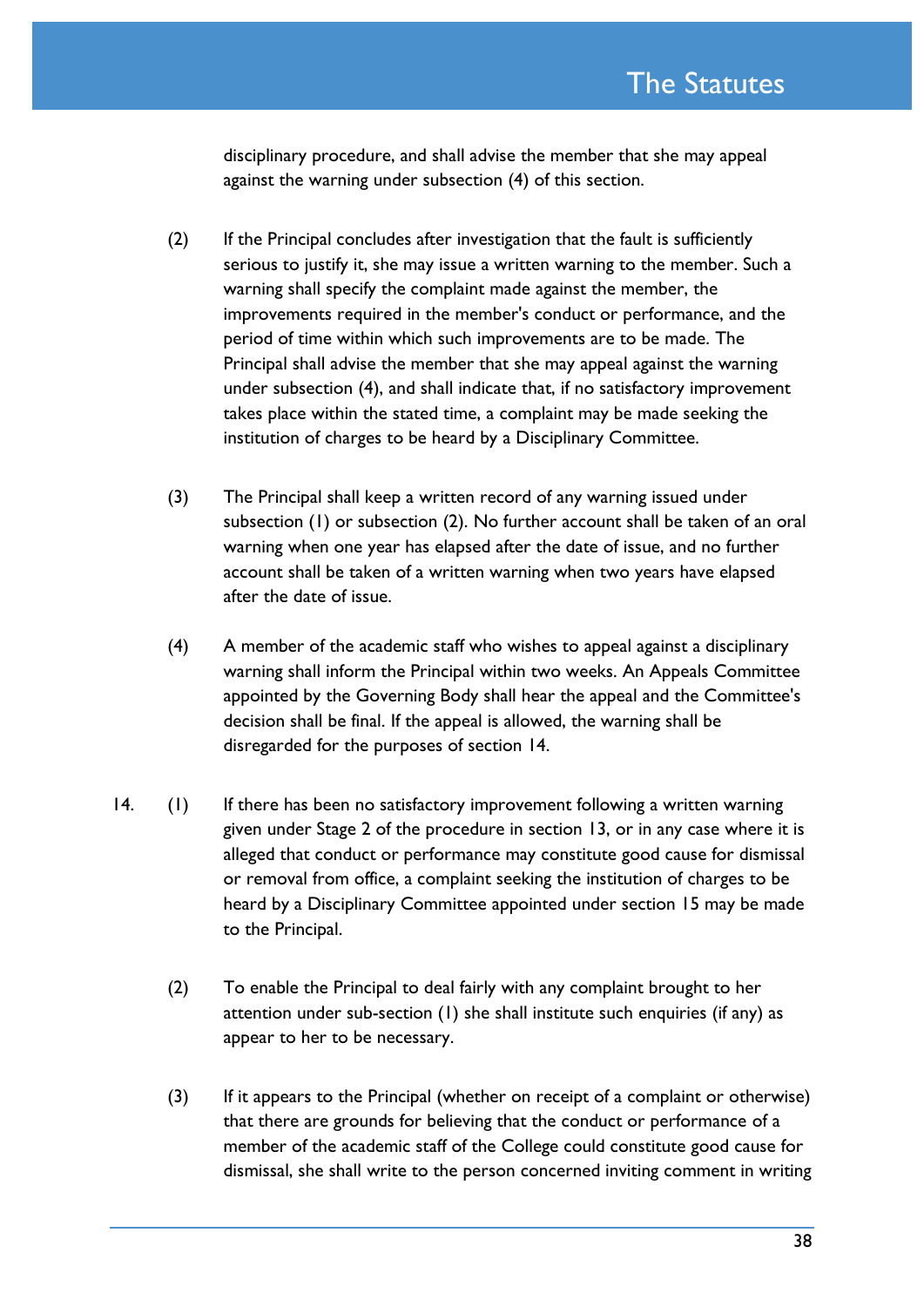and may suspend the person concerned from the performance of her duties without loss of emolument.

- (4) As soon as may be following the comments (if any) or in any event not later than 28 days after they were invited the Principal shall consider the matter in the light of all the available material and may dismiss the matter summarily, or issue a formal warning to the person concerned, or direct that the matter be considered by a Disciplinary Committee appointed under section 15.
- 15. If the Principal has determined that the matter should be considered by a Disciplinary Committee, the Governing Body shall at her request appoint such a committee to hear the charge or charges and to determine whether the conduct or performance of the person concerned constitutes good cause for dismissal or otherwise constitutes serious misconduct relating to her appointment or employment, and to make recommendations concerning the action (if any) to be taken as a result of the Committee's findings. Pending the consideration of such recommendations, the Principal, after consulting the Governing Body, may suspend the person charged from the performance of her duties without loss of emolument.
- 16. A Disciplinary Committee shall consist of three persons selected by the Governing Body from a panel of nine persons appointed annually by the Governing Body. The members of the panel shall be members entitled to attend Governing Body meetings, or other persons being members of the Regent House of the University. In selecting members of the panel for appointment as members of a Disciplinary Committee, the Governing Body shall exclude the person charged, any person responsible for originating the charge (whether by making a complaint to the Governing Body or otherwise), and any person who has been involved at an earlier stage in considering the charge or charges.
- 17. When a Disciplinary Committee has been appointed, the Governing Body shall instruct a solicitor or other suitable person to formulate a charge or charges and to present, or arrange for the presentation of, the charges before the Disciplinary Committee.
- 18. The procedure to be followed in respect of the preparation, hearing, and determination of charges by a Disciplinary Committee shall be prescribed by Ordinances made under this Statute. Such Ordinances shall ensure:
	- (a) that the person charged is entitled to be represented by another person, whether such person is legally qualified or not, in connection with and at any hearing of charges by a Disciplinary Committee;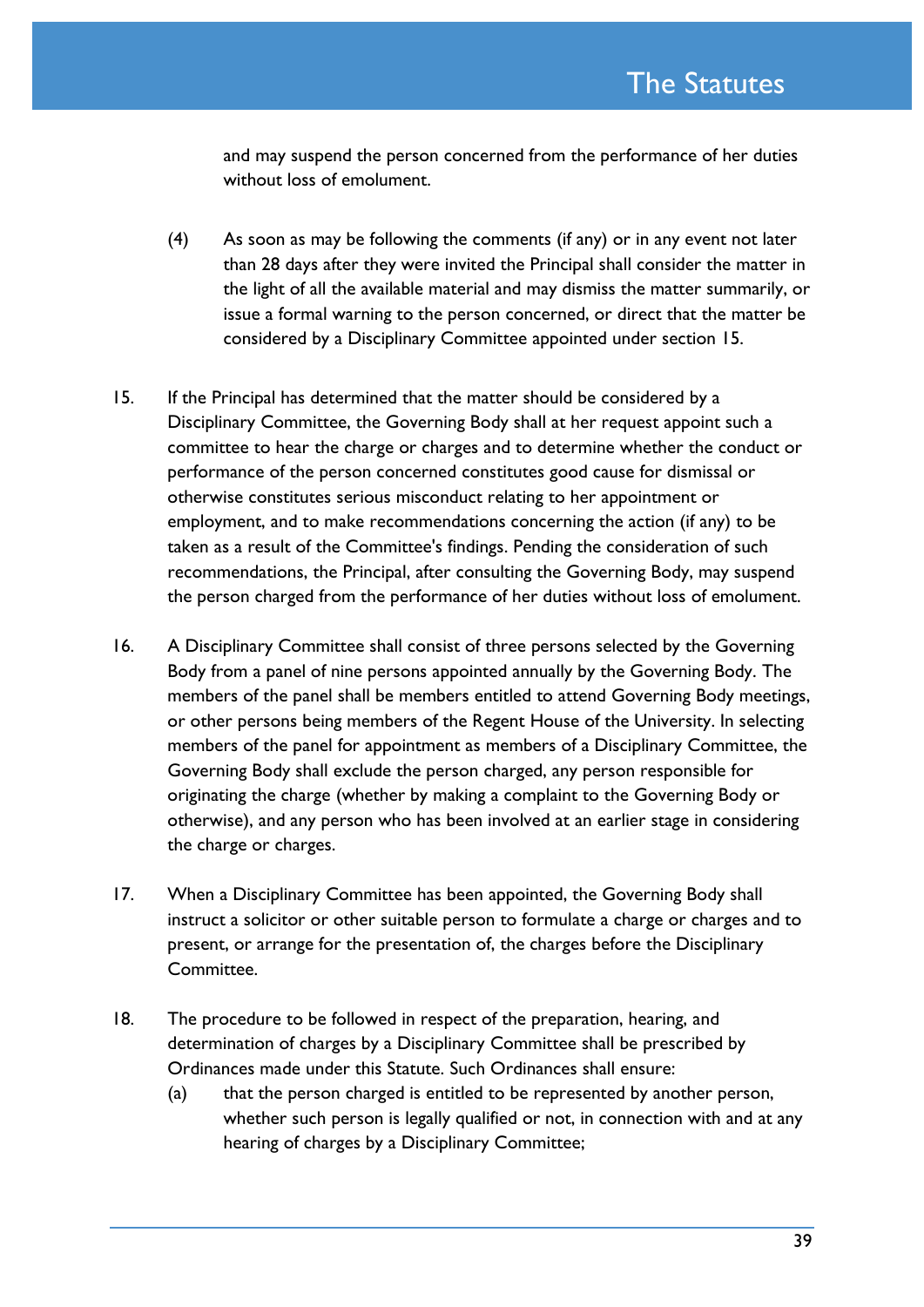- (b) that a charge shall not be determined without an oral hearing at which the person charged and any person appointed to represent her are entitled to be present;
- (c) that witnesses may be called, both on behalf of the person charged and by the person presenting the charge, and may be questioned concerning any relevant evidence;
- (d) that any charge is heard and determined as expeditiously as is reasonably practicable.
- 19. (1) The Disciplinary Committee shall send its decision on any charge referred to it (together with its findings of fact and the reasons for its decision regarding that charge and its recommendations, if any, as to the appropriate penalty) to the Principal and to each party to the proceedings.
	- (2) The Disciplinary Committee shall draw attention to the period of time within which any appeal should be made by ensuring that a copy of Part V (Appeals) accompanies each copy of its decision sent to a party to the proceedings under this section.
- 20. (1) If the charge or charges are upheld and the Disciplinary Committee finds that the member's conduct constitutes good cause for dismissal, and recommends that the member be dismissed, but in no other case, the Principal, after consulting the Governing Body, may dismiss the member.
	- (2) If the charge or charges are upheld but the Governing Body advise against dismissal, or if the Disciplinary Committee has recommended some lesser penalty than dismissal, the Principal shall either -
		- (a) discuss the issues raised with the member concerned; or
		- (b) advise the member concerned about her future conduct; or
		- (c) warn the member concerned; or
		- (d) suspend the member concerned for such period as the Principal shall think fair and reasonable, provided that the suspension shall not extend beyond three months from the date of the Disciplinary Committee's decision; or
		- (e) take such further or other action under the member's contract of employment or terms of appointment as appears fair and reasonable in all the circumstances of the case; or
		- (f) combine any of the courses of action specified above: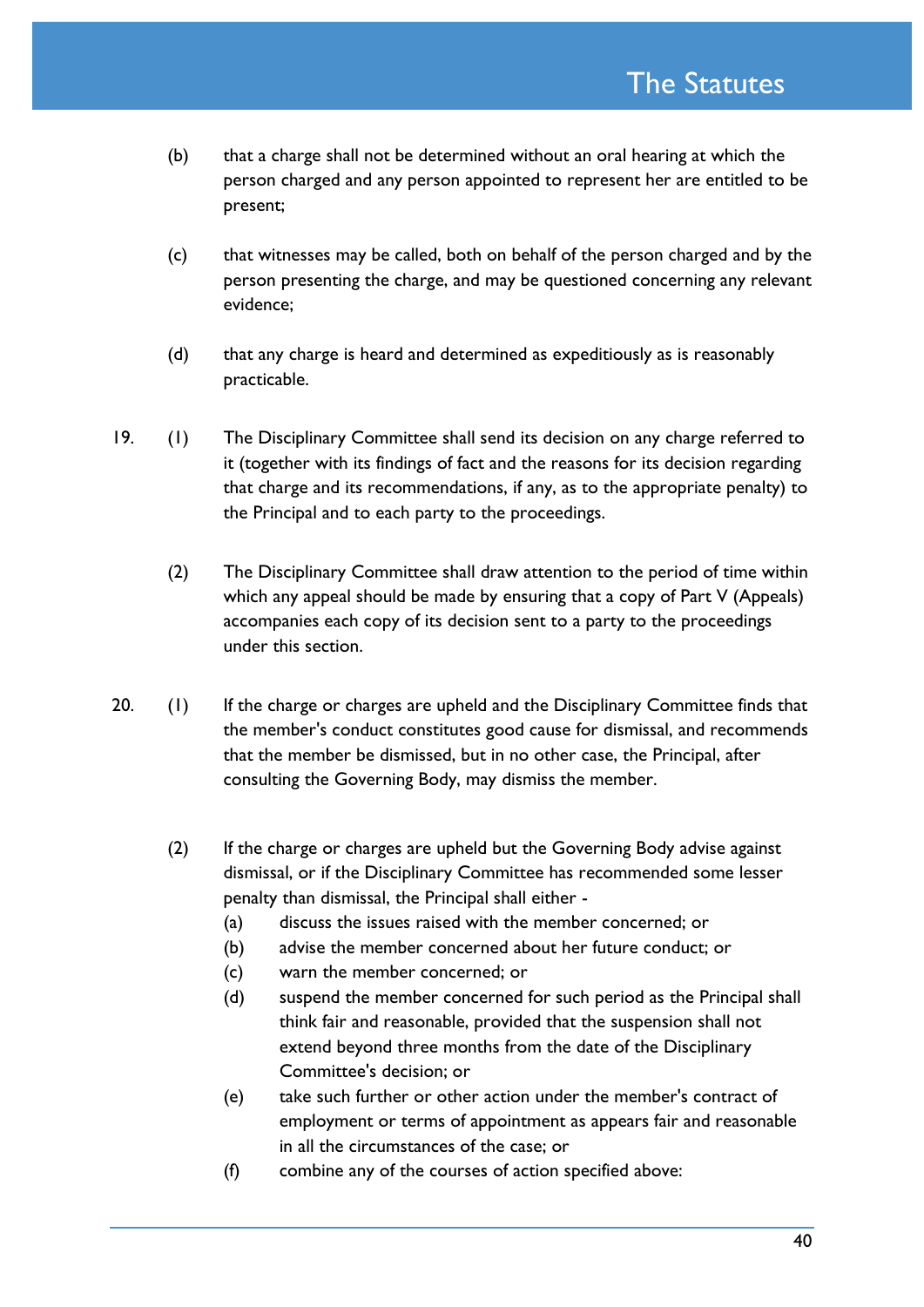Provided that any action taken by the Principal shall not comprise a penalty greater than that recommended by the Disciplinary Committee.

- 21. (1) Any reference in section 20 to the Principal shall include a reference to an officer acting as her delegate.
	- (2) Any action taken by the Principal or her delegate shall be confirmed in writing.

#### **Part IV: Removal for Incapacity on Medical Grounds**

- 22. (1) This Part makes separate provision for the assessment of incapacity on medical grounds as a good cause for dismissal or removal from office.
	- (2) In this Part references to medical grounds are references to capability assessed by reference to health or any other physical or mental quality.
	- (3) In this Part references to the appropriate officer are references to the Principal or an officer acting as her delegate to perform the relevant act.
	- (4) References to the member of the academic staff include, in cases where the nature of the alleged disability so requires, a responsible relative or friend in addition to (or instead of) that member.
- 23. (1) Where it appears that the removal of a member of the academic staff on medical grounds should be considered, the appropriate officer -
	- (a) shall inform the member accordingly; and
	- (b) shall notify the member in writing that it is proposed to make an application to the member's doctor for a medical report and shall seek the member's consent in writing in accordance with the requirements of the [Access to Medical Reports Act 1988;](http://www.legislation.gov.uk/ukpga/1988/28/contents) and
	- (c) may suspend the member from the performance of her duties without loss of emolument.
	- (2) If the member agrees that her removal on those grounds should be considered the College shall meet the reasonable costs of any medical opinion required.
	- (3) If the member does not agree the appropriate officer shall refer the case in confidence, with any supporting medical and other evidence (including any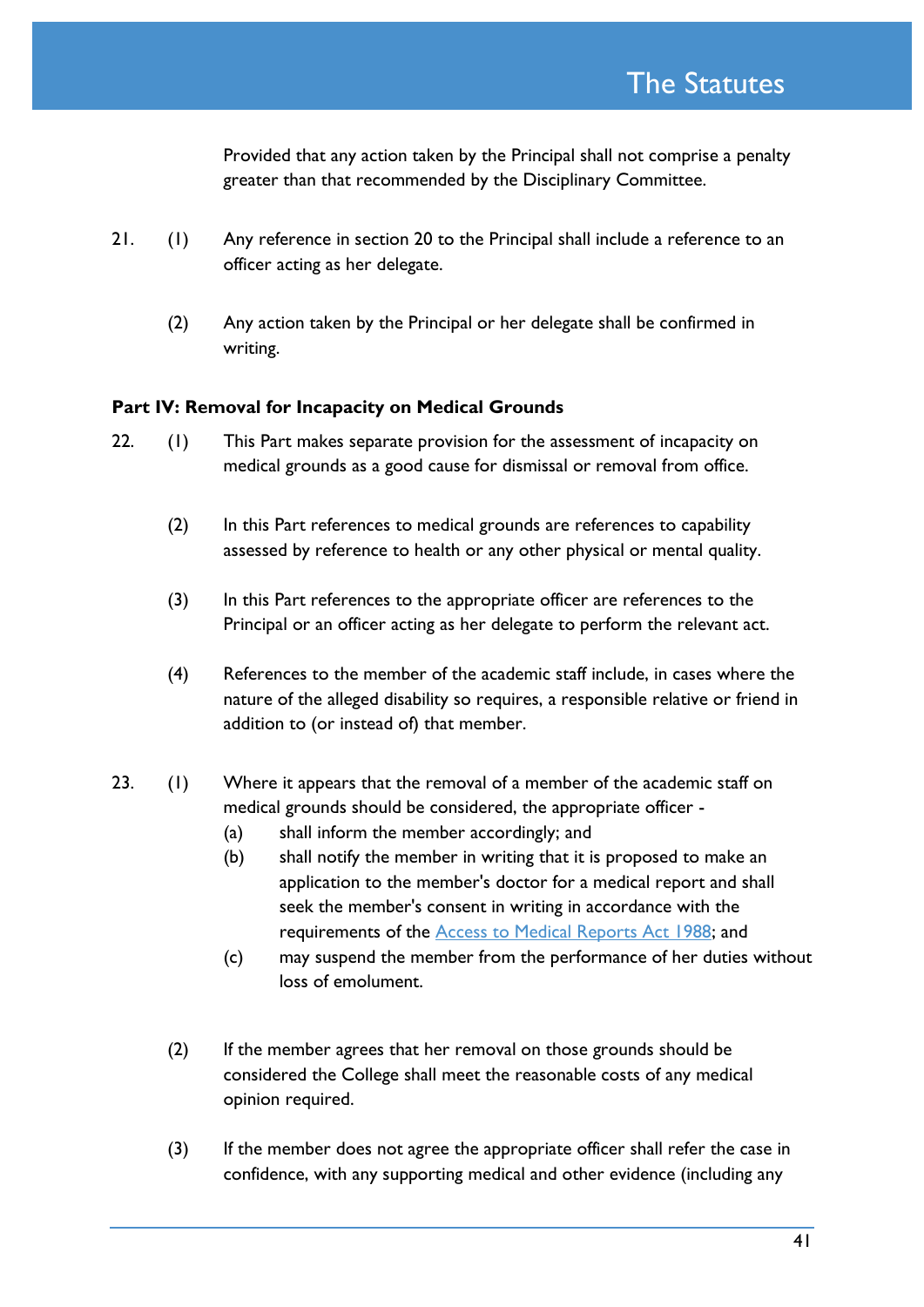such evidence submitted by the member), to a Board comprising one person nominated by the Governing Body; one person nominated by the member concerned or, in default of the latter nomination, by the Principal; and a medically qualified chairman jointly agreed by the Governing Body and the member or, in default of agreement, to be nominated by the President of the Royal College of Physicians.

- (4) The procedure to be followed in respect of the preparation, hearing, and determination of a case by a Medical Board shall be prescribed by Ordinances made under this section. Such Ordinances shall ensure:
	- (a) that the member concerned is entitled to be represented by another person, whether such person is legally qualified or not, in connection with and at any hearing by the Board;
	- (b) that a case shall not be determined without an oral hearing at which the member's representative, but not the member herself, is entitled to be present;
	- (c) that witnesses may be called and questioned concerning any relevant evidence; and
	- (d) that the case is heard and determined as expeditiously as is reasonably practicable.
- (5) The Board may require the member concerned to undergo medical examination at the College's expense.
- 24. If the Board determines that the member should be required to retire on medical grounds, the appropriate officer, after consulting the Governing Body, shall terminate the employment of the member concerned on those medical grounds.

### **Part V: Appeals**

- 25. This Part establishes procedures for hearing and determining appeals by members of the academic staff who are dismissed or under notice of dismissal or who are otherwise disciplined.
- 26. (1) This Part applies
	- (a) to appeals against the decisions of the Governing Body as the appropriate body (or of a delegate of that body) to dismiss in the exercise of their powers under Part II;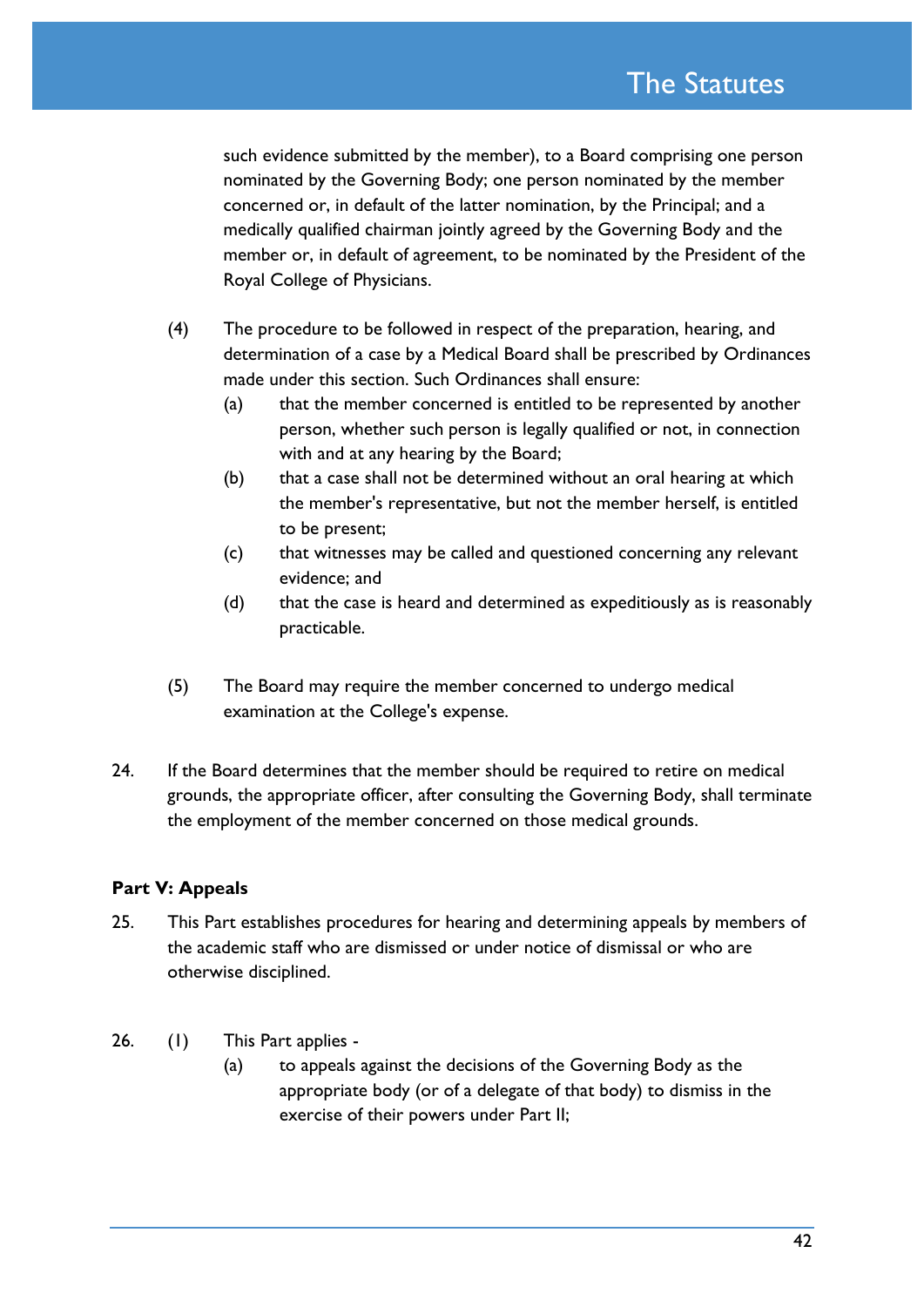- (b) to appeals arising in any proceedings, or out of any decision reached, under Part III other than appeals under section 13 (Appeals against disciplinary warnings);
- (c) to appeals against dismissal otherwise than in pursuance of Part II or Part III:
- (d) to appeals against disciplinary decisions otherwise than in pursuance of Part III; and
- (e) to appeals against decisions reached under Part IV; and
- (f) to appeals arising in any proceedings, or out of any decision reached, under Part VII, including appeals against decisions reached in pursuance of section 47;

and "appeal" and "appellant" shall be construed accordingly.

- (2) No appeal shall however lie against
	- (a) a decision of the Governing Body under section 10(2);
	- (b) the findings of fact of a Disciplinary Committee under Part III, or of a Tribunal under Part VII, save where, with the consent of the person or persons hearing the appeal, fresh evidence is called on behalf of the appellant at that hearing;
	- (c) any medical finding by a Board set up under section 23(3).
- (3) In this Part references to "the person appointed" are references to the person appointed by the Governing Body under section 29 to hear and determine the relevant appeal.
- (4) The parties to an appeal shall be the appellant and the Principal and any other person added as a party at the direction of the person appointed.
- 27. A member of the academic staff may institute an appeal by serving on the Principal, within the time allowed under section 28, notice in writing setting out the grounds of the appeal.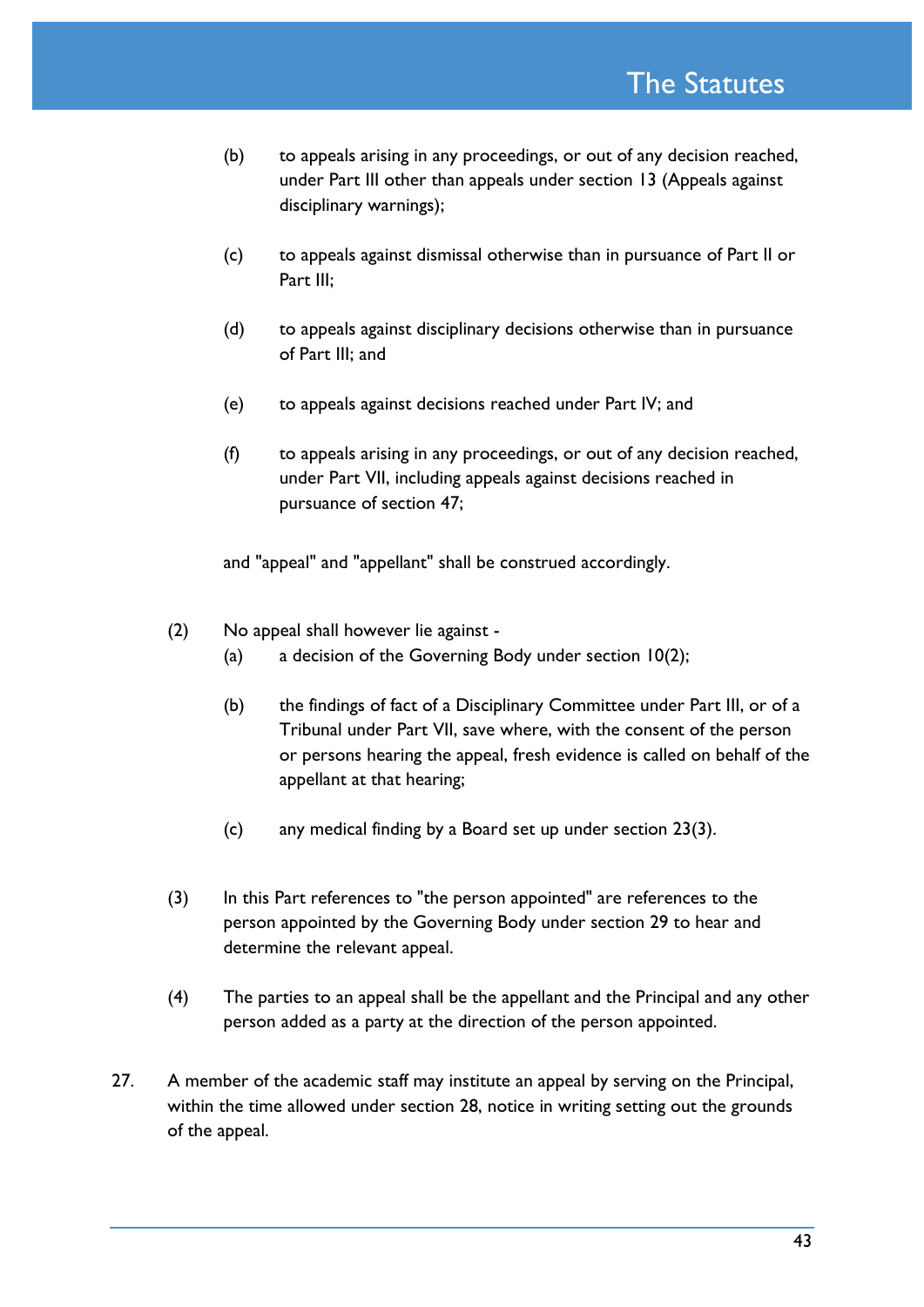- 28. (1) A notice of appeal shall be served within 28 days of the date on which the document recording the decision appealed from was sent to the appellant or such longer period, if any, as the person appointed may determine under subsection (3).
	- (2) The Principal shall bring any notice of appeal received (and the date when it was served) to the attention of the Governing Body and shall inform the appellant that she has done so.
	- (3) Where the notice of appeal was served on the Principal outside the 28 day period the person appointed under section 28 shall not permit the appeal to proceed unless she considers that justice and fairness so require in the circumstances of the case.
- 29. (1) Where an appeal is commenced under this Part the appeal shall, subject to the provisions of section 28(3) and subsection (3) of this section, be heard and determined by a person appointed in accordance with Ordinances made under this section.
	- (2) A person appointed under subsection (1) above shall be the person who is the Visitor or a person who holds or has held judicial office or who is a barrister or solicitor of at least ten years' standing.
	- (3) The person appointed shall sit alone unless she considers that justice and fairness will best be served by sitting as an Appeal Tribunal with two other persons appointed in accordance with Ordinances made under this section.
	- (4) The other persons who may sit with the person appointed shall be
		- (a) one member of the Regent House of the University not being a Fellow of Newnham College or employed by the College; and
		- (b) one other member.
- 30. (1) The procedure to be followed in respect of the preparation, consolidation, hearing and determination of appeals shall be that set out in Ordinances made under this section.
	- (2) Without prejudice to the generality of the foregoing such Ordinances shall ensure -
		- (a) that an appellant is entitled to be represented by another person, whether such person be legally qualified or not, in connection with and at any hearing of her appeal;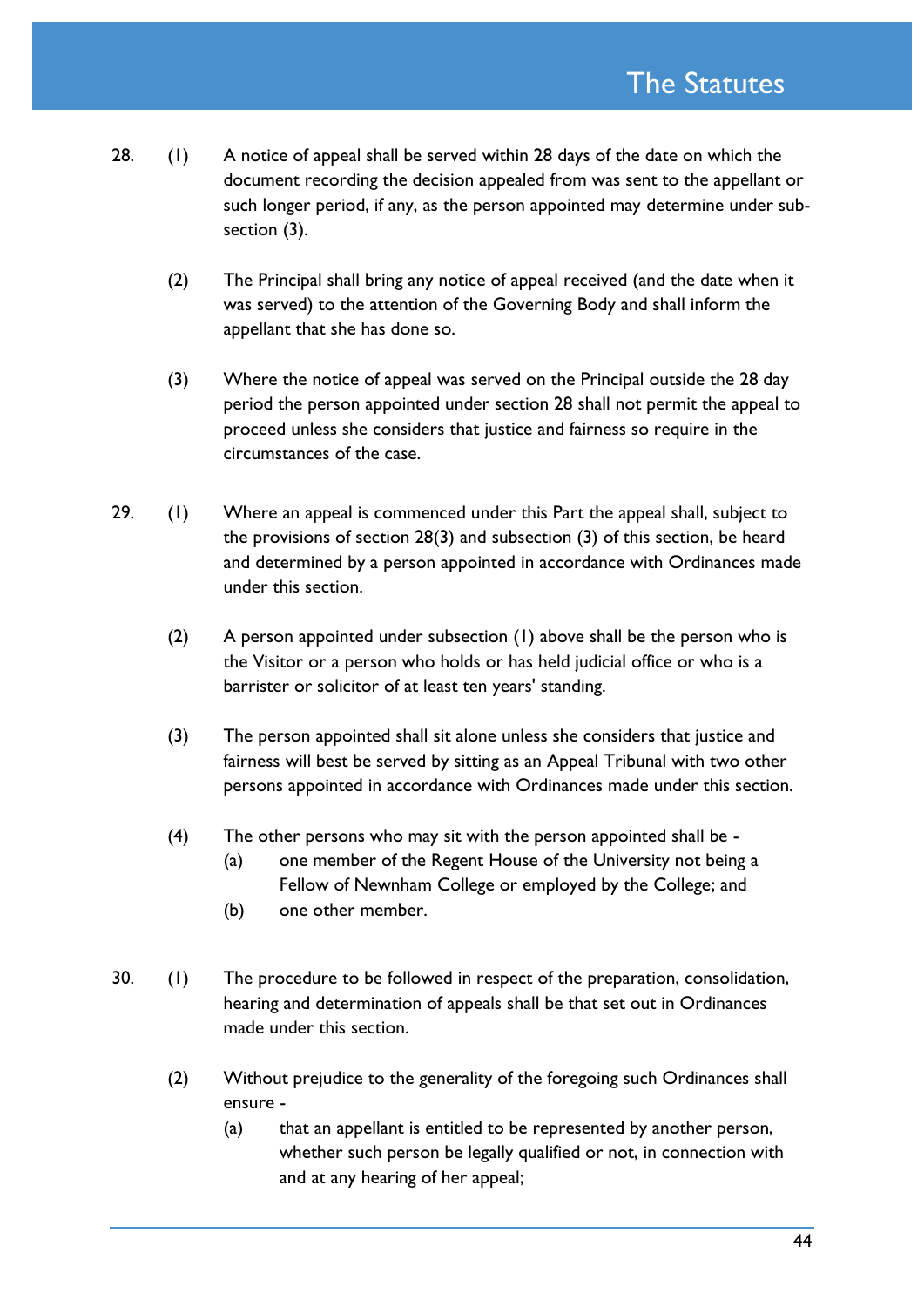- (b) that an appeal shall not be determined without an oral hearing at which the appellant, and any person appointed by her to represent her are entitled to be present and, with the consent of the person or persons hearing the appeal, to call witnesses;
- (c) that full and sufficient provision is made for postponements, adjournments, dismissal of the appeal for want of prosecution and for the correction of accidental errors; and
- (d) that the person appointed may set appropriate time limits for each stage (including the hearing itself) to the intent that any appeal shall be heard and determined as expeditiously as reasonably practicable.
- (3) The person or persons hearing the appeal may allow or dismiss an appeal in whole or in part and, without prejudice to the foregoing, may -
	- (a) remit an appeal from a decision under Part II to the Governing Body as the appropriate body (or any issue arising in the course of such an appeal) for further consideration as the person or persons hearing the appeal may direct; or
	- (b) remit an appeal arising under Part III for re-hearing by a differently constituted Disciplinary Committee to be appointed under that Part; or
	- (c) remit an appeal from a decision of the appropriate officer under Part IV for further consideration as the person or persons hearing the appeal may direct; or
	- (d) substitute any lesser alternative penalty that would have been open to the appropriate officer following the finding by the Disciplinary Committee which heard and pronounced upon the original charge or charges.
- 31. The person appointed shall send the reasoned decision on any appeal together with any findings of fact different from those come to by the Governing Body as the appropriate body under Part II or by the Disciplinary Committee under Part III, as the case may be, to the Principal and to the parties to the appeal.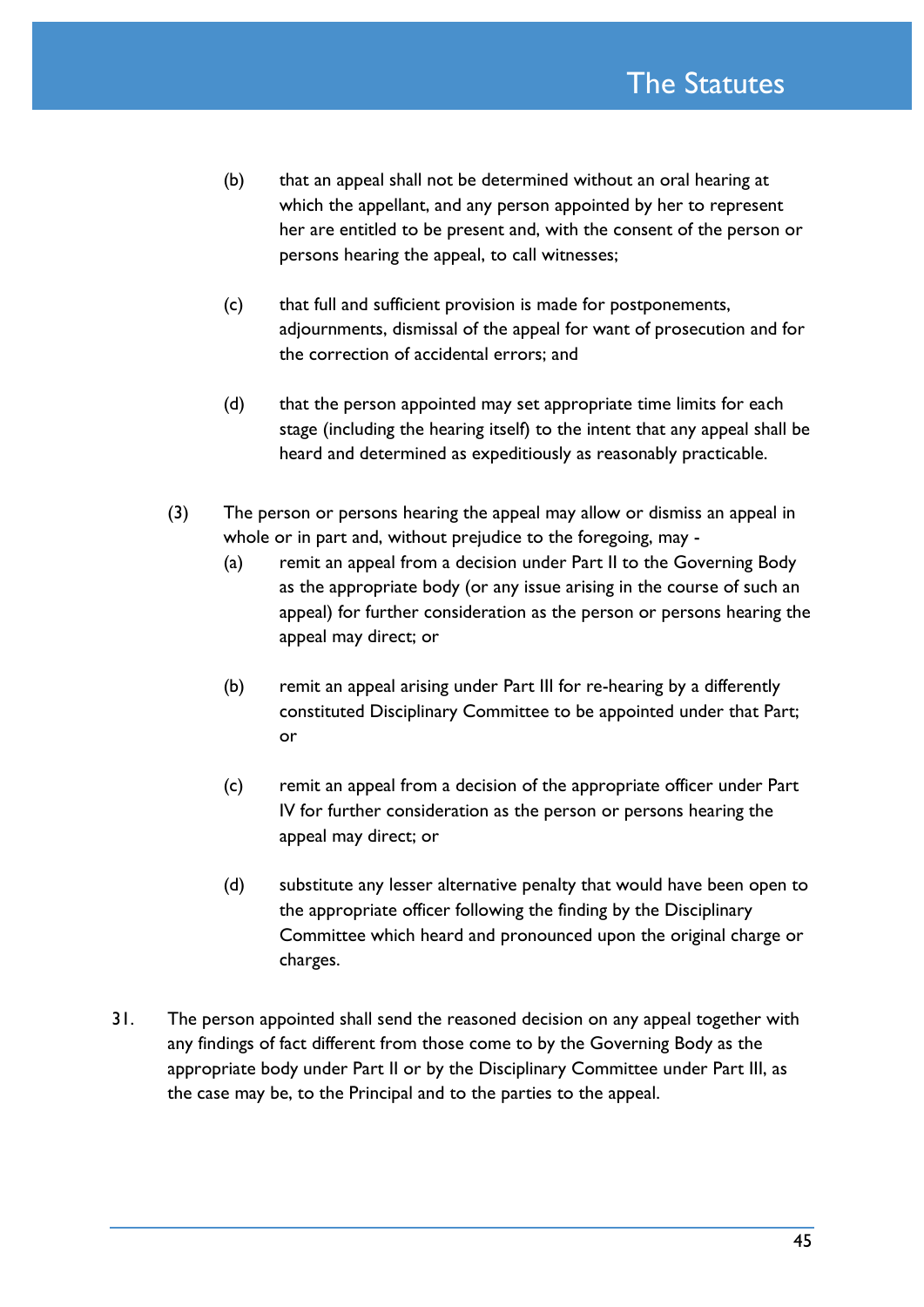#### **Part VI: Grievance Procedures**

- 32. The aim of this Part is to settle or redress individual grievances promptly, fairly and so far as may be, within the relevant area by methods acceptable to all parties.
- 33. The grievances to which this Part applies are ones raised by members of the academic staff concerning their appointments or employment where those grievances relate -
	- (a) to matters affecting themselves as individuals; or
	- (b) to matters affecting their personal dealings or relationships with other staff of the College, not being matters for which express provision is made elsewhere in this Statute.
- 34. (1) If other remedies within the relevant area have been exhausted the member of the academic staff may raise the matter with the Principal.
	- (2) If it appears to the Principal that the matter has been finally determined under Part III, IV or V or that the grievance is trivial or invalid, she may dismiss it summarily, or take no action upon it. If it so appears to the Principal she shall inform the member.
	- (3) If the Principal is satisfied that the subject matter of the grievance could properly be considered with (or form the whole or any part of) -
		- (a) a complaint under Part III;
		- (b) a determination under Part IV; or
		- (c) an appeal under Part V

she shall defer action upon it under this Part until the relevant complaint, determination or appeal has been heard or the time for instituting it has passed and she shall notify the member accordingly.

- (4) If the Principal does not reject the complaint under sub-section (2) or if she does not defer action upon it under sub-section (3) she shall decide whether it would be appropriate, having regard to the interests of justice and fairness, for her to seek to dispose of it informally. If she so decides she shall notify the member and proceed accordingly.
- 35. If the grievance has not been disposed of informally under section 34(4), the Principal shall refer the matter to a Grievance Committee for consideration.
- 36. A Grievance Committee to be appointed by the Governing Body shall comprise three members entitled to attend Governing Body meetings appointed by the Governing Body.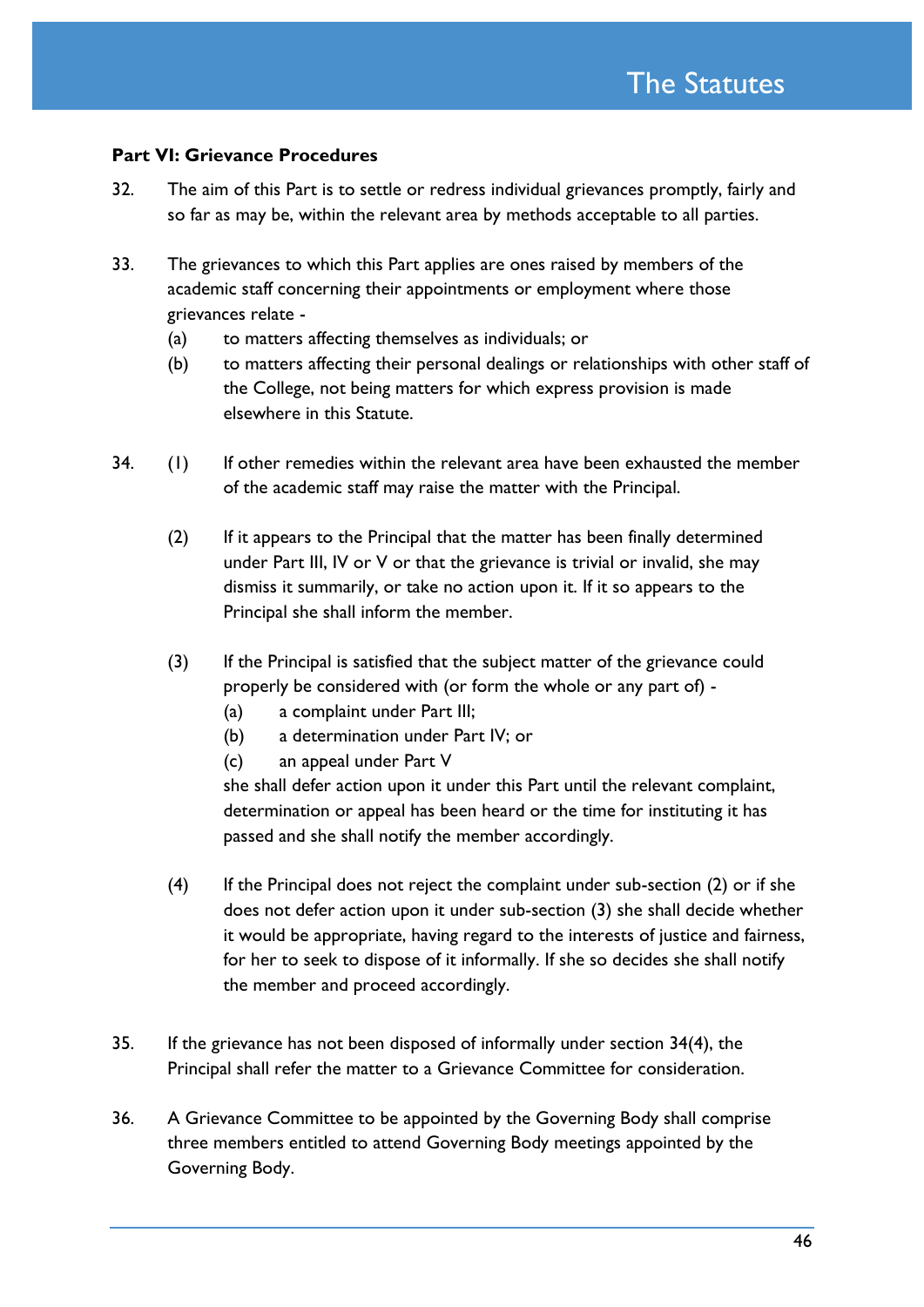- 37. The procedure in connection with the consideration and determination of grievances shall be determined in Ordinances in such a way as to ensure that the aggrieved person and any person against whom the grievance lies shall have the right to be heard at a hearing and to be accompanied by a friend or representative.
- 38. The Committee shall inform the Governing Body whether the grievance is or is not well-found and if it is well-found the Committee shall make such proposals for the redress of the grievance as it sees fit.

#### **Part VII: Removal of the Principal from Office**

- 39. Any three members of the Governing Body may make a complaint to the Vice-Principal seeking the removal of the Principal from office for good cause.
- 40. The Vice-Principal shall refer such a complaint to the Governing Body, exclusive of the Principal and the members making the complaint. If it appears to the Governing Body that the complaint does not raise a *prima facie* case, or that it is trivial or invalid or unjustified, they may determine that no further action shall be taken upon it.
- 41. If it appears to the Governing Body, on material presented, that the complaint raises a *prima facie* case which could, if proved, constitute good cause for the dismissal or removal of the Principal from office, they shall appoint a Tribunal to hear and determine the matter. A Tribunal appointed by the Governing Body shall consist of three persons who are not Fellows of the College and are not employed by the College, as follows:
	- (a) one person who holds, or has held, judicial office, or who is a barrister or solicitor of at least ten years' standing, who shall be Chairman;
	- (b) two other persons.
- 42. A complaint referred to the Tribunal shall be dealt with in accordance with the procedure prescribed in sections 17 and 18, provided that the Vice-Principal shall perform any duty and exercise any power there assigned to the Principal, and that for the purposes of this part references in those sections to a Disciplinary Committee shall be construed as referring to the Tribunal.
- 43. The Tribunal shall send its decision on the complaint, together with its findings of fact and the reasons for its decision to the Principal and the Vice-Principal. The Tribunal shall draw attention to the period of time within which any appeal should be instituted by ensuring that a copy of Part V of this Statute accompanies the notification of its decision sent to the Principal.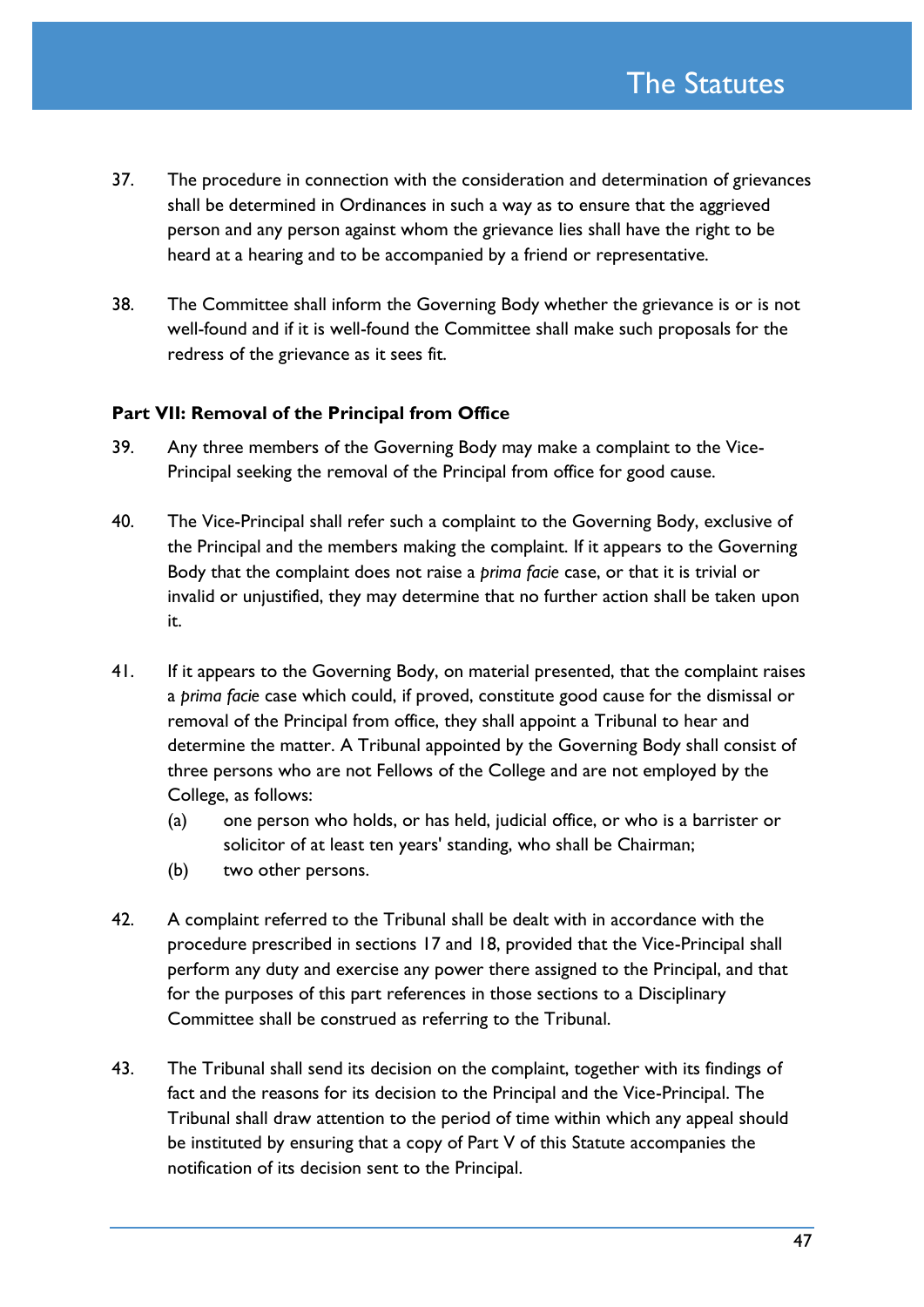- 44. If the Tribunal finds that the complaint constitutes good cause for dismissal, the Vice-Principal, after consulting the Governing Body may dismiss the Principal.
- 45. The Principal may institute an appeal against dismissal by serving on the Vice-Principal a notice in writing setting out the grounds of the appeal. A notice of appeal shall be served within twenty-eight days of the date on which the notice of dismissal was sent to the Principal; provided that the person appointed to hear an appeal shall have power to hear an appeal commenced after that date if she considers that justice and fairness so require in the circumstances of the case.
- 46. An appeal commenced under section 45 shall be heard in accordance with the provisions of Part V of this Statute, provided that the Vice-Principal shall perform any duty and exercise any power there assigned to the Principal, and references in sections 30 and 31 to Part III shall be construed as referring to this Part.
- 47. For the purpose of the removal of the Principal for incapacity on medical grounds, the provisions of Part IV and Part V shall have effect, provided that the Vice-Principal shall perform any duty or exercise any power there assigned to the Principal.
- 48. For the purpose of this Part, references to the Vice-Principal shall, if the Vice-Principal is not in residence, or is incapacitated by illness or otherwise, be construed as referring to the Senior Fellow in residence.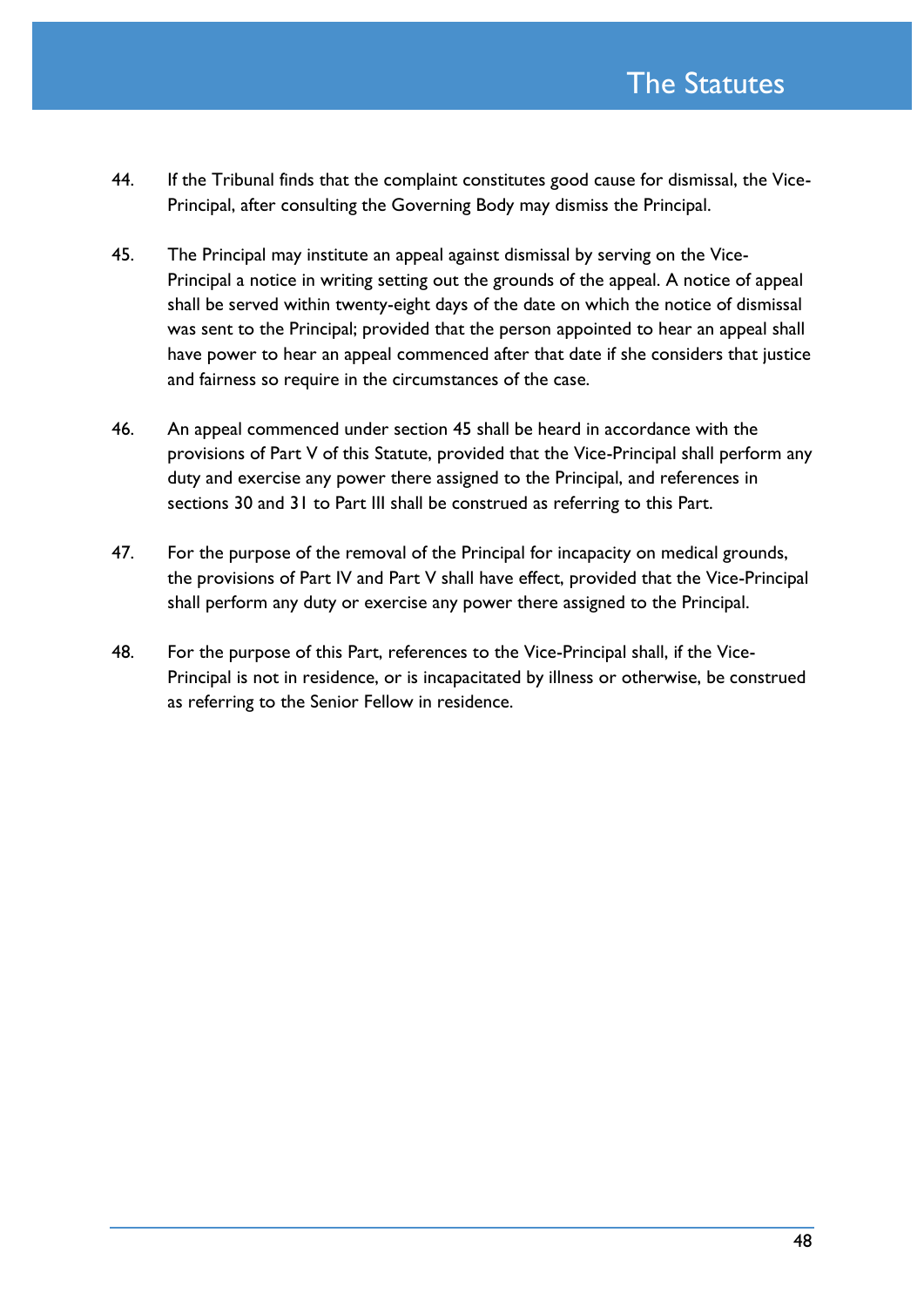# Scheme made under the Universities and Colleges (Trusts) Act, 1943

- <span id="page-48-0"></span>1. **Application of Scheme**. This Scheme amends and replaces the scheme made by the College on 19 December 1947 and approved by His Majesty in Council on 2 June 1948 (hereinafter called the Original Scheme). This scheme applies to:
	- (a) the trusts to which the Original Scheme applied;
	- (b) such parts of the College's assets as the College shall from time to time determine, the part for the time being subject to the Scheme being treated for the purposes of the Scheme as if it were held on trust for the College; and
	- (c) such further trusts as may be included from time to time in accordance with this Scheme.
- 2. **Property included in Scheme: the Fund**. All property held by the College on the said trusts shall be administered by the College as a single Fund (which with all additions thereto is hereinafter called the Fund).
- 3. **Yearly Valuations**. The College shall on or as soon as possible after 30 June in each year (or such other date in each year as the College may determine) cause the Fund to be revalued as on that date account being taken of any addition to the Fund made since the previous date of valuation and its value (with the values of the shares belonging to the respective trusts concerned) to be recorded. Such revaluation shall be made in the manner determined by the College from time to time.
- 4. **Distribution of Income**. Subject to the provisions hereinafter contained the net income of the Fund (and of any reserve) shall be allocated to and periodically distributed among the trusts concerned in the proportion to the shares of the Fund for the time being belonging to such trusts respectively, and any income placed to a reserve account shall be treated as belonging to the trusts concerned in the like proportion.
- 5. **Definition of "income"**. The College shall have the power to determine the meaning of the term "income" for the purposes of this Scheme.

The College shall determine what part of the fair value of the property of the Fund shall be taken to comprise the income of the Fund having regard to the total return achieved or reasonably to be expected in the long term of the property of the Fund. For the purposes of this Clause, "fair value" shall mean the amount at which an asset could be exchanged in an arm's length transaction between informed and willing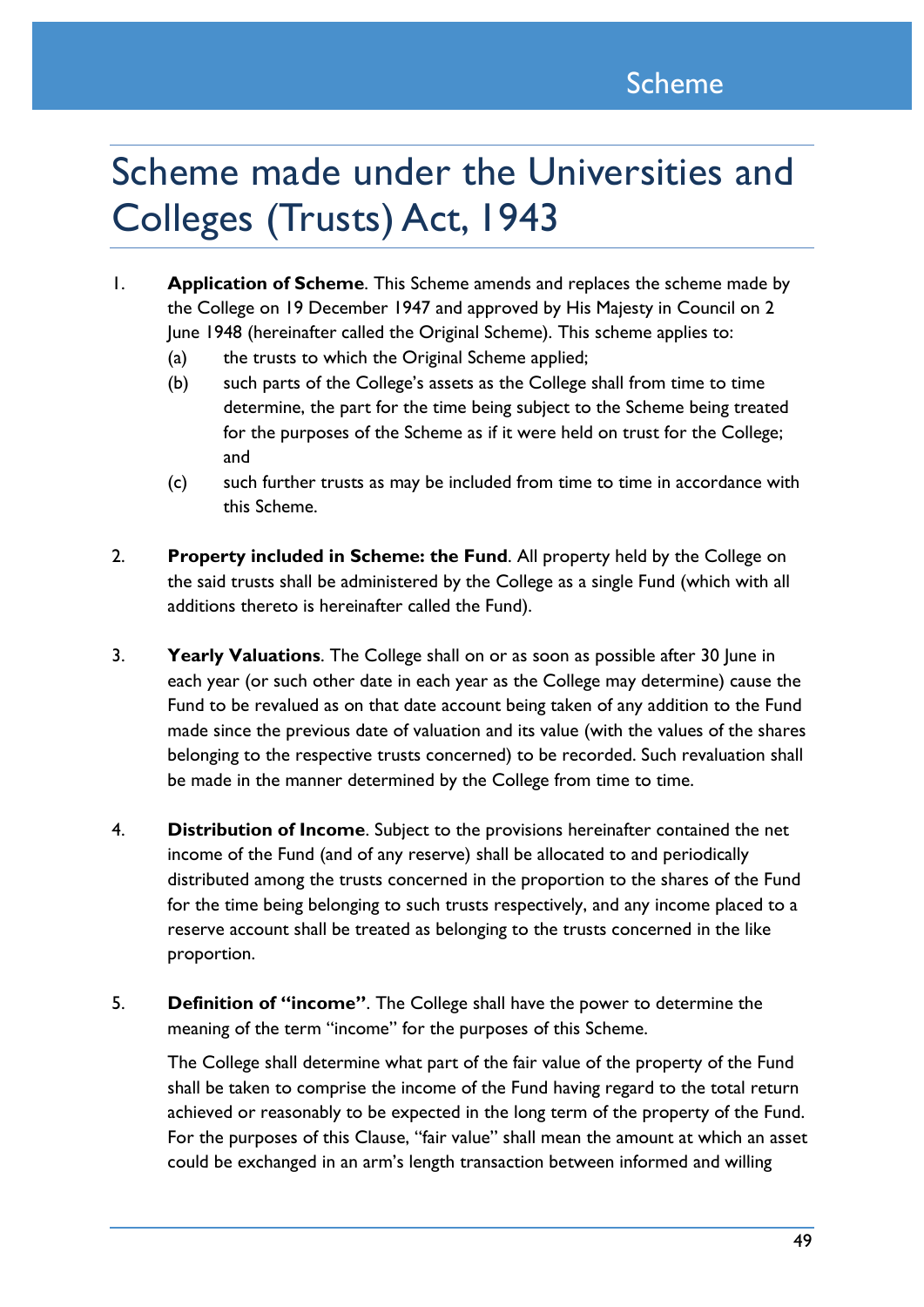parties, other than in a forced sale, and "total return" shall mean return in terms of both income, whether received or accrued, and capital gain, whether realised or unrealised.

- 6. **Reserve Account**. The College in its discretion may, at any time or times, when it shall consider such a course to be prudent and advisable, retain and invest and place to a reserve account (for the purpose of eliminating or reducing fluctuations of income) any part or parts of the net income of the Fund (and of any reserve) not exceeding 5 per cent. of such net income, and the College in its discretion may, at any time or times, realise and apply any such reserve or any part or parts thereof for supplementing the actual income derived from the Fund by the trusts concerned and any contribution for University purposes required to be paid in respect of the income placed to the reserve account shall be paid out of the said reserve itself.
- 7. **Reimbursement of Certain Expenses**. The College may also retain for itself in or towards reimbursement of the expenses incurred by it in the administration or valuation of the Fund any yearly sum not exceeding 4 per cent. of the gross income for the time being of the Fund (and of any reserve).
- 8. **Investment**. The Fund (and any reserve) may be invested and the investment thereof may be changed from time to time by the College in its discretion. In exercising this power, the College may make any kind of investment that an individual of full legal capacity can lawfully make.
- 9. **Extension of Scheme**: Additions to the Fund. The College in its discretion may at any time extend this Scheme to any trust or trusts administered by or for purposes connected with the College (and capable of being included in the Scheme under Section 2(1)(i) of the [Universities and Colleges \(Trusts\) Act, 1943\)](http://www.legislation.gov.uk/ukpga/Geo6/6-7/9/contents) or to any further property or money (or any accumulated income) which may belong to any trust already included in the Scheme. And on and for the purpose of any such extension as aforesaid the value of the Fund shall be decided and the shares thereof adjusted in accordance with the principles of Clause 3 of this Scheme.
- 10. **Payment of Costs**. All costs of valuation under Clause 3 or Clause 9 of this Scheme and any other costs or expenses incurred from time to time in connection with the Fund or in or for the negotiation, preparation, completion or carrying-out of this Scheme (and not otherwise provided for) shall be paid out of the capital or income of the Fund and may in the discretion of the College be paid wholly or partially out of income though usually or normally attributable to capital.
- 11. **Commencement Date**. This Scheme shall not come into operation until it has been submitted to Her Majesty in Council for approval and has been approved by